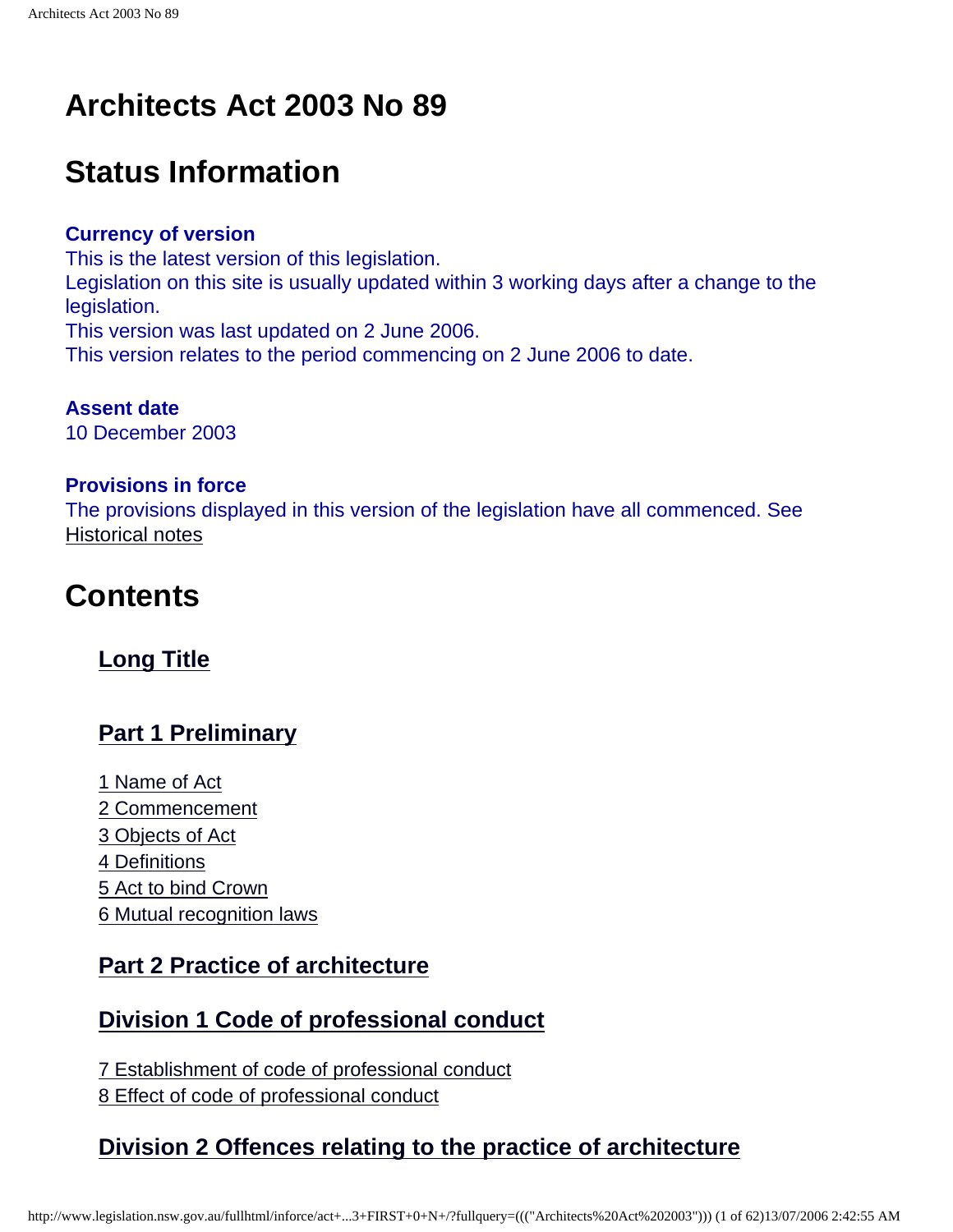[9 Representing an individual to be an architect](#page-8-1)

[10 Representing a corporation or firm to be an architect](#page-8-2)

[11 Architectural services provided by architect corporation or architect firm](#page-9-0)

[12 Services provided using an architect](#page-10-0)

- [13 Certain representations taken to be representations that person is an architect](#page-10-1)
- [14 Exceptions for certain titles and descriptions](#page-11-0)
- [15 Extended meaning of "represent"](#page-11-1)

## **[Part 3 Registration](#page-11-2)**

## **[Division 1 Entitlement to registration](#page-11-3)**

- [16 Qualifications for registration](#page-12-0)
- [17 Full registration as architect](#page-12-1)
- [18 Temporary registration of overseas architects](#page-13-0)
- [19 Registration fees](#page-13-1)
- [20 Power to refuse or impose conditions on full registration](#page-14-0)
- [21 Restrictions on registration of de-registered persons](#page-15-0)

## **[Division 2 Registration procedures](#page-15-1)**

[22 Application to registration of Licensing and Registration \(Uniform Procedures\) Act 2002](#page-15-1)

## **[Division 3 Cancellation and suspension of registration](#page-16-0)**

[23 Cancellation and suspension of registration](#page-16-1) [24 Removal of architect's name from the Register](#page-17-0)

## **[Division 4 Register of architects](#page-17-1)**

[25 Register of architects](#page-18-0) [26 List of registered architects to be prepared and published each year](#page-18-1) [27 Nomination of responsible architects for architectural services](#page-19-0) [28 Annual registration fees](#page-20-0) [29 Change of particulars to be notified](#page-20-1) [30 Evidentiary certificates](#page-20-2)

## **[Division 5 Review of registration decisions](#page-20-3)**

[31 Tribunal may review certain registration decisions](#page-21-0)

## **[Part 4 Complaints and disciplinary proceedings](#page-21-1)**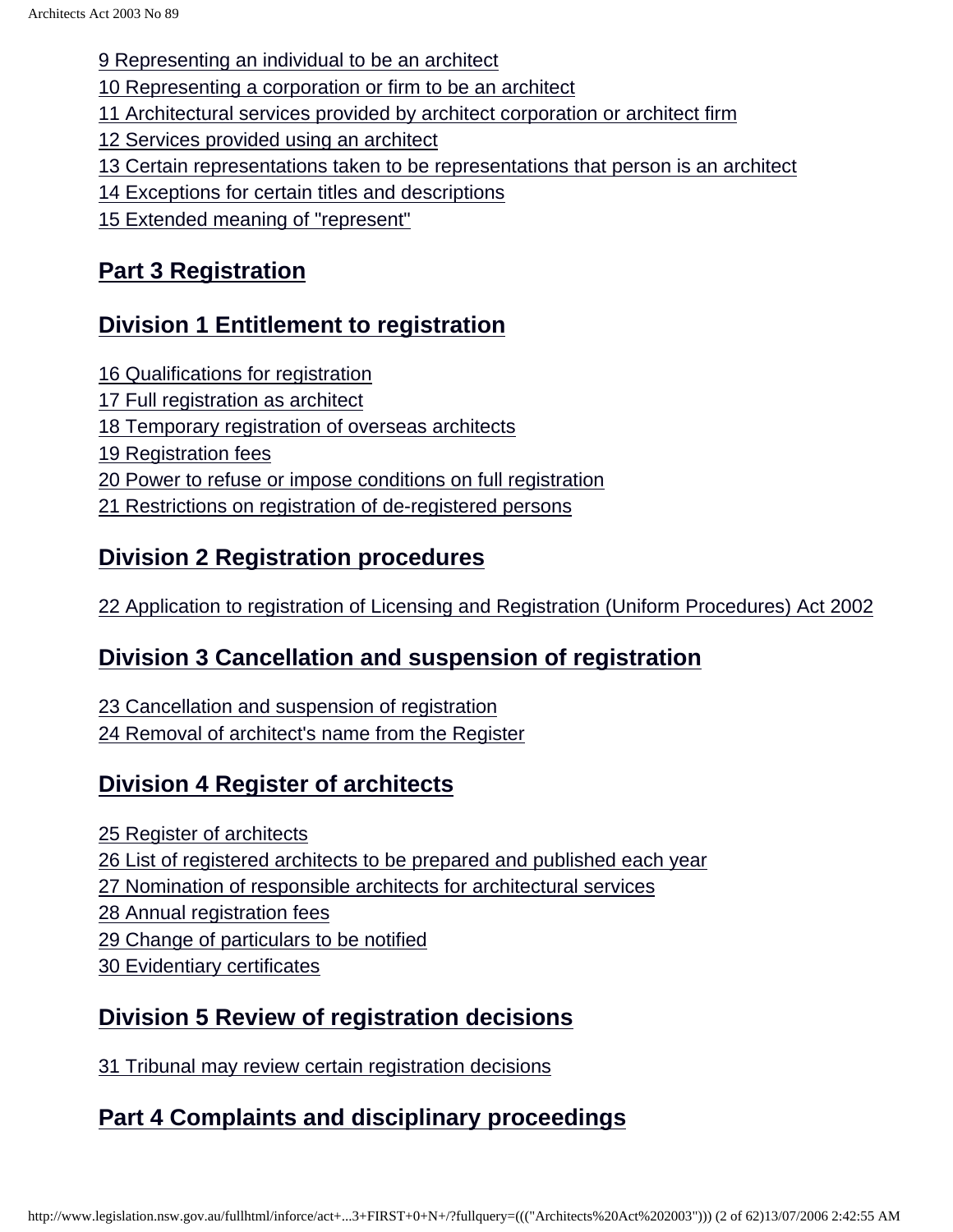### **[Division 1 Interpretation](#page-21-2)**

[32 Definitions](#page-22-0) [33 Application of Part](#page-22-1)

### **[Division 2 Complaints](#page-23-0)**

- [34 Persons who may make complaints](#page-23-1)
- [35 Withdrawal of complaint](#page-23-2)
- [36 Form of complaint](#page-23-3)
- [37 Power to dismiss certain complaints](#page-24-0)
- [38 Board to notify person against whom complaint is made](#page-25-0)
- [39 Board to investigate complaints](#page-25-1)
- [40 Proceedings before Board in respect of complaints](#page-26-0)
- [41 Powers of Board in investigation in respect of architects](#page-26-1)
- [42 Power to summon witnesses and take evidence](#page-27-0)
- [43 Decision after investigation of complaint](#page-28-0)
- [44 Person may apply to Tribunal for a review of disciplinary finding of Board](#page-29-0)
- [45 Delegation of Board's functions under this Part to committee](#page-29-1)

## **[Division 3 Applications to Tribunal for disciplinary findings](#page-29-2)**

[46 Board may apply to Tribunal for disciplinary finding](#page-29-3) [47 Functions of Tribunal in applications for disciplinary findings](#page-31-0) [48 Tribunal may award costs](#page-31-1) [49 \(Repealed\)](#page-31-2)

### **[Division 4 Confidentiality issues](#page-31-3)**

[50 Duty of confidentiality of client communications](#page-31-4) [51 Statement of reasons of Tribunal need not contain confidential information](#page-31-5)

## **[Division 5 Co-operation with other jurisdictions in respect of](#page-32-0) [disciplinary action](#page-32-0)**

[52 Notice of disciplinary action to other Boards](#page-33-0)

### **[Division 6 Publicising disciplinary action](#page-33-1)**

[53 Definitions](#page-33-2)

[54 Publicising disciplinary action](#page-34-0)

[55 Register of disciplinary action](#page-35-0)

[56 Quashing of disciplinary action](#page-35-1)

[57 Liability for publicising disciplinary action](#page-35-2)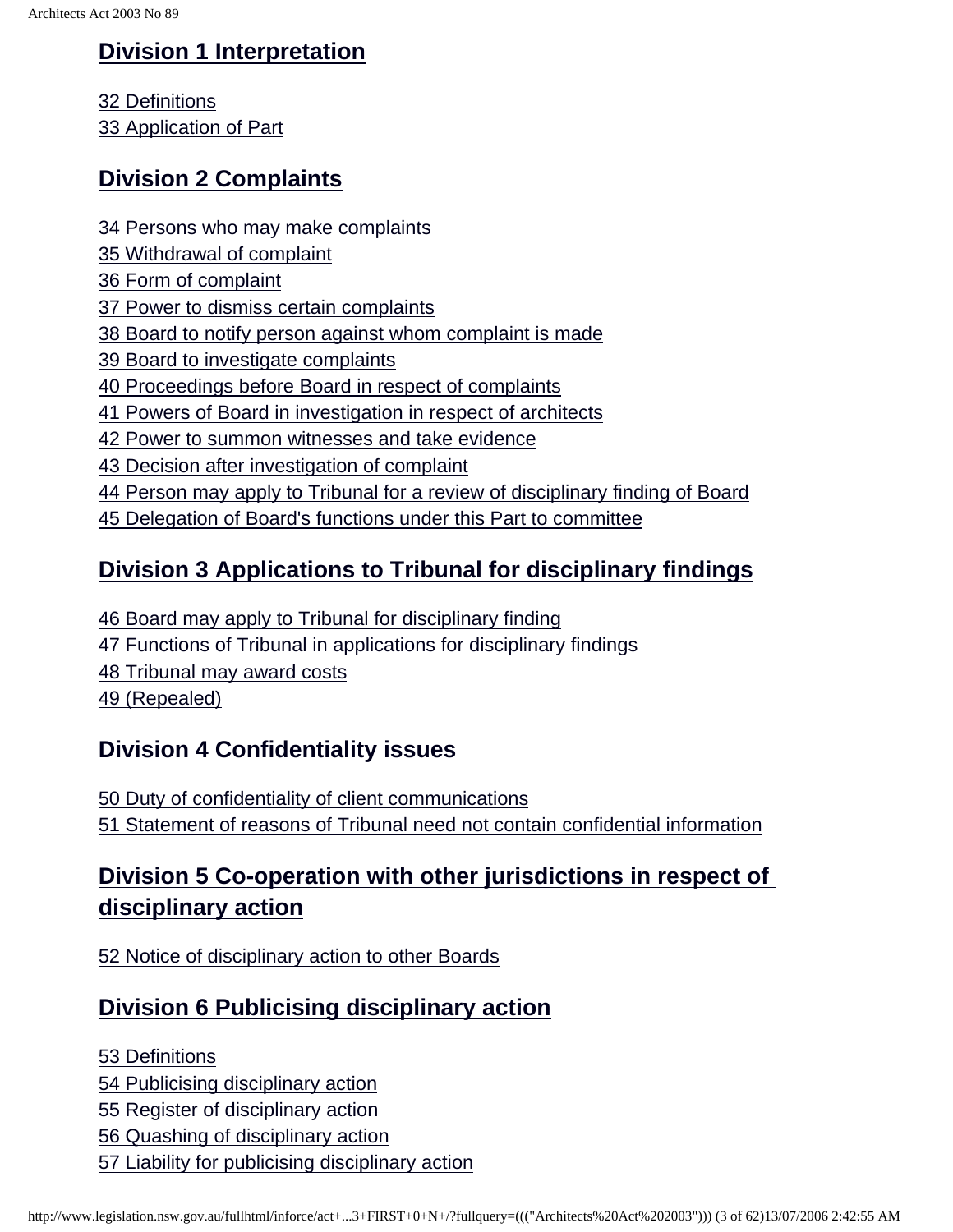[58 General](#page-35-3)

#### **[Part 4A Appeals against decisions of Tribunal](#page-36-0)**

[58A Definition](#page-36-1) [58B Application of Administrative Decisions Tribunal Act 1997](#page-36-2) [58C Right to appeal to Supreme Court](#page-37-0) [58D Appeals on questions of law](#page-37-1) [58E Appeals on the merits](#page-37-2) [58F Appeal does not stay decision appealed against](#page-38-0)

#### **[Part 5 NSW Architects Registration Board](#page-38-1)**

### **[Division 1 Constitution](#page-38-2)**

[59 Constitution of the Board](#page-38-3) [60 Membership of the Board](#page-40-0)

#### **[Division 2 Functions of the Board](#page-40-1)**

[61 Functions of the Board](#page-41-0)

#### **[Division 3 Committees and staff](#page-41-1)**

[62 Committees](#page-41-2) [63 Staff](#page-41-3)

#### **[Division 4 General provisions](#page-41-4)**

[64 Examinations conducted by Board](#page-42-0) [65 Delegation of functions](#page-42-1) [66 Exclusion of personal liability](#page-43-0) [67 Other provisions relating to the Board](#page-43-1)

### **[Part 6 Finance](#page-43-2)**

### **[Division 1 Fees](#page-43-3)**

[68 Board may charge fees for certain services it provides](#page-43-4) [69 Approved fees](#page-43-5) [70 Minister may direct Board to reduce excessive fees](#page-44-0) [71 Waiver and reduction of fees by Board](#page-44-1)

## **[Division 2 Architects Fund](#page-44-2)**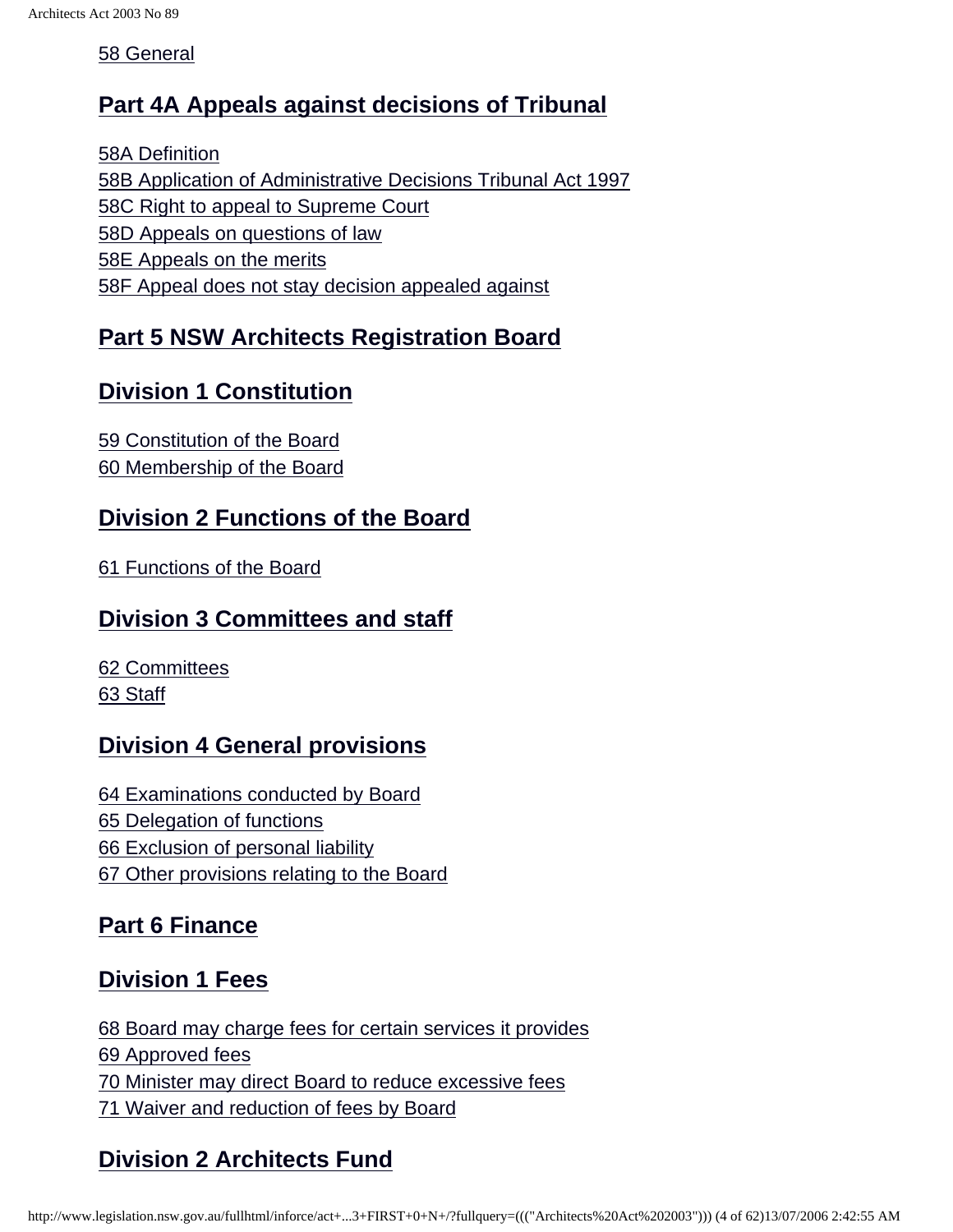[72 Establishment of Architects Fund](#page-44-3) [73 Payments into Architects Fund](#page-44-4) [74 Payments from Architects Fund](#page-45-0) [75 Investment of Architects Fund](#page-45-1)

#### **[Division 3 General](#page-45-2)**

[76 Financial year for Board](#page-45-3) [77 Recovery of money](#page-45-4)

#### **[Part 7 Miscellaneous](#page-45-5)**

[78 How notice is to be given](#page-45-6) [79 Service of documents on Board](#page-46-0) [80 Written statement of decisions](#page-47-0) [81 Authentication of certain documents](#page-47-1) [82 Liability of members of firms](#page-47-2) [83 Liability of directors and managers of corporations](#page-48-0) [84 Regulations](#page-48-1) [85 Proceedings for offences](#page-49-0) [86 Repeal of Architects Act 1921 No 8 and related regulations](#page-49-0) [87 \(Repealed\)](#page-49-1) [88 Savings, transitional and other provisions](#page-49-2) [89 Review of Act](#page-49-3)

#### **[Schedule 1 Constitution and procedure of Board](#page-49-4)**

#### **[Schedule 2 \(Repealed\)](#page-55-0)**

#### **[Schedule 3 Savings, transitional and other provisions](#page-55-1)**

#### **[Historical notes](#page-60-0)**

There are 6 hits within this page. Jump to: First Last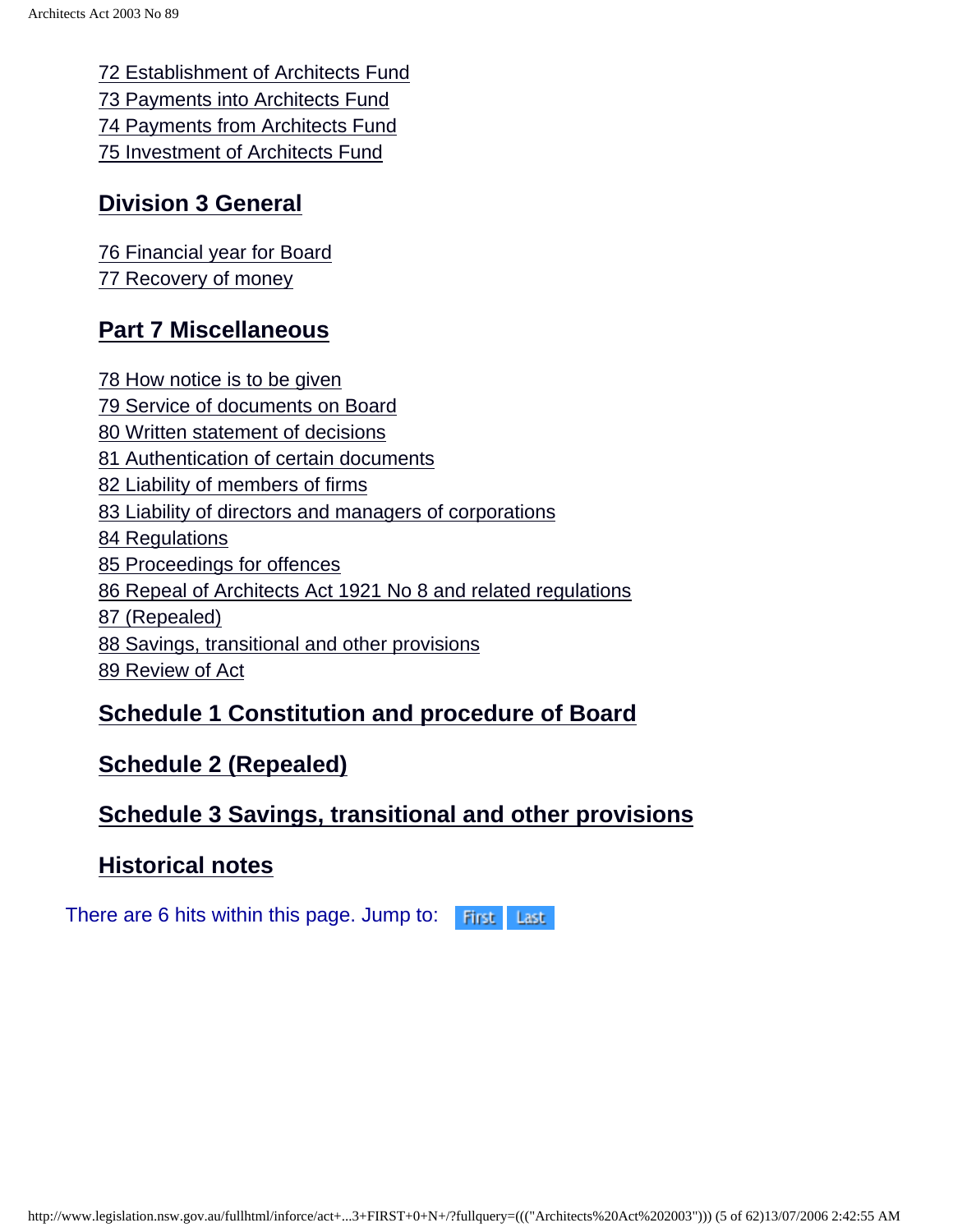

New South Wales

<span id="page-5-0"></span>An Act to provide for the registration and regulation of architects; to repeal the *[Architects Act 1921](http://www.legislation.nsw.gov.au/summarize/inforce/s/1/?xref=RecordType%3DACTTOC%20AND%20Year%3D1921%20AND%20Actno%3D8&nohits=y)*; and for other purposes.

### **Part 1 Preliminary**

#### <span id="page-5-1"></span>**1 Name of Act**

<span id="page-5-5"></span><span id="page-5-2"></span>This Act is the *[Architects](http://www.legislation.nsw.gov.au/summarize/inforce/s/1/?xref=RecordType%3DACTTOC%20AND%20Year%3D2003%20AND%20Actno%3D89&nohits=y)*  $\blacktriangleright$   $\blacktriangle$  *Act* $\blacktriangleright$   $\blacktriangleright$  2003 $\blacktriangleright$ .

### **2 Commencement**

This Act commences on a day or days to be appointed by proclamation.

## <span id="page-5-3"></span>**3 Objects of Act**

The objects of this Act are:

(a) to ensure that architects provide services to the public in a professional and competent manner, and

(b) to provide mechanisms to discipline architects who are found to have acted unprofessionally or incompetently, and

(c) to ensure that the public is appropriately informed about the qualifications and competence of individuals or organisations holding themselves out as architects, and

(d) to promote a better understanding of architectural issues in the community.

## <span id="page-5-4"></span>**4 Definitions**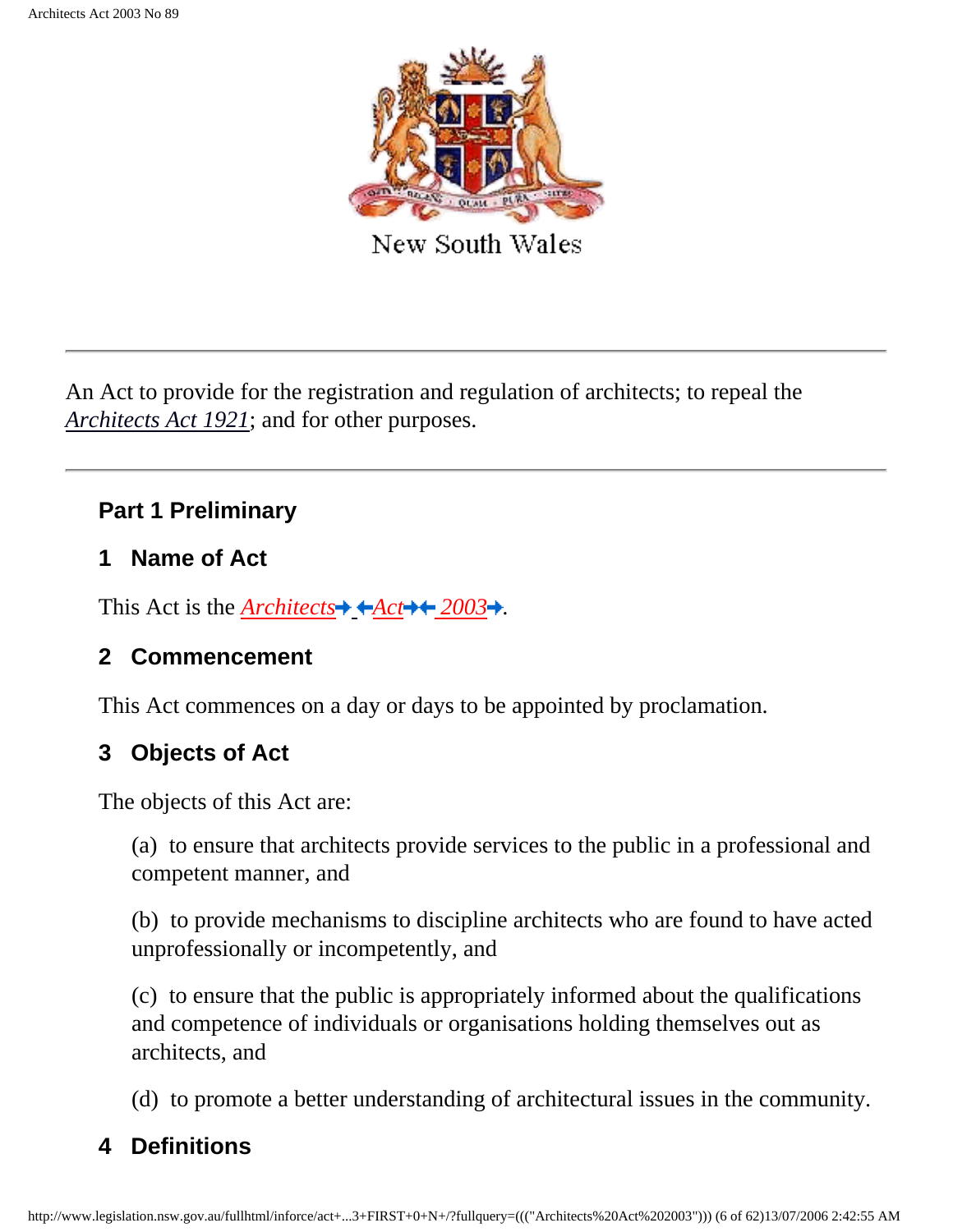(1) In this Act:

*approved fee*—see section 69.

*architect* means a person who is registered as an architect under this Act.

*architect corporation* or *architect firm*—see section 10.

*Architects Fund* means the Architects Fund established under section 72.

*architectural qualification* means a degree, diploma, certificate or other academic award conferred or awarded for a course of study in architecture.

*architectural service* means a service provided in connection with the design, planning or construction of buildings that is ordinarily provided by architects.

*architecture* does not include naval architecture, computer architecture or any other architecture not concerned with buildings.

*Board* means the NSW Architects Registration Board constituted under this Act.

*cancellation* of registration—see section 23.

*conduct* includes any act or omission.

*Deputy President* means the Deputy President of the Board.

*exercise* a function includes perform a duty.

*firm* means a partnership or other unincorporated association of persons.

*full registration* means registration under section 17.

*function* includes a power, authority or duty.

*neighbouring jurisdiction* means each other State, Territory and New Zealand.

*nominated architect* means an architect nominated for the time being under section 27 as an architect responsible for the provision of architectural services by an architect corporation or architect firm.

*President* means the President of the Board.

*Register* means the register of architects referred to in section 25.

*registered* means registered under this Act.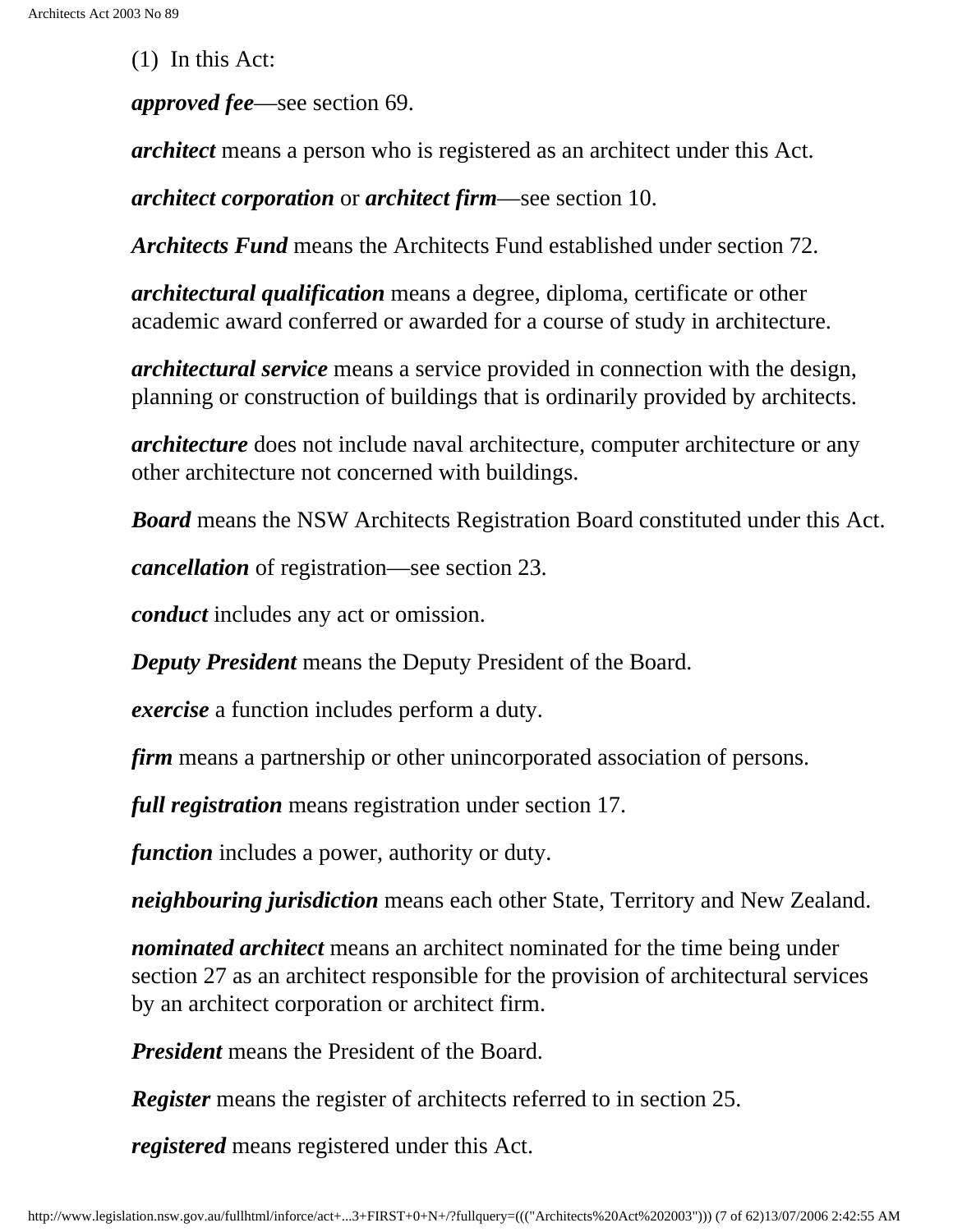*Registrar* means the Registrar of the Board.

*temporary registration* means registration under section 18.

*Tribunal* means the Administrative Decisions Tribunal.

(2) Notes included in this Act do not form part of this Act.

## <span id="page-7-0"></span>**5 Act to bind Crown**

This Act binds the Crown in right of New South Wales and, in so far as the legislative power of the Parliament of New South Wales permits, the Crown in all its other capacities.

## <span id="page-7-1"></span>**6 Mutual recognition laws**

<span id="page-7-2"></span>This Act does not limit or otherwise affect the operation of:

- (a) the *[Mutual Recognition Act 1992](http://www.comlaw.gov.au/)* of the Commonwealth, or
- (b) the *[Trans-Tasman Mutual Recognition Act 1997](http://www.comlaw.gov.au/)* of the Commonwealth.

## **Part 2 Practice of architecture**

## <span id="page-7-3"></span>**Division 1 Code of professional conduct**

## <span id="page-7-4"></span>**7 Establishment of code of professional conduct**

(1) The regulations may establish a code of professional conduct setting out guidelines that should be observed by architects in their professional practice.

(2) The Minister may direct the Board to provide for the Minister's consideration advice or proposed guidelines relating to any conduct of architects that the Minister considers should be the subject of a code of professional conduct.

(3) The Board is to comply with any direction of the Minister under this section.

## <span id="page-7-5"></span>**8 Effect of code of professional conduct**

<span id="page-7-6"></span>The provisions of a code of professional conduct are a relevant consideration in determining for the purposes of this Act what constitutes proper and ethical conduct by an architect.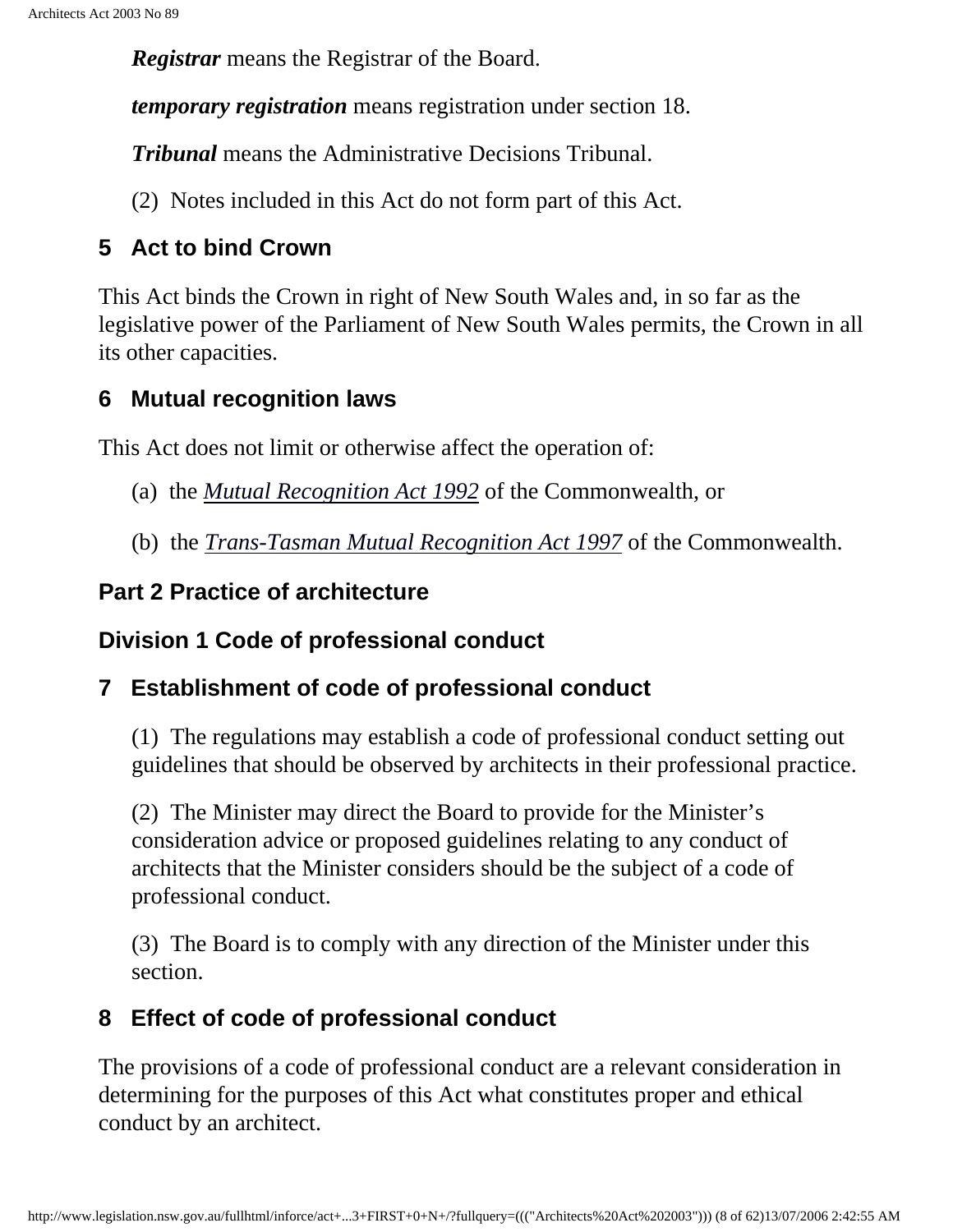## **Division 2 Offences relating to the practice of architecture**

#### <span id="page-8-0"></span>**9 Representing an individual to be an architect**

(1) An individual must not represent himself or herself to be an architect, and must not allow himself or herself to be represented to be an architect unless he or she is an architect.

Maximum penalty: 100 penalty units.

(2) A person must not represent an individual to be an architect if the person knows, or ought reasonably to know, that the individual is not an architect.

Maximum penalty: 100 penalty units (in the case of an individual) or 200 penalty units (in the case of a corporation).

### <span id="page-8-1"></span>**10 Representing a corporation or firm to be an architect**

(1) A corporation or firm must not represent itself to be an architect, and must not allow itself to be represented to be an architect, unless the corporation or firm has at least one nominated architect who is responsible for the provision of architectural services by the corporation or firm.

Maximum penalty: 200 penalty units.

(2) A person must not represent a corporation or firm to be an architect if the person knows, or ought reasonably to know, that any such representation by the corporation or firm itself would constitute a contravention of subsection (1).

Maximum penalty: 100 penalty units (in the case of an individual) or 200 penalty units (in the case of a corporation).

(3) In this Act, a corporation or firm that represents itself to be an architect or that allows itself to be represented to be an architect is referred to as an *architect corporation* or *architect firm* (as appropriate).

#### <span id="page-8-2"></span>**11 Architectural services provided by architect corporation or architect firm**

(1) An architect corporation or architect firm must ensure that at all times there is at least one nominated architect who is nominated by the corporation or firm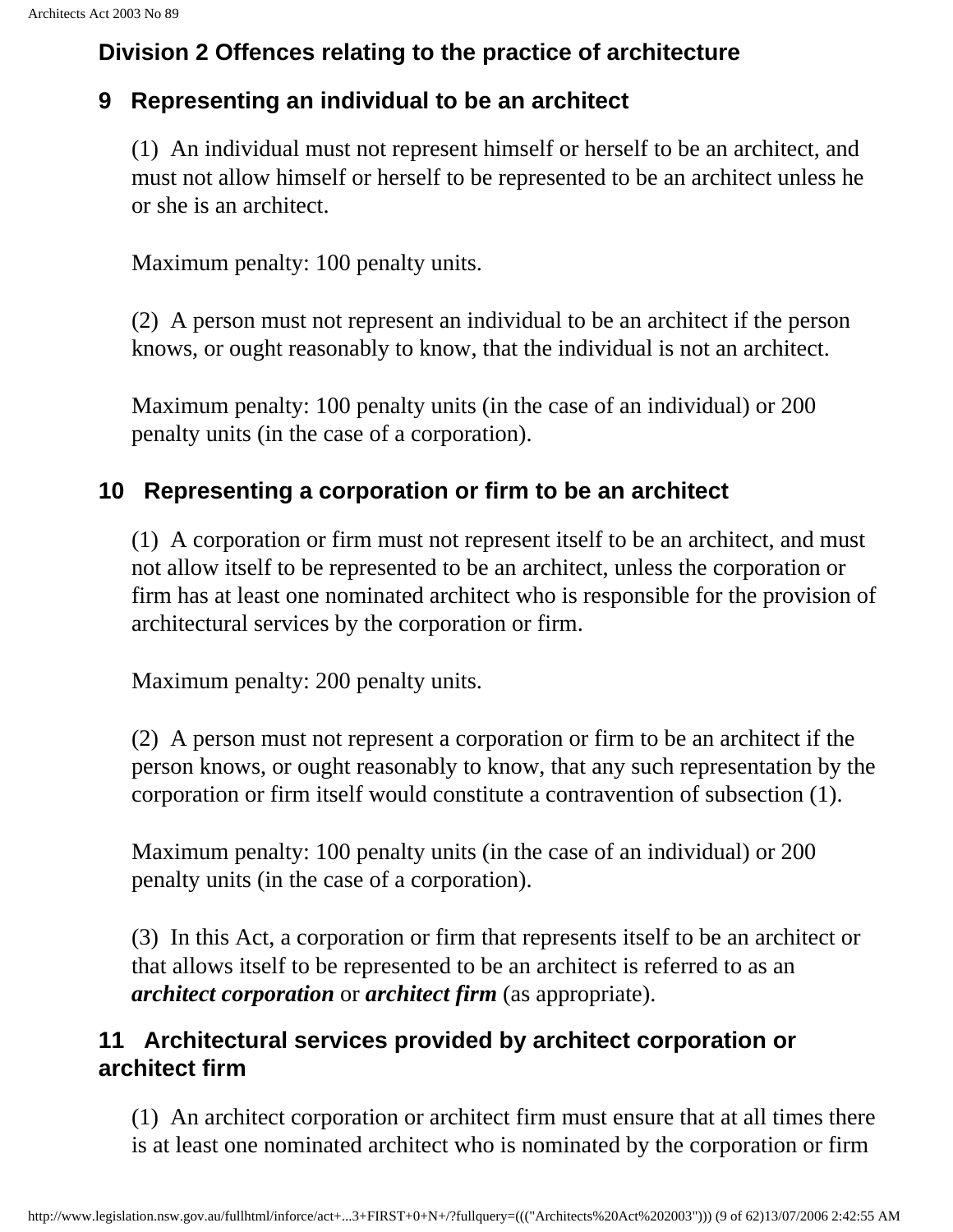and responsible for the provision of architectural services by the corporation or firm.

Maximum penalty: 200 penalty units.

(2) An architect corporation or architect firm must ensure that:

(a) any written business correspondence issued by the corporation or firm bearing the name of the corporation or firm indicates the name of an architect who is a nominated architect responsible for the provision of architectural services by the corporation or firm, and

(b) the name of an architect who is a nominated architect responsible for the provision of architectural services by the corporation or firm is prominently displayed at each place of business of the corporation or firm, so as to be clearly visible to a person from outside or immediately on entering the place of business.

<span id="page-9-0"></span>Maximum penalty: 200 penalty units.

**Note.** A temporary project or site office does not constitute a place of business of a corporation or firm.

(3) The Board may in a particular case grant a corporation or firm an exemption from compliance with a particular provision or provisions of this section. The exemption may be granted unconditionally or subject to conditions.

(4) An exemption remains in force for such period as the Board may specify or, if no period is specified, until it is revoked by the Board by notice in writing to the corporation or firm concerned.

(5) Proceedings for an offence against this section are not to be commenced without the written consent of the Board given in the particular case.

### **12 Services provided using an architect**

(1) If a person (other than an architect) provides an architectural service that the person has offered to provide using an architect or that the person has represented will be provided using an architect, the person is guilty of an offence if the architectural service is not provided by, or under the supervision of, an architect.

Maximum penalty: 100 penalty units (in the case of an individual) or 200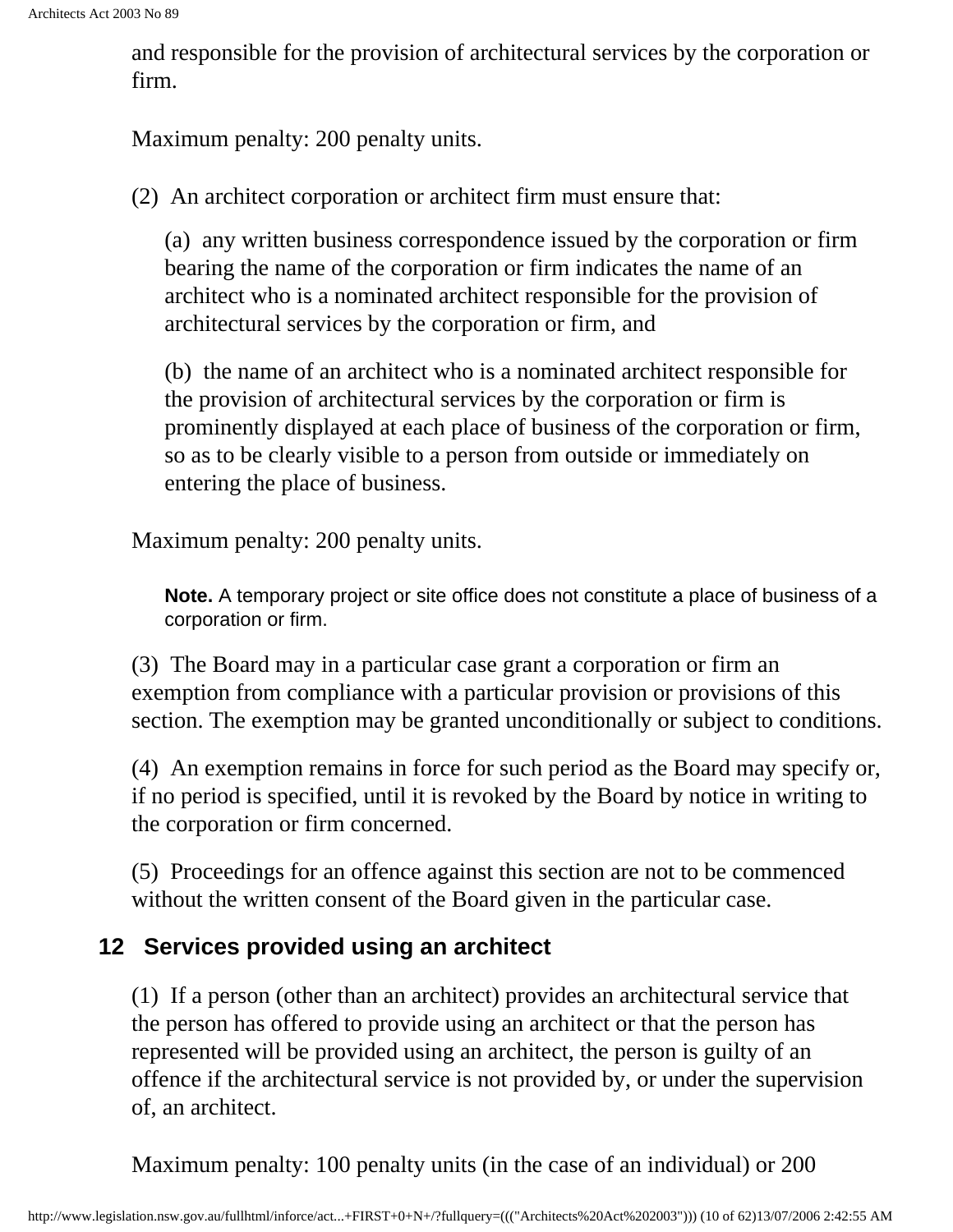penalty units (in the case of a corporation).

(2) A person (other than an architect) who provides, or represents that the person will provide, architectural services to a person (*the client*) using an architect must ensure that any correspondence about those services from the person to the client indicates the name of an architect who is responsible for the provision of those architectural services to the client.

Maximum penalty: 100 penalty units (in the case of an individual) or 200 penalty units (in the case of a corporation).

#### <span id="page-10-0"></span>**13 Certain representations taken to be representations that person is an architect**

(1) Without limiting the ways in which a person, corporation or firm can be considered to be represented to be an architect, a representation using any of the following titles, names or descriptions constitutes such a representation:

(a) the title or description "architect" or "registered architect",

(b) another title, name or description that indicates, or is capable of being understood to indicate, or is calculated to lead a person to infer, that the person is an architect,

(c) any title, name or description prescribed by the regulations.

(2) Without limiting the ways in which a corporation or firm can be considered to be represented to be an architect, a representation that a corporation or firm consists of or comprises one or more architects constitutes a representation that the corporation or firm is an architect.

#### <span id="page-10-1"></span>**14 Exceptions for certain titles and descriptions**

This Division does not prohibit:

(a) an employee of an architect from using the title or description of "architectural assistant", "architectural technician" or "architectural drafter", or

(b) a person from using the title or description of "landscape architect", "naval architect" or "computer systems architect", or

(c) a person from using the title or description of "architect" or "registered architect" if: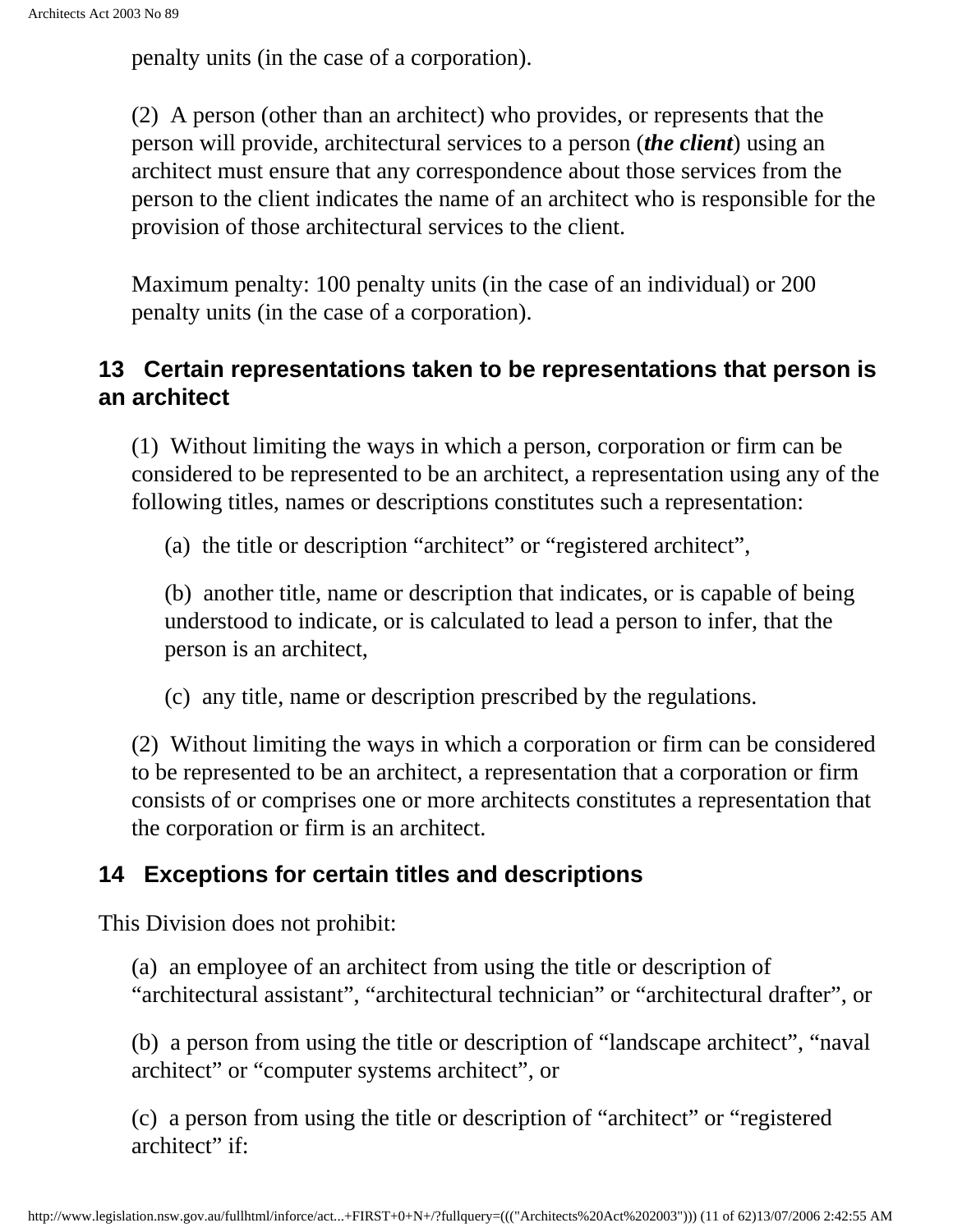(i) the person is registered as an architect in a neighbouring jurisdiction (within the meaning of section 52) and is normally resident in that jurisdiction, and

(ii) the person indicates the jurisdiction in which the person is so registered, and

(iii) the person has notified the Board of his or her intention to use such a title or description, or

(d) a person who holds an architectural qualification from describing himself or herself as holding that qualification, or

(e) a person from using the word "architectural" only as indicating that the person carries on the business of supplying goods in connection with architecture, or

(f) a person from using any name, title or description prescribed by the regulations in such circumstances and subject to such restrictions as may be prescribed by the regulations.

#### <span id="page-11-0"></span>**15 Extended meaning of "represent"**

In this Division, *represent* includes claim and hold out.

#### <span id="page-11-1"></span>**Part 3 Registration**

#### <span id="page-11-2"></span>**Division 1 Entitlement to registration**

#### <span id="page-11-3"></span>**16 Qualifications for registration**

(1) For the purposes of this Act, an individual has the necessary qualifications for registration as an architect if:

(a) the individual has such architectural qualifications as may be prescribed by the regulations, or

(b) the individual has successfully completed a course of study that is accredited by the Board as meeting criteria prescribed by the regulations for the purposes of this paragraph, or

(c) the individual has passed an examination arranged or approved by the Board to assess the person's competency to practise architecture.

(2) An educational or training institution may apply to the Board for the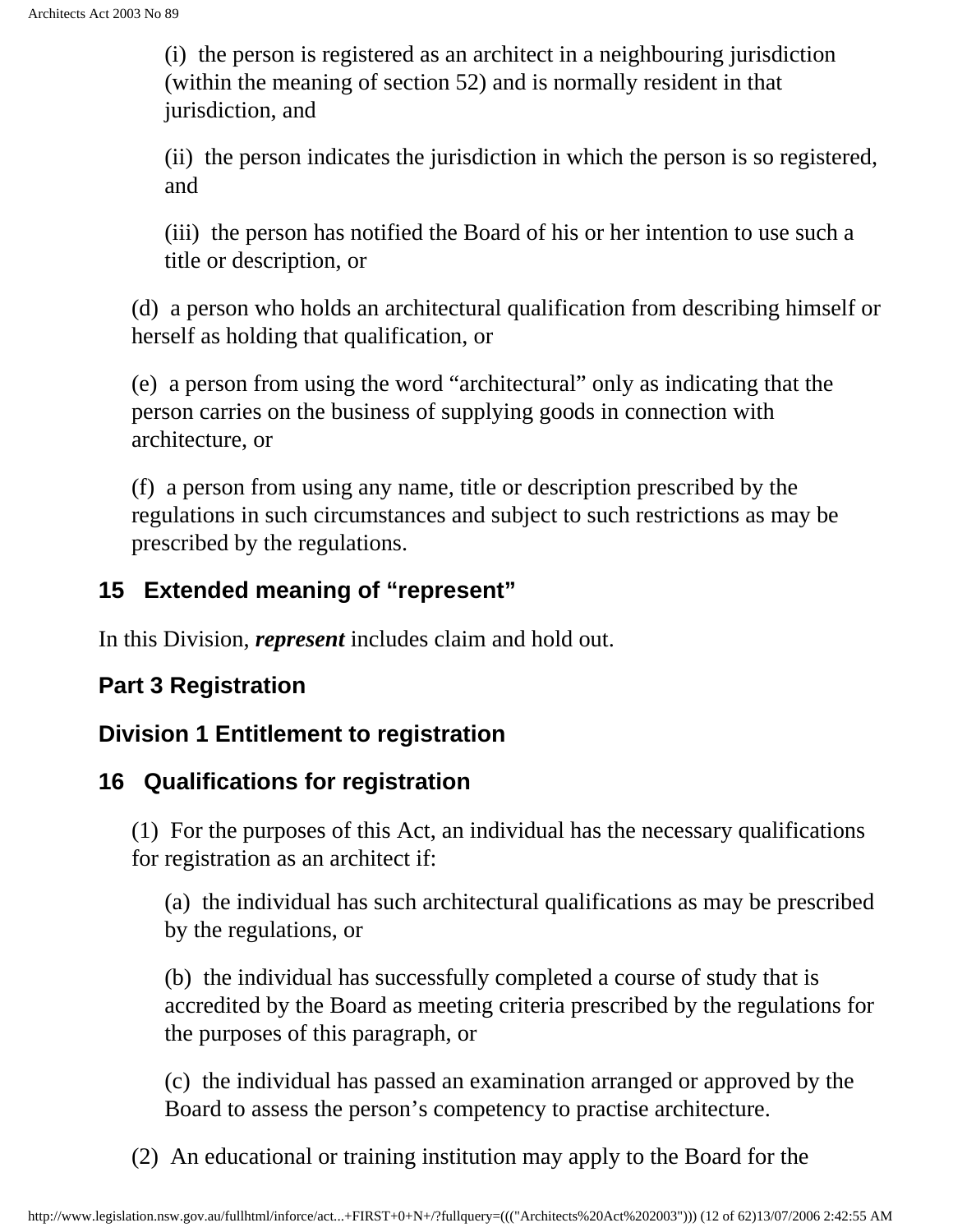accreditation by the Board (under subsection (1) (b)) of a course of study offered by the institution.

(3) An educational or training institution that has applied to the Board for the accreditation of a course of study offered by the institution may apply to the Tribunal for a review of any decision of the Board not to accredit the course of study.

(4) In determining for the purposes of subsection (1) (b) whether a particular course of study meets the criteria prescribed by the regulations, the Board may have regard to and rely on any findings made on an assessment prepared for the Board in respect of the course of study.

#### <span id="page-12-0"></span>**17 Full registration as architect**

(1) An individual is entitled to be registered as an architect if:

(a) the Board is satisfied that the individual is of good fame and character, and

(b) the individual has the necessary qualifications for registration as an architect, and

(c) the Board is satisfied that the individual has acquired such practical experience required by the Board as a prerequisite for entry to the examination referred to in paragraph (d), and

(d) the individual has, to the satisfaction of the Board, passed an examination in architectural practice arranged or approved by the Board.

(2) Registration under this section is *full registration*.

(3) An entitlement to full registration does not prevent conditions being imposed on that registration in accordance with this Act.

<span id="page-12-1"></span>**Note.** By virtue of section 20 of the *[Mutual Recognition Act 1992](http://www.comlaw.gov.au/)* of the Commonwealth, a person is entitled to be registered as an architect if the person is registered in another State or a Territory for an equivalent occupation (if that State or Territory participates in the mutual recognition scheme). The entitlement arises once the person lodges a notice under section 19 of that Act and, until registered under this Act, the person is then deemed (by section 25 of that Act) to be registered. See also the *[Trans-Tasman Mutual Recognition Act 1997](http://www.comlaw.gov.au/)* of the Commonwealth.

### **18 Temporary registration of overseas architects**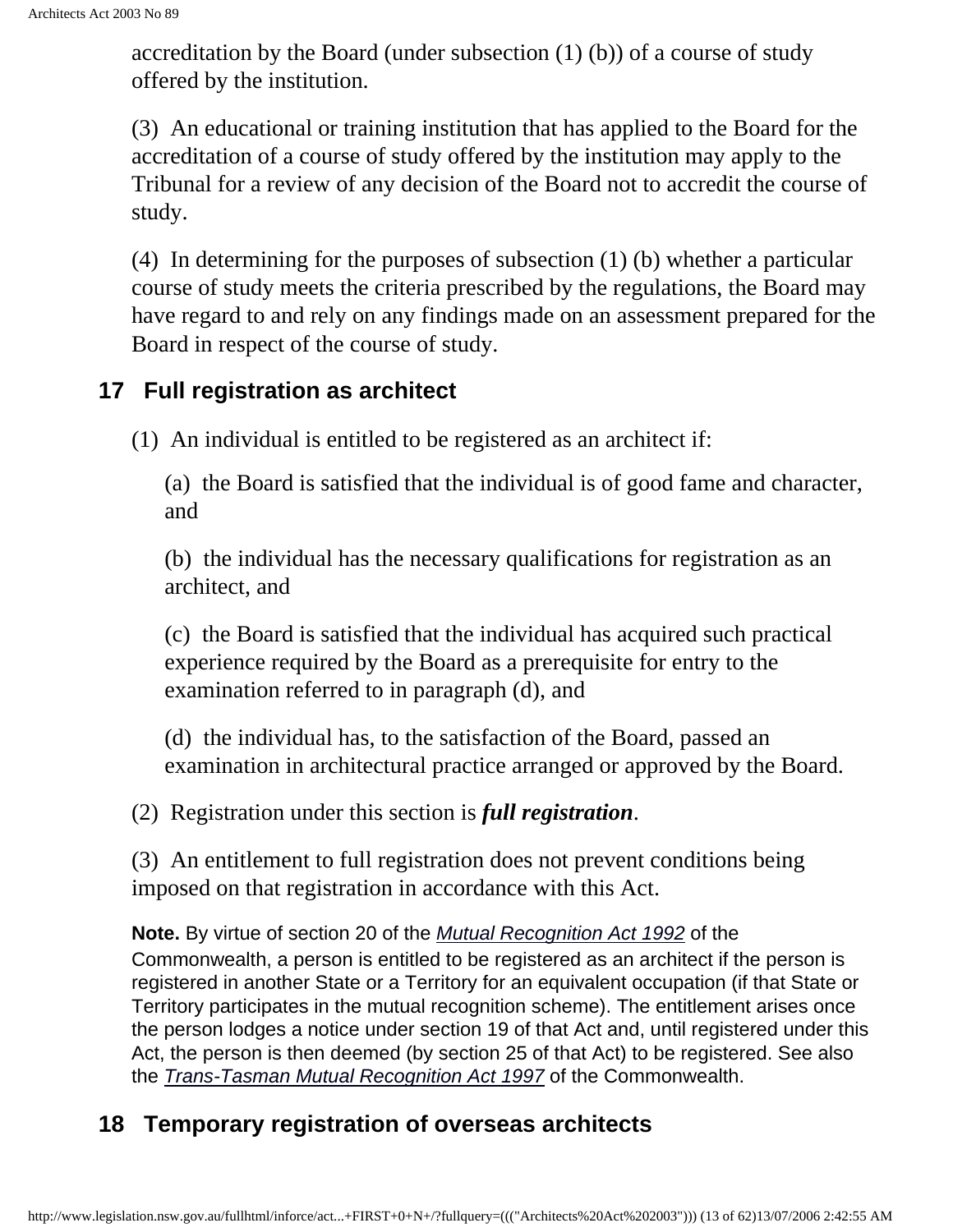(1) The Board may register an individual as an architect for a limited period if:

(a) the Board is satisfied that the individual is of good fame and character, and

(b) the Board is satisfied that the individual has architectural qualifications and practical experience in another country of a kind that demonstrates that the individual would be capable of practising architecture in the State with the same level of competence and skill expected of architects with full registration.

(2) Registration under this section is *temporary registration*.

(3) A person granted temporary registration is registered as an architect until the temporary registration expires or is cancelled. Temporary registration expires on the date stated in the relevant certificate of registration unless the period of temporary registration is extended.

(4) The Board may from time to time extend the period for which temporary registration is in force.

(5) The Board may cancel a person's temporary registration for any reason that the Board considers proper. Cancellation does not affect any application for full registration by the person.

(6) The Board may impose such conditions as it thinks fit on the temporary registration of a person and may at any time remove, add to or vary those conditions by notice in writing to the registered person.

#### <span id="page-13-0"></span>**19 Registration fees**

An applicant for full registration or temporary registration must pay the approved fee for such registration before the person can be registered as an architect.

#### <span id="page-13-1"></span>**20 Power to refuse or impose conditions on full registration**

(1) The Board may refuse to register a person who would otherwise be entitled to full registration if:

(a) the person is bankrupt, has applied to take the benefit of any law for the relief of bankrupt or insolvent debtors, has compounded with his or her creditors or made an assignment of his or her remuneration for their benefit, or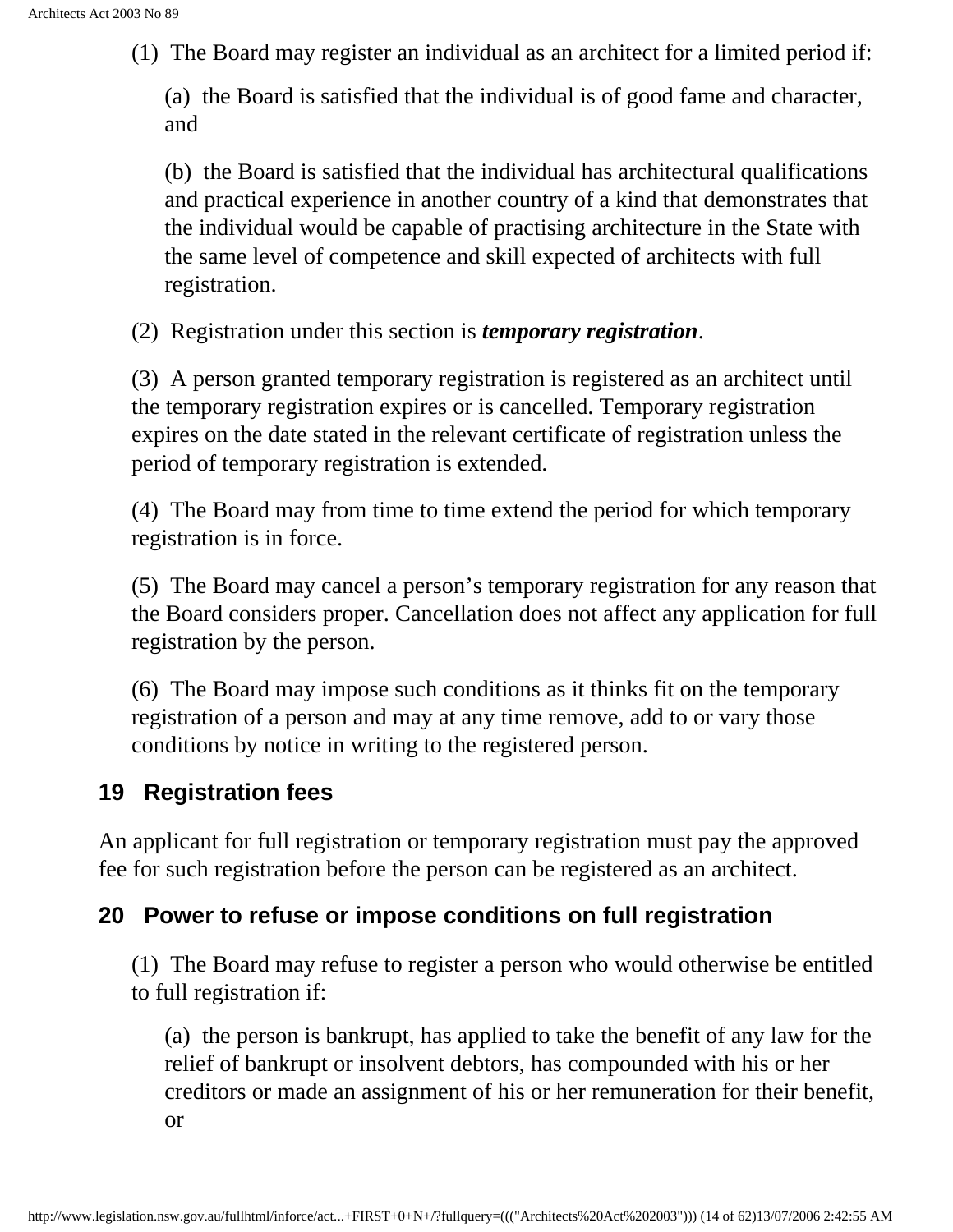(b) the person has been convicted of an offence under Part 2, or

(c) the person has been convicted of any other offence, either in or outside the State, and the Board is of the opinion that the circumstances of the offence are such as to render the person unfit in the public interest to practise architecture, or

(d) the person's registration, licence, accreditation or certification under an architects registration law has been cancelled or suspended because of conduct that would (if it occurred in New South Wales and the person were an architect under this Act) authorise cancellation or suspension of the person's registration under this Act.

(2) As an alternative to refusing to register a person under subsection (1), the Board may grant the person registration subject to conditions if the Board considers that refusal of registration is not warranted and that the person should be granted registration subject to appropriate conditions.

<span id="page-14-0"></span>(3) Conditions of registration may relate to the duration of registration, the aspects of the practice of architecture in which the person may be engaged, and any other matters, as the Board thinks appropriate.

**Note.** The *[Mutual Recognition Act 1992](http://www.comlaw.gov.au/)* of the Commonwealth and the *[Trans-](http://www.comlaw.gov.au/)[Tasman Mutual Recognition Act 1997](http://www.comlaw.gov.au/)* of the Commonwealth also provide for the imposition of conditions on registration. Conditions can also be imposed on a person's registration as a result of disciplinary proceedings to which the person has been subject.

(4) In this section:

*architects registration law* means any law of a place outside the State that provides for the registration, licensing, accreditation or certification of architects.

#### **21 Restrictions on registration of de-registered persons**

(1) A person must not apply for registration (and any such application must be rejected) if:

(a) the person's registration is cancelled under this Act, or

(b) the Tribunal or the Supreme Court orders that the person not be reregistered (a *registration prohibition order*).

(2) A person may apply for registration despite subsection (1) only if: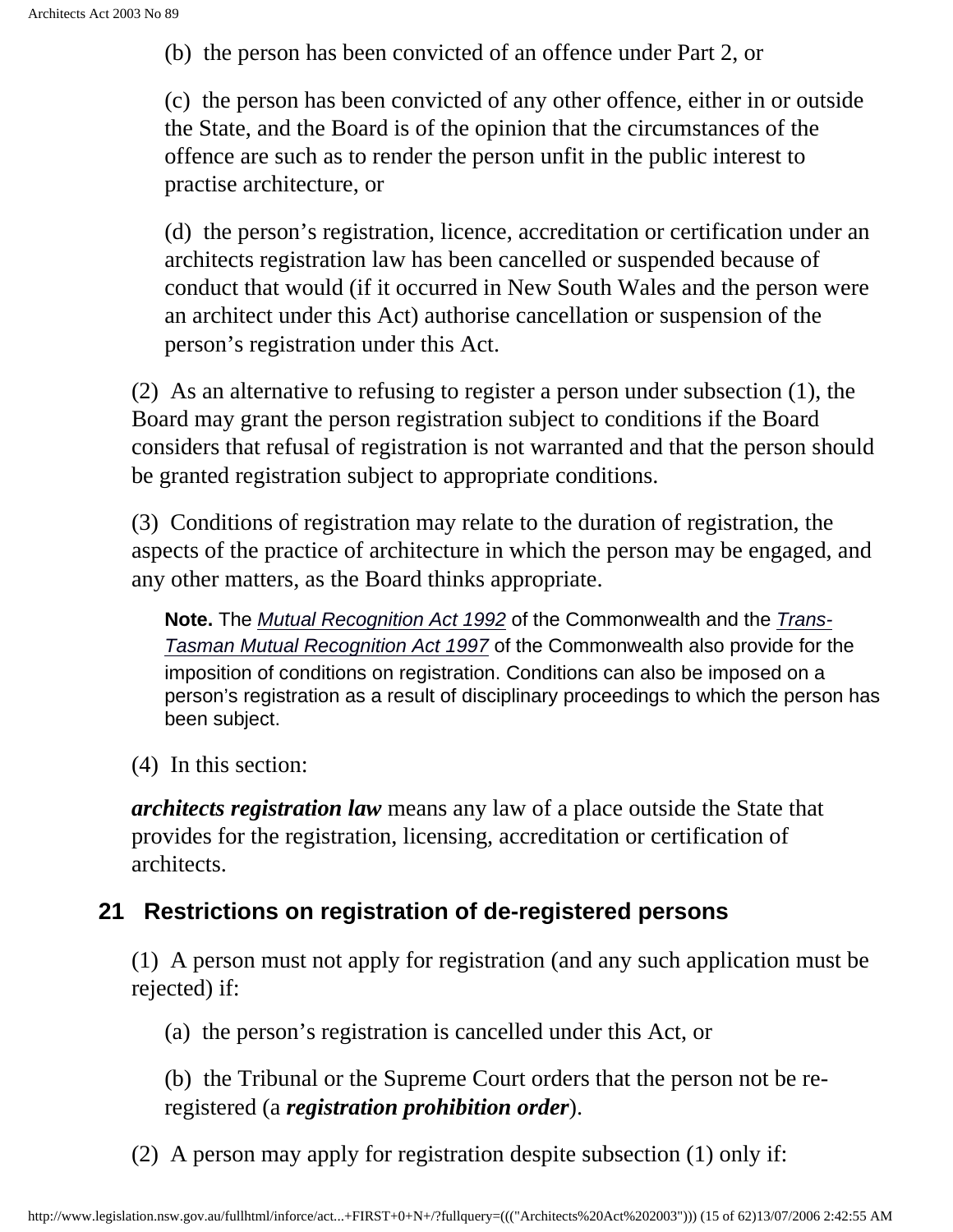(a) any period specified in a registration prohibition order during which the person is not to be re-registered has expired and any other condition specified in the order is complied with, or

(b) the Tribunal or Supreme Court orders that the person may apply for registration despite subsection (1) (an *application permission order*).

(3) A person to whom subsection (1) applies may apply for an application permission order:

(a) where the Tribunal ordered the cancellation of the person's registration or made the registration prohibition order against the person—to the Tribunal, or

(b) where the Supreme Court ordered the cancellation of the person's registration or made the registration prohibition order against the person—to the Supreme Court,

 but only if a period of at least 12 months has elapsed since the cancellation of the person's registration or the making of the registration prohibition order (as the case may be).

(4) The Board is to be a party to any proceedings concerning an application for an application permission order.

(5) The Tribunal or Supreme Court is not to make an application permission order unless it is satisfied that no useful disciplinary purpose is served by continuing to prohibit the person from applying for registration.

(6) (Repealed)

(7) Nothing in this section affects any entitlement of a person who has failed to pay an annual fee for registration to be re-registered under section 28 on payment of any such fee.

### <span id="page-15-0"></span>**Division 2 Registration procedures**

## <span id="page-15-1"></span>**22 Application to registration of [Licensing and Registration \(Uniform](http://www.legislation.nsw.gov.au/summarize/inforce/s/1/?xref=RecordType%3DACTTOC%20AND%20Year%3D2002%20AND%20Actno%3D28&nohits=y)  [Procedures\) Act 2002](http://www.legislation.nsw.gov.au/summarize/inforce/s/1/?xref=RecordType%3DACTTOC%20AND%20Year%3D2002%20AND%20Actno%3D28&nohits=y)**

(1) For the purposes of this Act, the Board may grant:

(a) full registration under section 17, or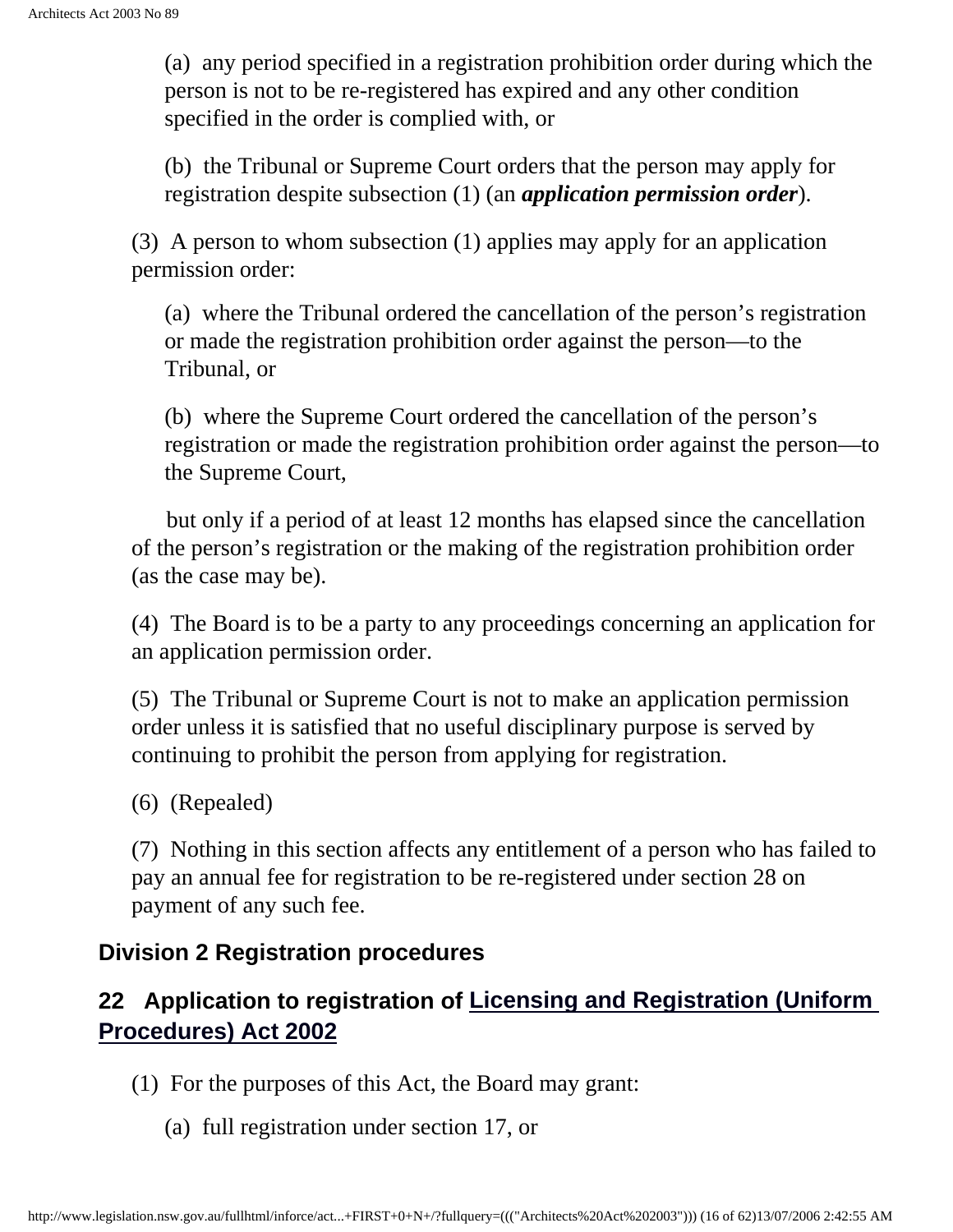(b) temporary registration under section 18.

(2) Part 3 of the *[Licensing and Registration \(Uniform Procedures\) Act 2002](http://www.legislation.nsw.gov.au/summarize/inforce/s/1/?xref=RecordType%3DACTTOC%20AND%20Year%3D2002%20AND%20Actno%3D28&nohits=y)* (*the applied Act*) applies to and in respect of both full registration and temporary registration under this Act, subject to the modifications and limitations prescribed by this Act or the regulations.

**Note.** See clause 3 of Schedule 3, which temporarily suspends the provisions of the applied Act in relation to the making of applications by way of electronic communication.

(3) For the purposes of applying Part 3 of the applied Act to full registration and temporary registration under this Act:

(a) an application for the granting of registration may only be made by an individual who is at least 21 years of age, and

(b) registration may be amended under that Act, and

(c) the requirement of section 54 of that Act for a registration administration fee to be paid to the relevant registration authority within 14 days after each anniversary of the date on which the relevant certificate of registration was issued is to be read as a requirement for the approved fee for annual registration to be so paid on or before 31 March in each year.

(4) Subject to this Act, the regulations may make provision for or with respect to such matters concerning full registration and temporary registration under this Act as are relevant to the operation of Part 3 of the applied Act.

### **Division 3 Cancellation and suspension of registration**

### <span id="page-16-0"></span>**23 Cancellation and suspension of registration**

(1) A person ceases to be registered as an architect if the person's name is removed from the Register.

(2) A reference in this Act to the cancellation of an architect's registration is a reference to the removal of the architect's name from the Register.

(3) A person whose registration as an architect is suspended is taken not to be an architect during the period of the suspension, except for the purposes of Part 4 (Complaints and disciplinary proceedings).

## <span id="page-16-1"></span>**24 Removal of architect's name from the Register**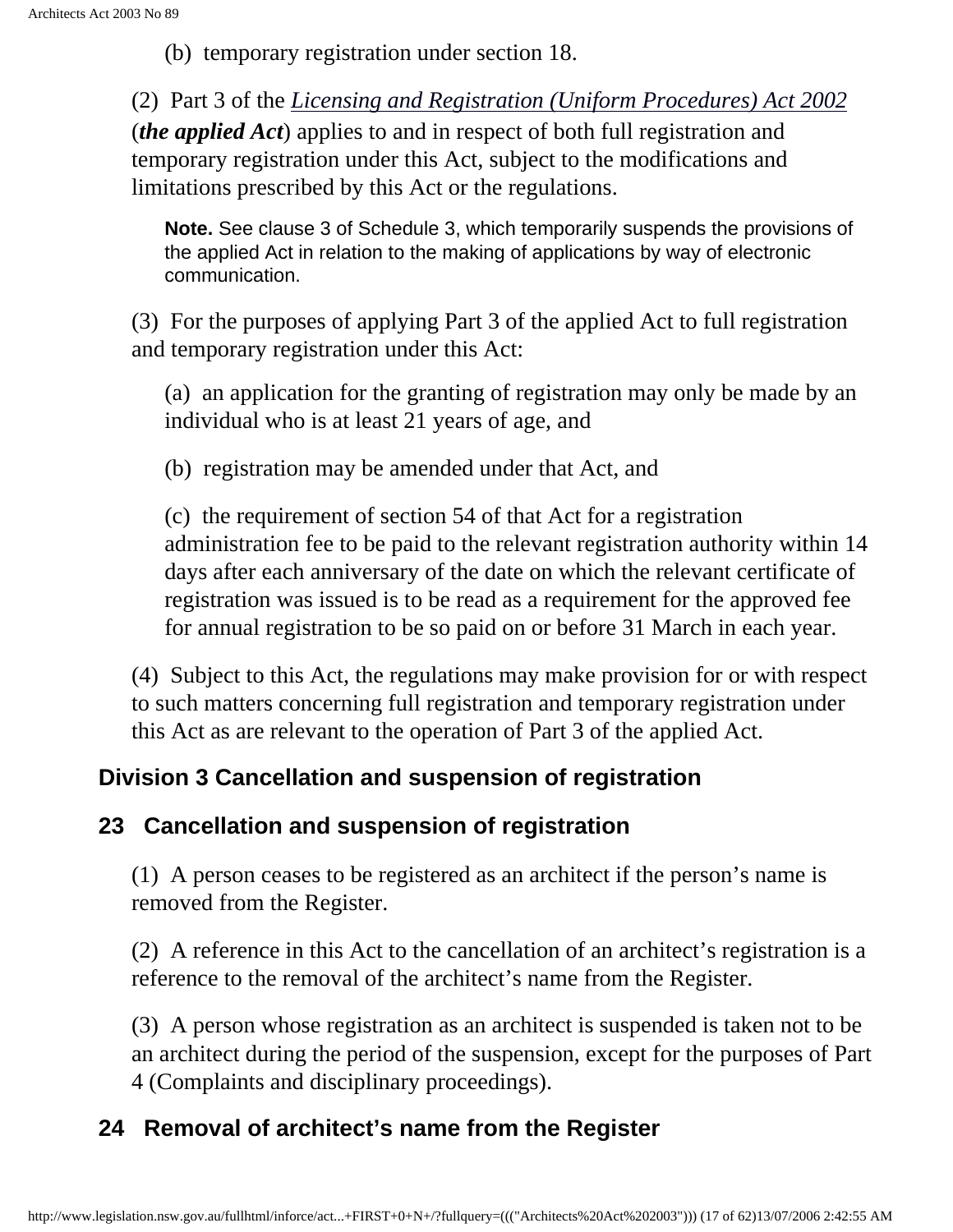(1) The Board must remove an architect's name from the Register if:

(a) the architect has died, or

(b) the architect has requested the Board in writing to remove his or her name from the Register, or

(c) the architect has failed to pay the approved fee for annual registration in accordance with section 28, or

(d) the Tribunal or the Supreme Court has ordered that the architect's registration be cancelled.

(2) The Board may remove an architect's name from the Register if:

(a) the architect does not possess the qualifications in respect of which he or she is registered, or

(b) the architect becomes bankrupt, applies to take the benefit of any law for the relief of bankrupt or insolvent debtors, compounds with his or her creditors or makes an assignment of his or her remuneration for their benefit, or

(c) the architect has been convicted of an offence under Part 2, or

(d) the architect is convicted in New South Wales of an indictable offence that is punishable by imprisonment for 12 months or more, or if he or she is convicted elsewhere than in New South Wales of an indictable offence that, if committed in New South Wales, would be an offence so punishable, or

(e) the architect has been registered by means of any false or fraudulent representation or declaration made either orally or in writing, or

(f) the architect has become a mentally incapacitated person.

(3) Action is not to be taken under subsection (2) unless the Board:

(a) has caused notice of the proposed action to be given to the architect, and

(b) has given the architect at least 28 days within which to make written submissions to the Board in relation to the proposed action, and

(c) has taken any such submissions into consideration.

#### <span id="page-17-1"></span><span id="page-17-0"></span>**Division 4 Register of architects**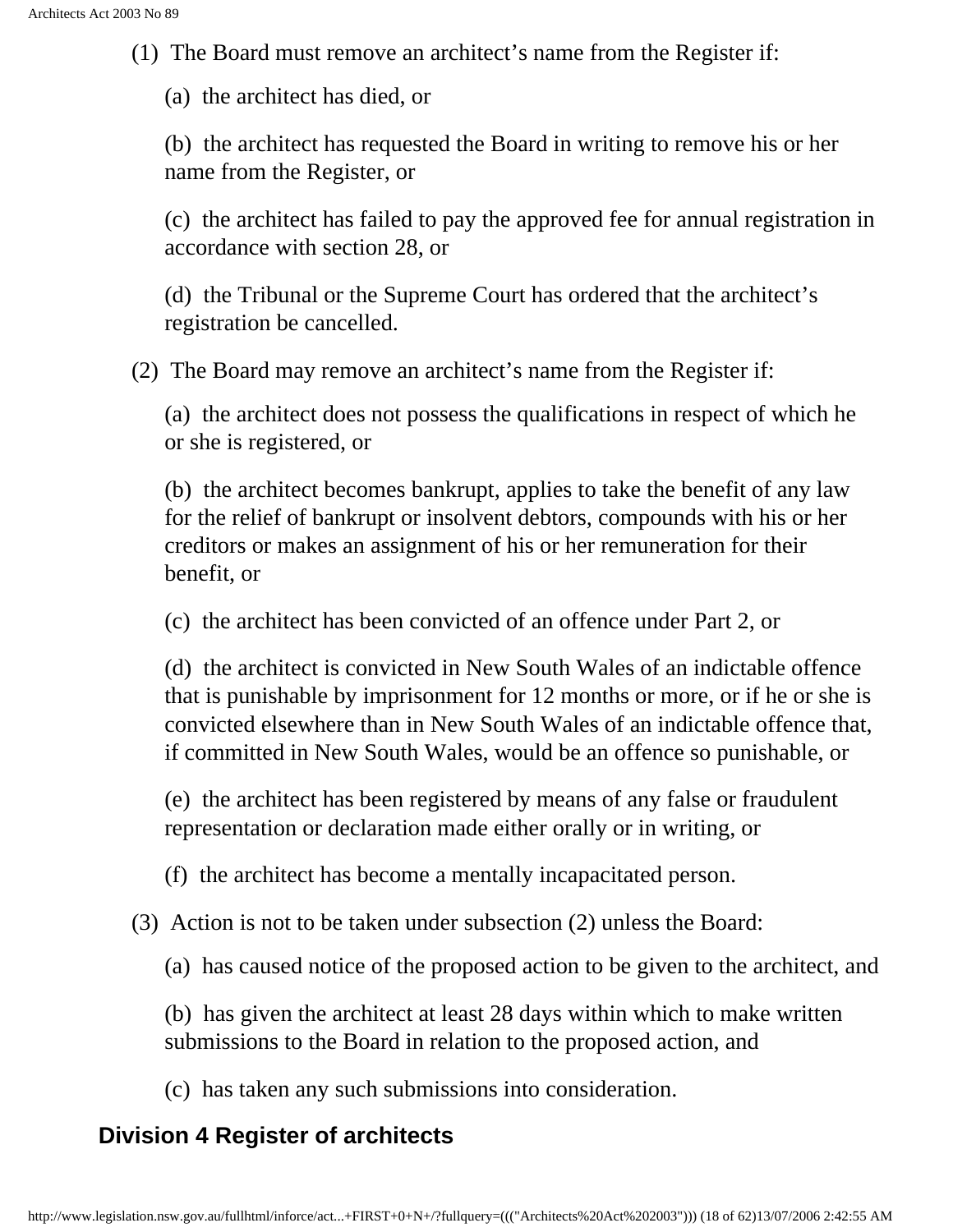## <span id="page-18-0"></span>**25 Register of architects**

(1) The Registrar is to establish and maintain a register of architects for the purposes of this Act, and for the purposes of Part 3 of the *[Licensing and](http://www.legislation.nsw.gov.au/summarize/inforce/s/1/?xref=RecordType%3DACTTOC%20AND%20Year%3D2002%20AND%20Actno%3D28&nohits=y)  [Registration \(Uniform Procedures\) Act 2002](http://www.legislation.nsw.gov.au/summarize/inforce/s/1/?xref=RecordType%3DACTTOC%20AND%20Year%3D2002%20AND%20Actno%3D28&nohits=y)*, as applied by this Act.

(2) Without limiting subsection (1), the Register is to include the particulars of nominated architects.

(3) The Registrar is to ensure that the Register is made available to the public, free of charge, at the Board's offices during ordinary office hours.

(4) The Board may authorise the Registrar to share information (including names and addresses) contained in the Register with neighbouring jurisdictions for the purpose of establishing a common register of architects among the jurisdictions.

(5) The regulations may make provision with respect to:

- (a) the particulars to be recorded in the Register, and
- (b) the manner and form in which the Register is to be maintained.

**Note.** See also section 49 of the *[Licensing and Registration \(Uniform Procedures\) Act](http://www.legislation.nsw.gov.au/summarize/inforce/s/1/?xref=RecordType%3DACTTOC%20AND%20Year%3D2002%20AND%20Actno%3D28&nohits=y) [2002](http://www.legislation.nsw.gov.au/summarize/inforce/s/1/?xref=RecordType%3DACTTOC%20AND%20Year%3D2002%20AND%20Actno%3D28&nohits=y)* with respect to the particulars to be recorded in the register of architects.

### **26 List of registered architects to be prepared and published each year**

(1) The Registrar must ensure that, at least once each year, a list of the names and addresses of all architects in the Register is published for the information of the public.

(2) The list must be published in such form (whether printed, electronic or both) as the Board may specify from time to time.

### <span id="page-18-1"></span>**27 Nomination of responsible architects for architectural services**

(1) A corporation or firm that provides architectural services may nominate one or more architects to be responsible for the provision of architectural services by the corporation or firm.

(2) A corporation or firm may nominate an architect under subsection (1) only if: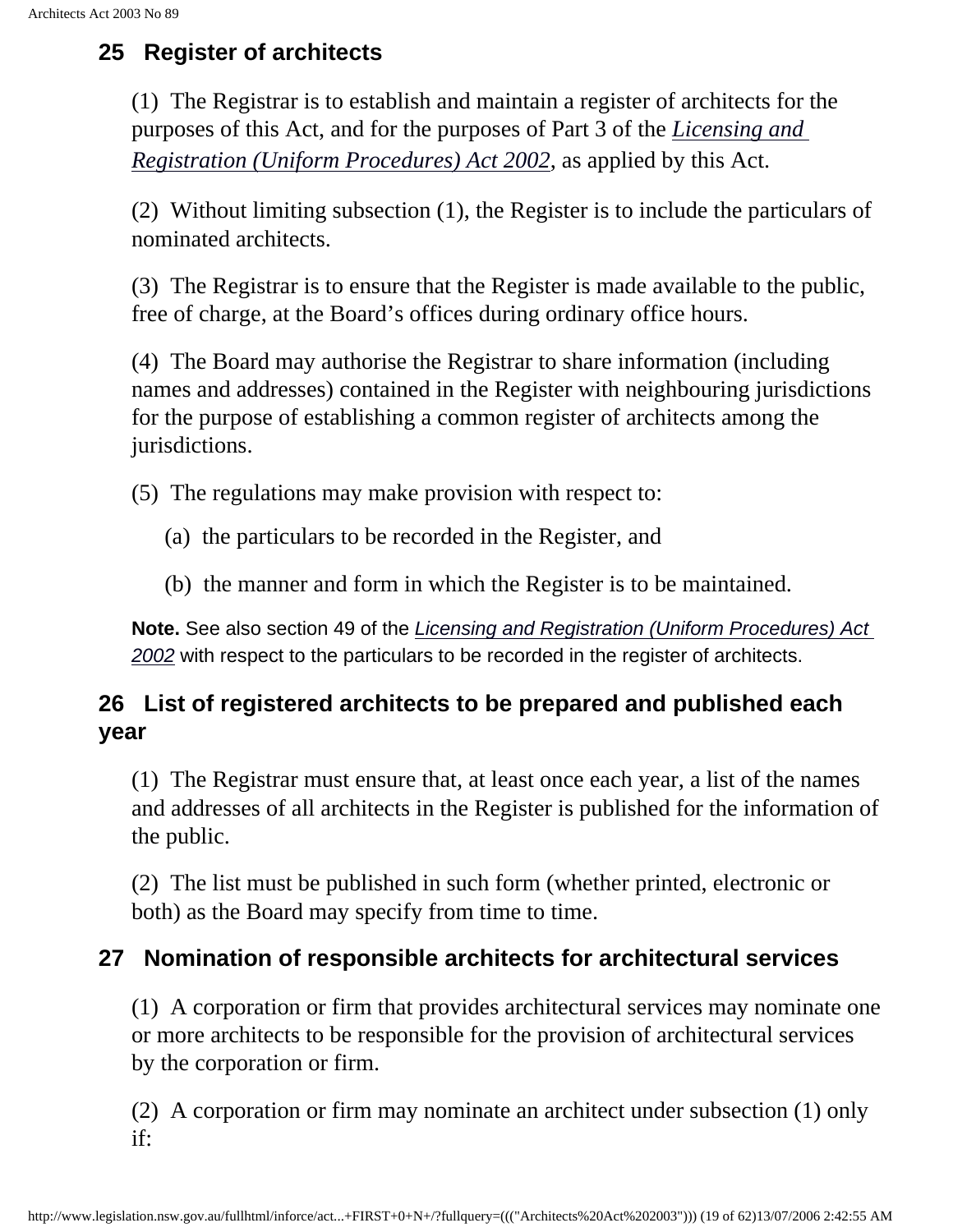(a) the architect is a director or member of the governing body of the corporation or firm, is a partner in the firm or is otherwise concerned in the management of the corporation or firm, or

(b) the architect is an employee of the corporation or firm.

(3) A nomination for the purposes of this section and any revocation or amendment of such a nomination is to be made to the Board in a form approved by the Board and must be accompanied by any approved fee.

#### <span id="page-19-0"></span>**28 Annual registration fees**

(1) An architect must, on or before 31 March of each year following the year in which the architect was first registered, pay to the Board the approved fee for annual registration.

(2) The Board must cause an architect's name to be removed from the Register if the architect has failed to pay the approved fee for annual registration by the due date.

(3) A person whose name has been removed from the Register for failure to pay the approved fee for annual registration is entitled to re-registration if the person pays to the Board any unpaid annual registration fee or fees together with any approved fee for late payment.

(4) The entitlement to re-registration is an entitlement to registration on the same terms and subject to the same conditions (if any) as applied to the person's registration immediately before the removal of the person's name from the Register.

(5) A person registered pursuant to an entitlement to re-registration under this section is taken to have been so registered on and from the day the person's name was removed from the Register or on and from such later day as the Board determines and notifies to the person. However, nothing in this subsection affects any proceedings for an offence instituted against the person before the person was entitled to be re-registered.

(6) Nothing in this section requires the Board to re-register a person if the Board is satisfied that the person would not be entitled to be registered as an architect but for this section.

(7) An entitlement to re-registration under this section does not override any other provision of this Act pursuant to which a person's name is authorised or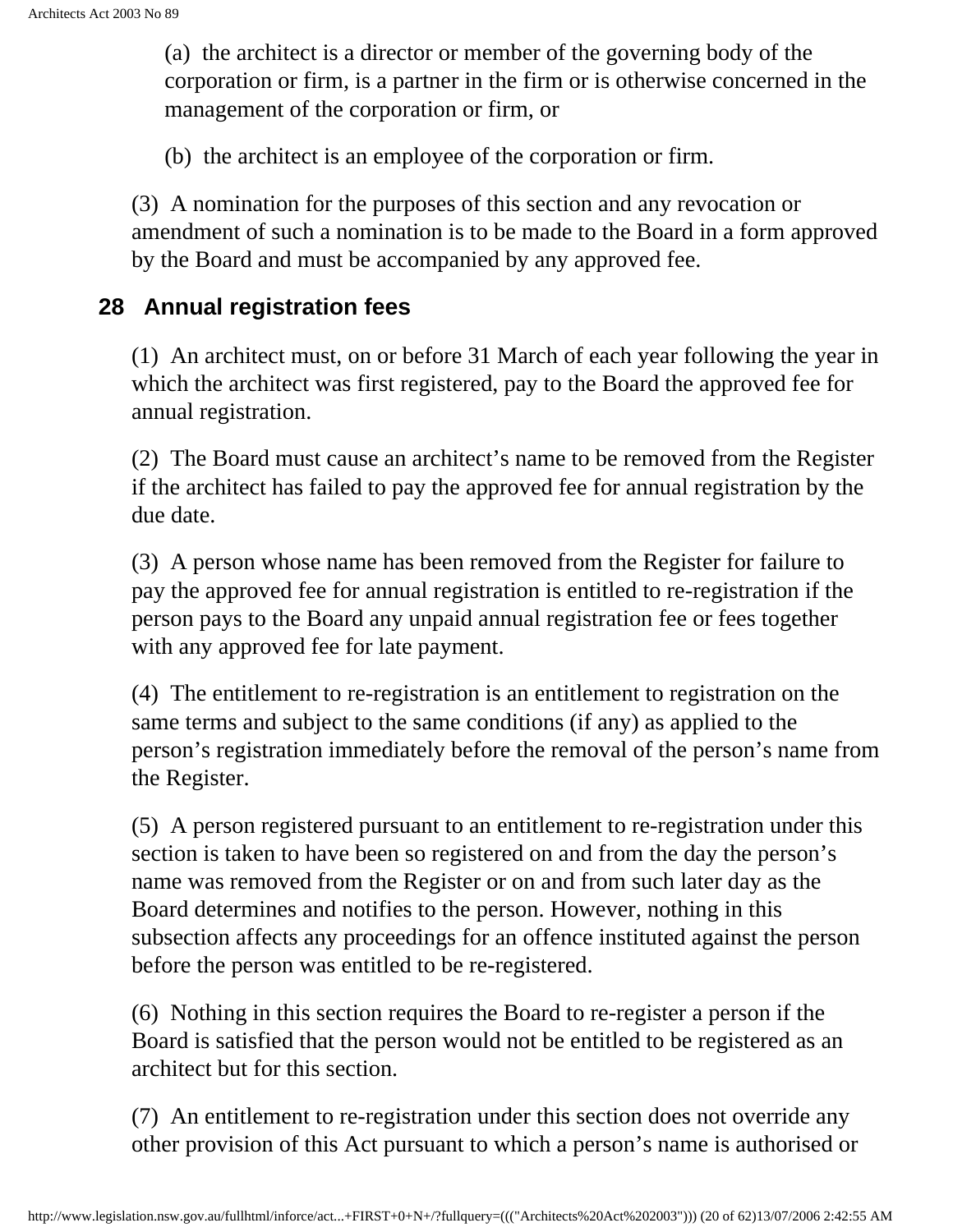required to be removed from the Register.

(8) The regulations may exclude or modify the provisions of this section in their application to temporary registration.

#### <span id="page-20-1"></span><span id="page-20-0"></span>**29 Change of particulars to be notified**

(1) An architect must comply with the requirements of section 53 (as applied by this Act) of the *[Licensing and Registration \(Uniform Procedures\) Act 2002](http://www.legislation.nsw.gov.au/summarize/inforce/s/1/?xref=RecordType%3DACTTOC%20AND%20Year%3D2002%20AND%20Actno%3D28&nohits=y)*.

Maximum penalty: 10 penalty units.

**Note.** Section 53 of the *[Licensing and Registration \(Uniform Procedures\) Act 2002](http://www.legislation.nsw.gov.au/summarize/inforce/s/1/?xref=RecordType%3DACTTOC%20AND%20Year%3D2002%20AND%20Actno%3D28&nohits=y)* makes it a condition of registration for registered persons to provide information regarding changes to their particulars.

(2) If a nominated architect ceases to be responsible for the provision of architectural services by the corporation or firm concerned, the corporation or firm must notify the Board of that fact within 7 days of that cessation.

Maximum penalty: 50 penalty units.

#### **30 Evidentiary certificates**

A certificate:

(a) that is signed by the Registrar, and

(b) that certifies that, on a specified date or during a specified period, the particulars contained in the Register as to specified matters were as so specified,

<span id="page-20-2"></span>is admissible in any proceedings and is evidence of the matters so certified.

**Note.** See also section 55 of the *[Licensing and Registration \(Uniform Procedures\) Act](http://www.legislation.nsw.gov.au/summarize/inforce/s/1/?xref=RecordType%3DACTTOC%20AND%20Year%3D2002%20AND%20Actno%3D28&nohits=y) [2002](http://www.legislation.nsw.gov.au/summarize/inforce/s/1/?xref=RecordType%3DACTTOC%20AND%20Year%3D2002%20AND%20Actno%3D28&nohits=y)* with respect to evidentiary certificates.

#### **Division 5 Review of registration decisions**

### <span id="page-20-3"></span>**31 Tribunal may review certain registration decisions**

(1) A person may apply to the Tribunal for a review of any of the following decisions of the Board under this Part:

(a) a decision to refuse the person full registration as an architect,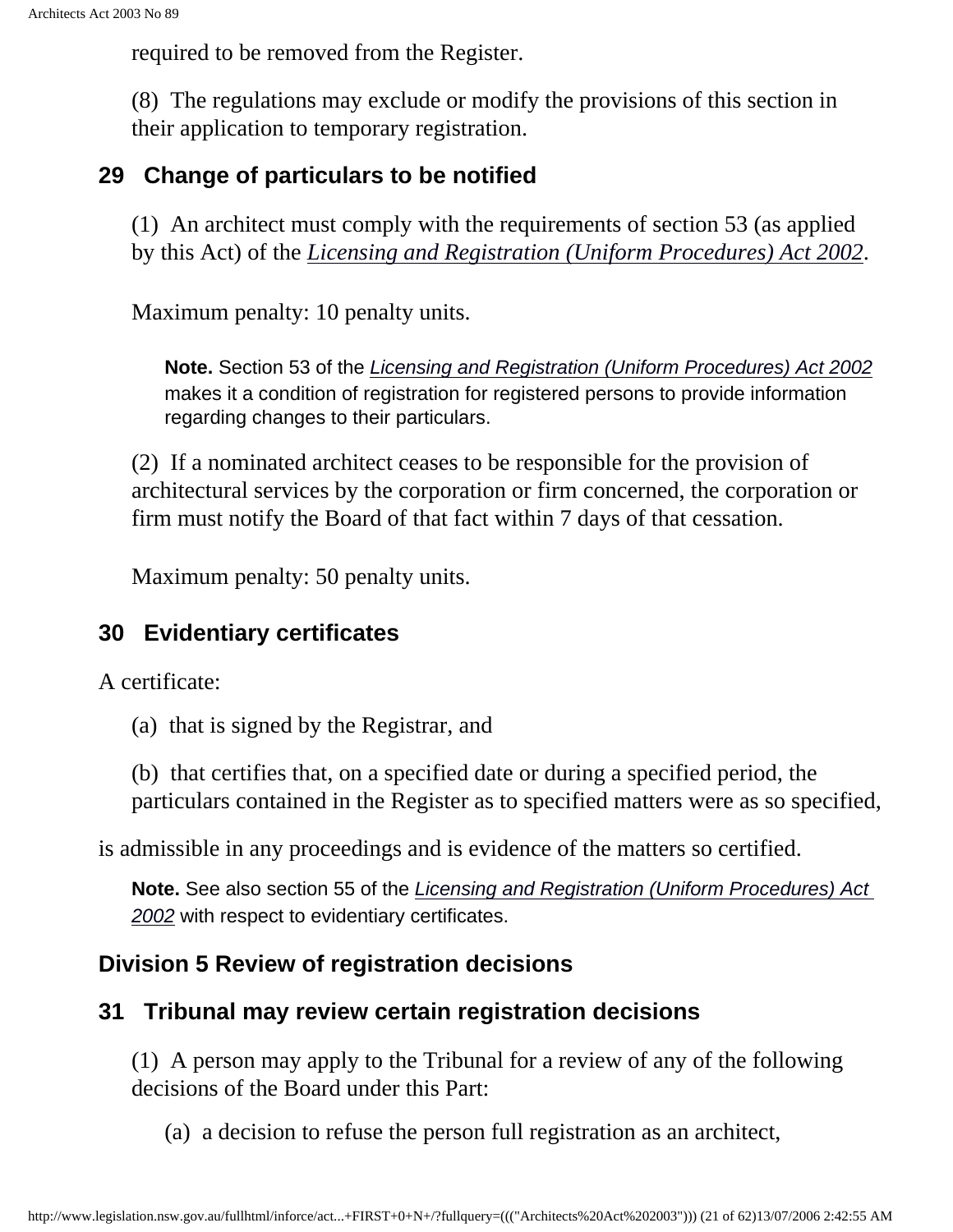(b) a decision to impose conditions on the full registration of the person,

(c) a decision to remove the person's name from the Register.

(2) Despite subsection (1), a person is not entitled to apply to the Tribunal for a review of a decision of the Board refusing to register the person as an architect if registration was refused on the ground that the person had failed to pass an examination that the person was required to pass under this Part.

#### <span id="page-21-0"></span>**Part 4 Complaints and disciplinary proceedings**

#### <span id="page-21-1"></span>**Division 1 Interpretation**

#### <span id="page-21-2"></span>**32 Definitions**

In this Part:

*complainant* means a person who makes a complaint.

*complaint* means a complaint made under this Part.

*disciplinary finding* means a finding of unsatisfactory professional conduct or professional misconduct.

#### *professional misconduct* means:

(a) unsatisfactory professional conduct of a sufficiently serious nature to justify the suspension of an architect or the cancellation of an architect's registration, or

(b) any other conduct that is declared by the regulations to be professional misconduct for the purposes of this Act.

#### *unsatisfactory professional conduct* means any of the following:

(a) any contravention by the architect of the conditions of the architect's registration,

(b) a failure by the architect to comply with a provision of any code of professional conduct established by the regulations and in effect under section 7,

(c) any failure without reasonable excuse by the architect to comply with a direction, order or requirement of the Board, Tribunal or Supreme Court,

(d) any failure without reasonable excuse by the architect to properly supervise the provision of architectural services by an architect corporation or architect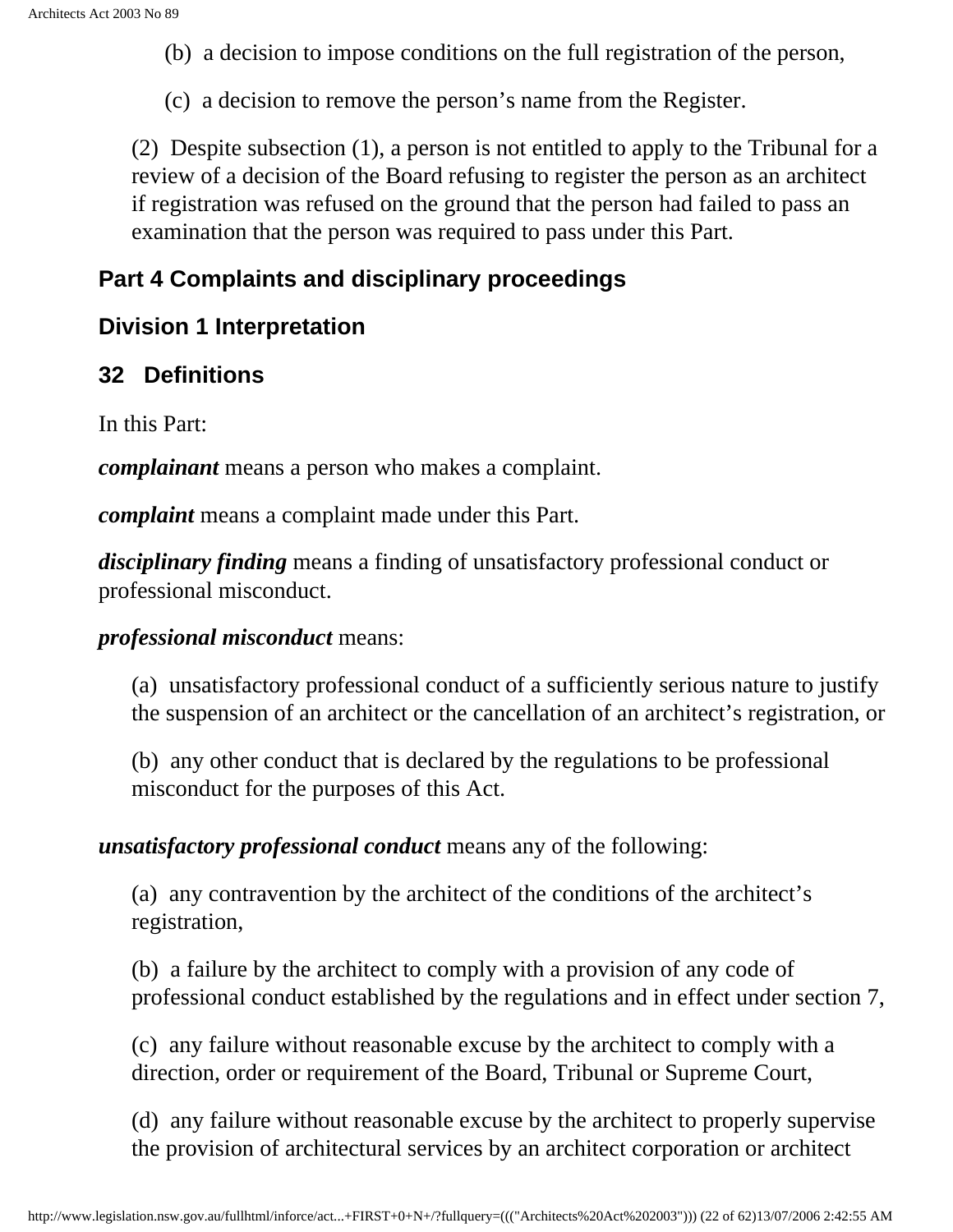firm while the architect is a nominated architect responsible for the provision of those services,

<span id="page-22-0"></span>(e) any failure by the architect to comply with the applicable requirements of the *[Licensing and Registration \(Uniform Procedures\) Act 2002](http://www.legislation.nsw.gov.au/summarize/inforce/s/1/?xref=RecordType%3DACTTOC%20AND%20Year%3D2002%20AND%20Actno%3D28&nohits=y)*,

(f) any contravention by the architect of this Act or the regulations,

(g) any conduct of the architect that demonstrates that the architect is not a fit and proper person to be registered as an architect,

(h) any other conduct of the architect that demonstrates incompetence, or a lack of adequate knowledge, skill, judgment or care in the practice of architecture,

(i) any other improper or unethical conduct of the architect in the course of the practice of architecture,

(j) any conduct that is declared by the regulations to be unsatisfactory professional conduct for the purposes of this Act.

## **33 Application of Part**

(1) If an architect has died:

(a) a person cannot make a complaint against the architect, and

(b) the Board is not to investigate (or continue to investigate) a complaint made against the architect or to make an application to the Tribunal for a disciplinary finding, and

(c) the Tribunal is not to determine an application for a disciplinary finding against the architect.

(2) A complaint about an architect may be made and dealt with even though the architect has ceased to be registered. For that purpose, a reference in this Part to an architect includes a reference to a person who has ceased to be registered or whose registration is suspended.

(3) Despite subsection (2), the Board or the Tribunal may decide not to investigate a complaint or determine an application (or may decide to terminate an investigation or application) if the person to whom the complaint or application relates has ceased to be registered.

## <span id="page-22-1"></span>**Division 2 Complaints**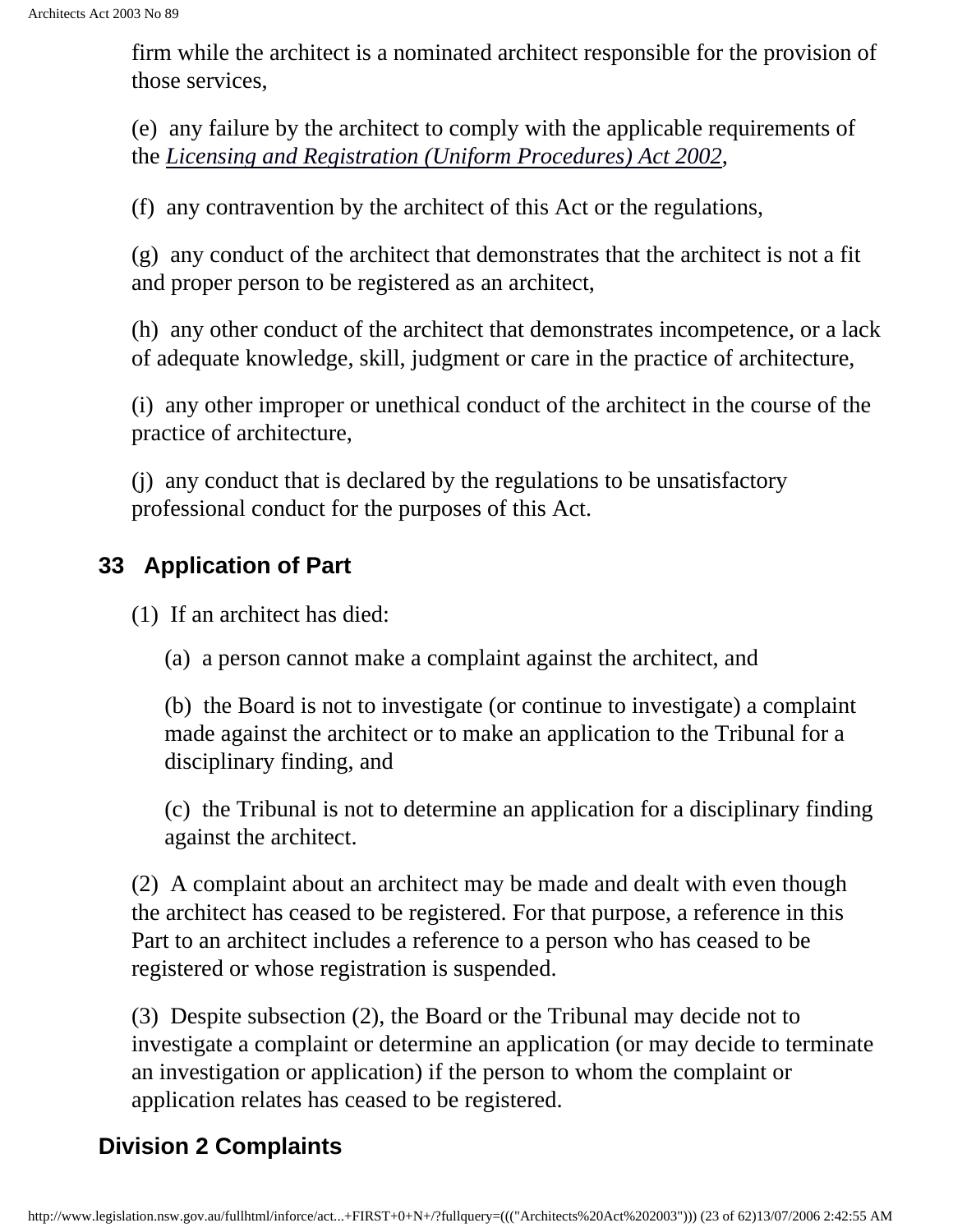#### <span id="page-23-0"></span>**34 Persons who may make complaints**

(1) Any person (including the Board) may make a complaint against an architect in respect of the architect's conduct as an architect.

(2) Complaints (other than complaints made by the Board) are to be made to the Board and are to be lodged with the Registrar.

(3) The Board may direct the Registrar to provide reasonable assistance in making a complaint to a person, or a person belonging to a class of persons, specified by the Board from time to time.

### <span id="page-23-1"></span>**35 Withdrawal of complaint**

A complaint may be withdrawn by the complainant at any time.

### <span id="page-23-2"></span>**36 Form of complaint**

(1) A complaint must be in writing, must identify the complainant and must contain particulars of the allegations on which it is founded.

(2) A complaint must be verified by statutory declaration unless the complaint is made by:

- (a) the Board, or
- <span id="page-23-3"></span>(b) a judicial officer within the meaning of the *[Judicial Officers Act 1986](http://www.legislation.nsw.gov.au/summarize/inforce/s/1/?xref=RecordType%3DACTTOC%20AND%20Year%3D1986%20AND%20Actno%3D100&nohits=y)*, or
- (c) the Minister, or
- (d) the Director-General of the Department of Commerce, or

(e) the Consumer, Trader and Tenancy Tribunal (or a member of that Tribunal), or

(f) a person or body (or a person or body belonging to a class of persons or bodies) prescribed by the regulations.

(3) The Board may consider and investigate a complaint even if it does not comply with the requirements of this section (except the requirement that it identify the complainant) but must not proceed to deal with the complaint under this Part until they are complied with.

(4) The Board may require the complainant to provide further particulars of a complaint.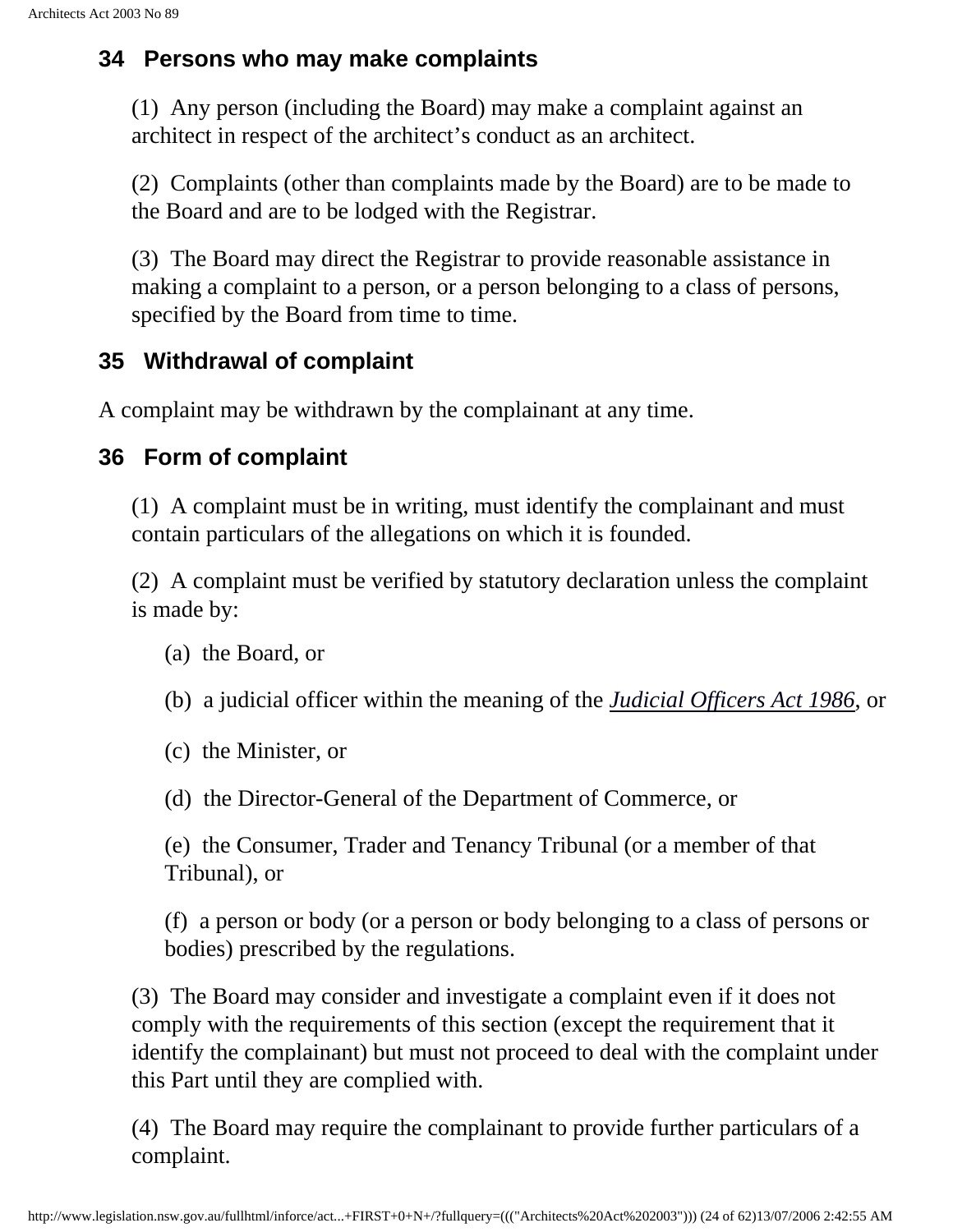#### **37 Power to dismiss certain complaints**

(1) The Board may dismiss a complaint if the Board is satisfied that the complaint:

(a) is frivolous or vexatious or otherwise lacking in merit, or

(b) is a complaint in respect of a matter that has already been dealt with as a complaint under this Part, or

(c) is trivial in nature.

(2) The Board may dismiss a complaint under this section without having investigated the complaint under this Part, or following an investigation of the complaint under this Part. The Board is not required to investigate a complaint that has been dismissed under this section.

(3) The Board is to notify the architect and complainant concerned of the dismissal of a complaint under this section.

(4) If the Board dismisses a complaint under this section, the Board may also issue a caution to the architect against whom the complaint was made in respect of the matter complained of.

(5) A person who makes a complaint or the architect against whom a complaint is made may apply to the Tribunal for a review of a decision of the Board to dismiss the complaint under this section.

## <span id="page-24-0"></span>**38 Board to notify person against whom complaint is made**

(1) Written notice of the making of a complaint, the nature of the complaint and the identity of the complainant is to be given by the Board to the architect against whom the complaint is made, as soon as practicable after the complaint is made.

(2) Any such notice must invite the architect to make, within such period (being at least 7 days) as the Board specifies in the notice, such representations to the Board with respect to the complaint as the architect thinks fit.

(3) Notice is not required to be given if the giving of the notice will or is likely to:

(a) prejudice the investigation of the complaint, or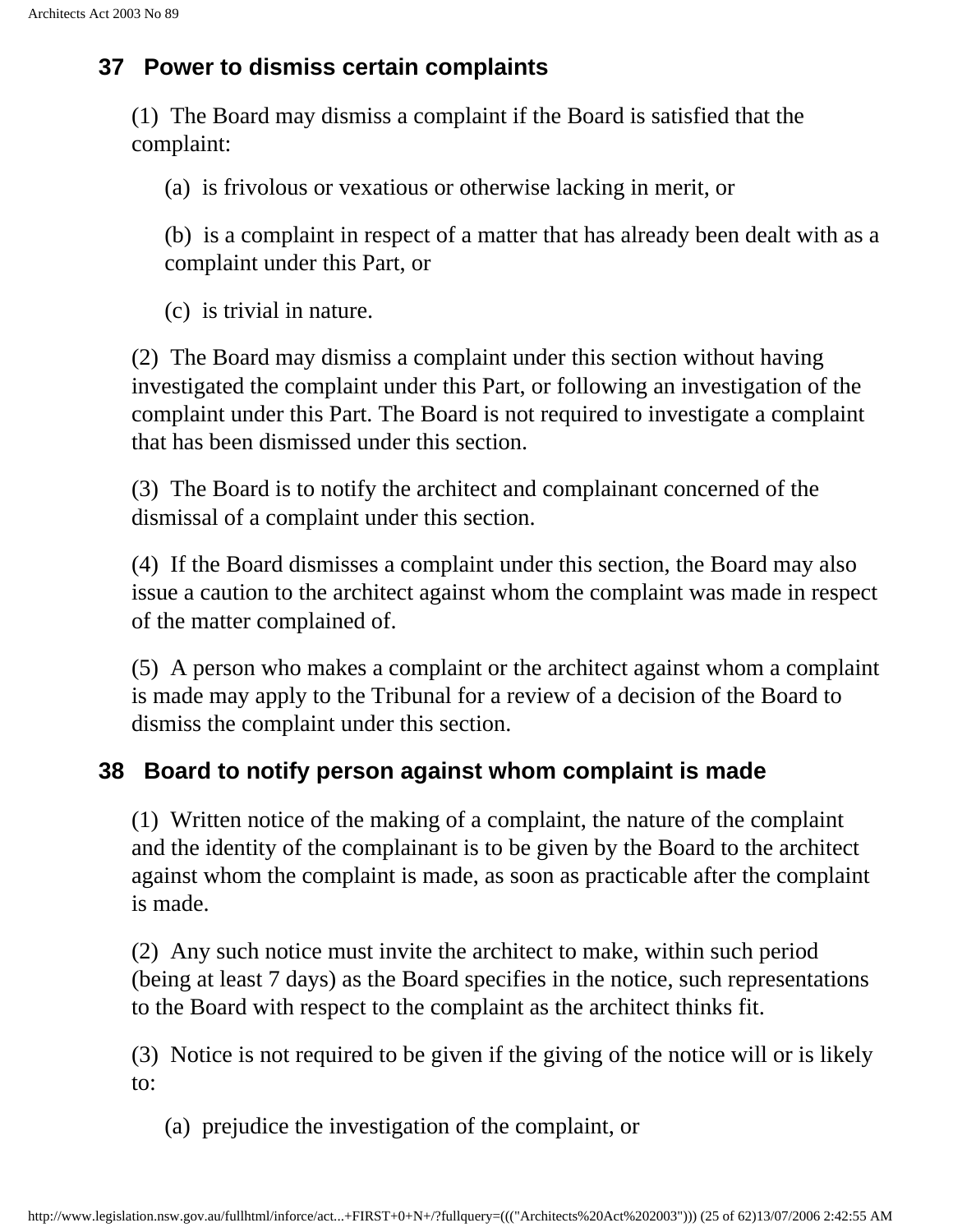(b) place the health or safety of a person at risk, or

(c) place the complainant or another person at risk of intimidation or harassment.

#### <span id="page-25-0"></span>**39 Board to investigate complaints**

(1) The Board must, subject to this Part, conduct an investigation into each complaint made under this Part.

(2) The Board may deal with one or more complaints about an architect in an investigation.

(3) If during an investigation of any one or more complaints it appears to the Board that there is a matter in respect of which another complaint could have been made against the architect concerned, the Board may deal with the matter in its investigation as if a complaint had been made about the matter.

(4) For the purposes of subsection (3), the Board may deal with a matter that could have been the subject of another complaint:

(a) whether that complaint could have been made instead of or in addition to any complaint that was in fact made, and

(b) whether or not that complaint could have been made by the same complainant.

(5) The Board may dismiss any complaint without investigation if further particulars of the complaint are not given, or the complaint or the further particulars are not verified, as required by the Board.

#### <span id="page-25-1"></span>**40 Proceedings before Board in respect of complaints**

(1) For the purposes of investigating or determining a complaint, the Board is not bound to observe the rules of evidence but may inform itself of any matter in such manner as it thinks fit.

(2) Without limiting subsection (1), the Board may meet separately or jointly with the complainant and architect concerned in an attempt to resolve any issue raised by the complaint if it considers the complaint may be resolved expeditiously by doing so.

(3) The Board may be assisted by any person that it considers has relevant expertise in mediation or alternative dispute resolution in any such attempt to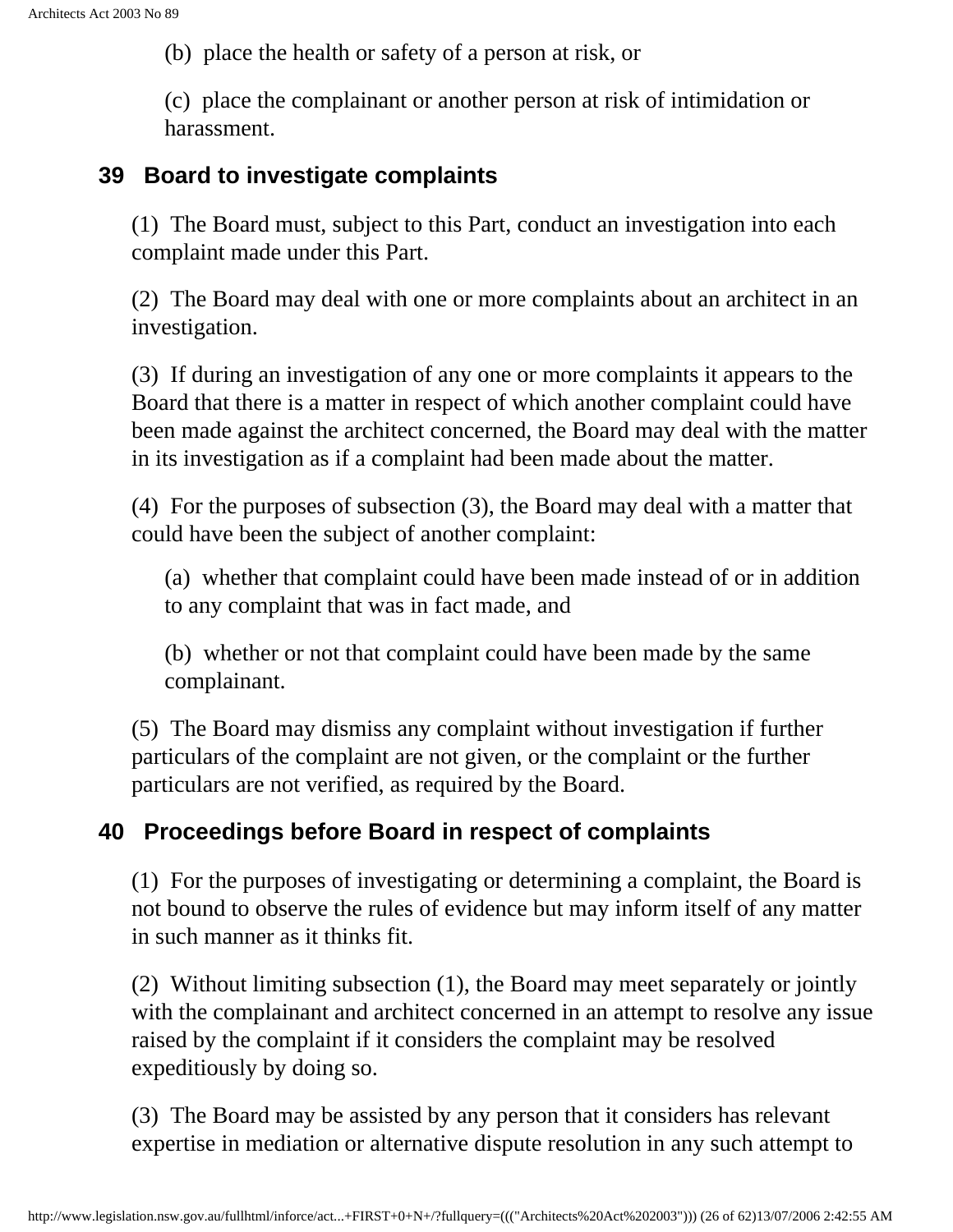resolve a complaint.

(4) Nothing in subsection (2) or (3) operates to prejudice the rights of the complainant or architect concerned.

#### <span id="page-26-0"></span>**41 Powers of Board in investigation in respect of architects**

(1) For the purpose of investigating or determining any complaint, the Board may, by notice served on any architect, require the architect to do any one or more of the following:

(a) provide written information, by the date specified in the notice, and to verify the information by statutory declaration,

(b) produce, at a time and place specified in the notice, any document (or a copy of any document) specified in the notice,

(c) otherwise assist in, or co-operate with, the investigation of the complaint in the specified manner.

(2) The Board may inspect any document produced before the Board under this section and may retain it for such period as the Board thinks necessary for the purposes of an investigation in relation to which it is produced. The Board may make copies of the document or any part of the document.

#### <span id="page-26-1"></span>**42 Power to summon witnesses and take evidence**

(1) For the purposes of investigating or determining a complaint, the President or Deputy President may summon a person to appear before it to give evidence and to produce such documents (if any) as may be referred to in the summons.

(2) The person presiding at a meeting of the Board concerning a complaint may require a person appearing before the Board in respect of the investigation or determination of a complaint to produce a document.

(3) The Board may, in proceedings before it in respect of a complaint, take evidence on oath or affirmation and, for that purpose, a member of the Board:

(a) may require a person appearing in the proceedings to give evidence either to take an oath or to make an affirmation in a form approved by the person presiding, and

(b) may administer an oath to or take an affirmation from a person so appearing in the proceedings.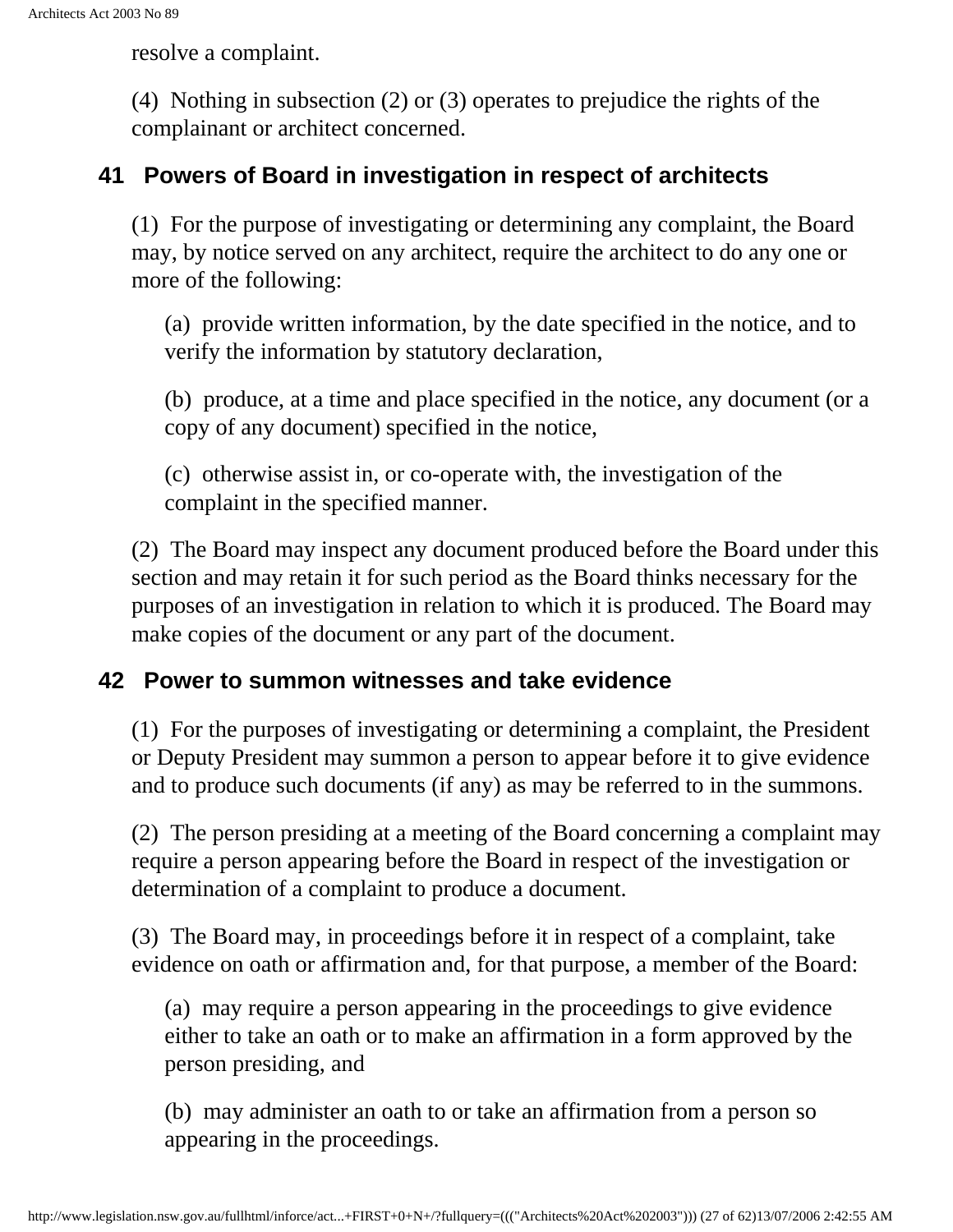(4) A person served with a summons to appear in any such proceedings and to give evidence must not, without reasonable excuse:

(a) fail to attend as required by the summons, or

(b) fail to attend from day to day unless excused, or released from further attendance, by the Board.

Maximum penalty: 20 penalty units.

(5) A person appearing in proceedings before the Board in respect of a complaint to give evidence must not, without reasonable excuse:

(a) when required to be sworn or to affirm—fail to comply with the requirement, or

(b) fail to answer a question that the person is required to answer by the person presiding, or

(c) fail to produce a document that the person is required to produce by this section.

Maximum penalty: 20 penalty units.

(6) In this section, a reference to a person presiding at a meeting of the Board includes a reference to a person presiding at a meeting of a committee established under section 62 exercising functions in relation to a complaint.

#### <span id="page-27-0"></span>**43 Decision after investigation of complaint**

(1) After the Board has completed an investigation into a complaint against an architect, the complaint is to be dealt with in accordance with this section.

(2) The Board may apply to the Tribunal for a disciplinary finding against an architect under Division 3 if it is satisfied that the architect is guilty of unsatisfactory professional conduct or it may instead exercise the functions conferred on it by subsection (4).

(3) However, the Board must apply to the Tribunal for a disciplinary finding against an architect under Division 3 if it is satisfied that the architect is guilty of professional misconduct.

(4) If the Board is satisfied that the architect is guilty of unsatisfactory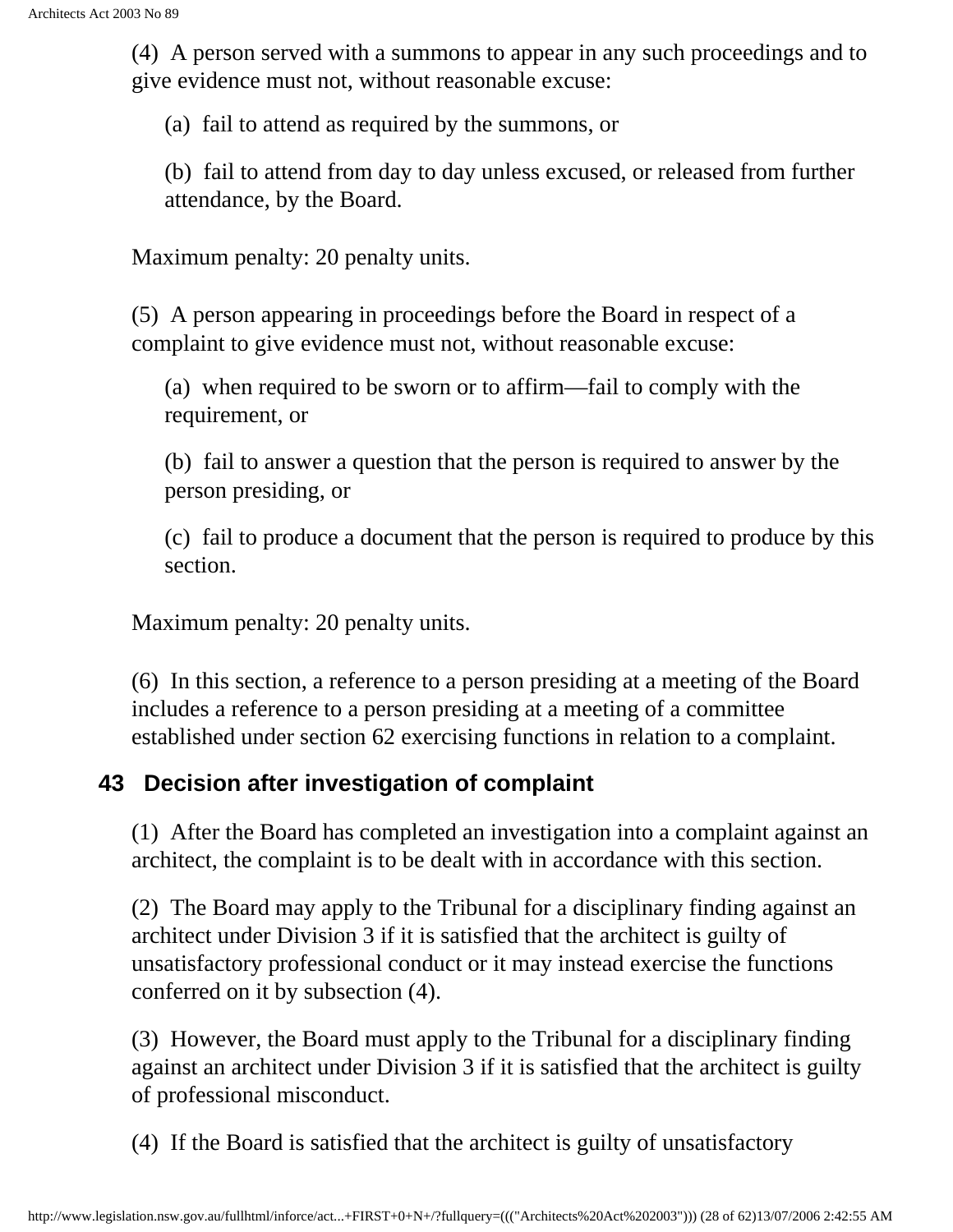professional conduct (but not professional misconduct), the Board may take any one or more of the following actions:

(a) caution or reprimand the architect,

(b) order the withholding or refunding of part or all of the payment for the architectural services that are the subject of the complaint,

(c) direct that such conditions relating to the architect's practice of architecture as it considers appropriate be imposed on the architect's registration,

(d) order that the person complete any educational course or courses specified by the Board,

(e) order that the person report on his or her architectural practice at specified times, in a specified manner and to specified persons,

(f) order that the person seek and take advice, in relation to the management of his or her architectural practice, from a specified person or persons,

(g) order the architect to pay a fine of an amount not exceeding 15 penalty units.

(5) Action is not to be taken under subsection (4) unless the Board:

(a) has caused notice of the proposed action to be given to the architect, and

(b) has given the architect at least 28 days within which to make written submissions to the Board in relation to the proposed action, and

(c) has taken any such submissions into consideration.

(6) The Board is to dismiss the complaint against the architect if it is satisfied that the architect is not guilty of either unsatisfactory professional conduct or professional misconduct.

(7) The Board may decline to deal with a complaint if the complainant fails to provide further particulars (including documents and other information) required by the Board.

(8) The Board is to notify the architect of any action taken by the Board under this section.

### <span id="page-28-0"></span>**44 Person may apply to Tribunal for a review of disciplinary finding**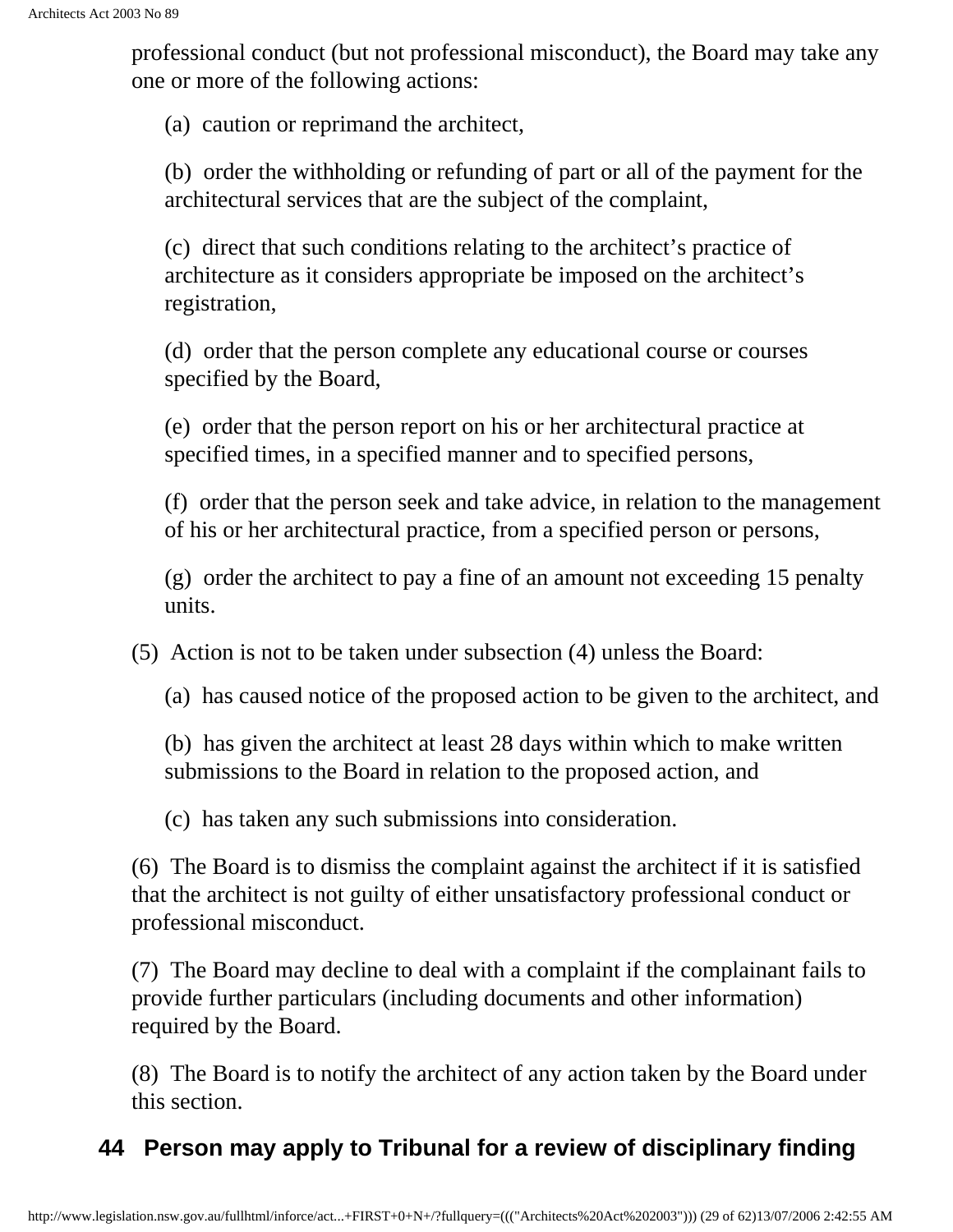## **of Board**

A person in respect of whom the Board has made a disciplinary finding may apply to the Tribunal for a review of that finding and any action taken by the Board under section 43 (4).

### <span id="page-29-0"></span>**45 Delegation of Board's functions under this Part to committee**

(1) Subject to subsection (2), the Board may delegate any of its functions under this Part (other than this power of delegation) to a committee established under section 62 that is constituted as provided by subsection (3).

(2) If an architect or a complainant makes a written request to the Board for the complaint concerned to be investigated by a committee:

(a) the Board is to delegate its functions under this Part in relation to the investigation of the complaint to a committee established under section 62 that is constituted as provided by subsection (3), and

(b) the committee is to make recommendations to the Board in respect of the disciplinary action (if any) that would be appropriate.

(3) A committee to which a function of the Board under this Part may be delegated must be constituted by 3 members of the Board, of whom:

(a) one must be an Australian legal practitioner, and

(b) one must be an architect, and

(c) one must be a member who is neither an Australian legal practitioner nor an architect.

(4) The member referred to in subsection (3) (a) is to be the chairperson of the committee.

## <span id="page-29-1"></span>**Division 3 Applications to Tribunal for disciplinary findings**

## <span id="page-29-2"></span>**46 Board may apply to Tribunal for disciplinary finding**

The Board may apply to the Tribunal for a disciplinary finding under this Division against an architect with respect to any complaint against the architect.

## <span id="page-29-3"></span>**47 Functions of Tribunal in applications for disciplinary findings**

(1) If any application is made under this Division for a disciplinary finding in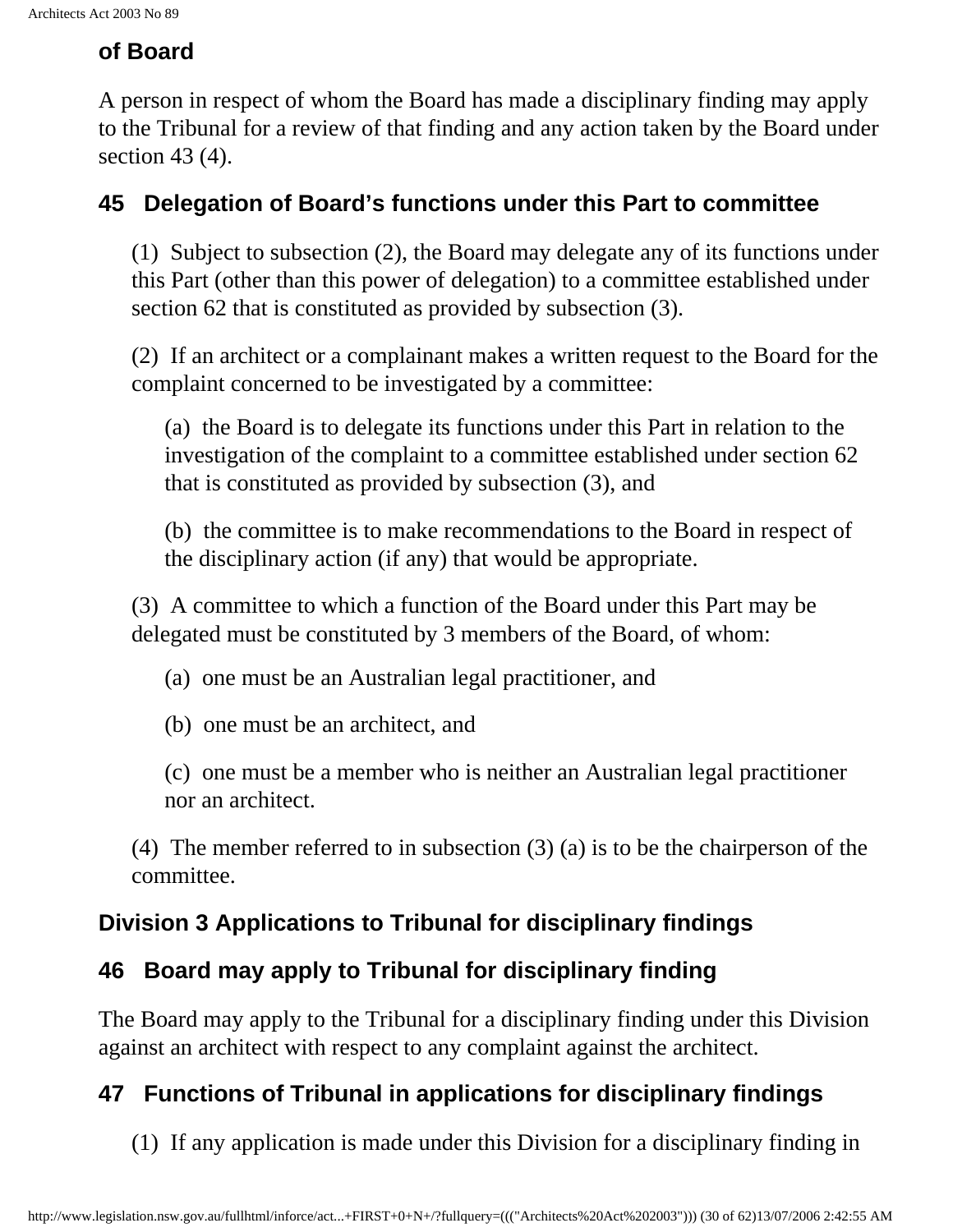relation to an architect, the Tribunal is to determine whether or not the architect is guilty of unsatisfactory professional conduct or professional misconduct.

(2) If the Tribunal finds that the architect is guilty of unsatisfactory professional conduct, the Tribunal may make any one or more of the following decisions:

(a) caution or reprimand the architect,

(b) order the withholding or refunding of part or all of the payment for the architectural services that are the subject of the complaint,

(c) direct that such conditions relating to the architect's practice of architecture as it considers appropriate be imposed on the architect's registration,

(d) order that the person complete any educational course or courses specified by the Tribunal,

(e) order that the person report on his or her architectural practice at specified times, in a specified manner and to specified persons,

(f) order that the person seek and take advice, in relation to the management of his or her architectural practice, from a specified person or persons,

(g) order the architect to pay a fine of an amount not exceeding 200 penalty units.

(3) If the Tribunal finds that the architect is guilty of professional misconduct, the Tribunal may (in addition to any decision made under subsection (2)):

(a) order the suspension of the architect's registration for such period as the Tribunal thinks fit, or

(b) order the cancellation of the architect's registration.

(4) The Tribunal is to dismiss an application under this section if it finds that the architect is not guilty of unsatisfactory professional conduct or professional misconduct.

(5) If the Tribunal orders the cancellation of the architect's registration, it may also order that the person cannot apply to be re-registered within such period (including the person's lifetime) as may be specified by the Tribunal.

(6) If an architect's registration is suspended by the Tribunal, the Registrar is to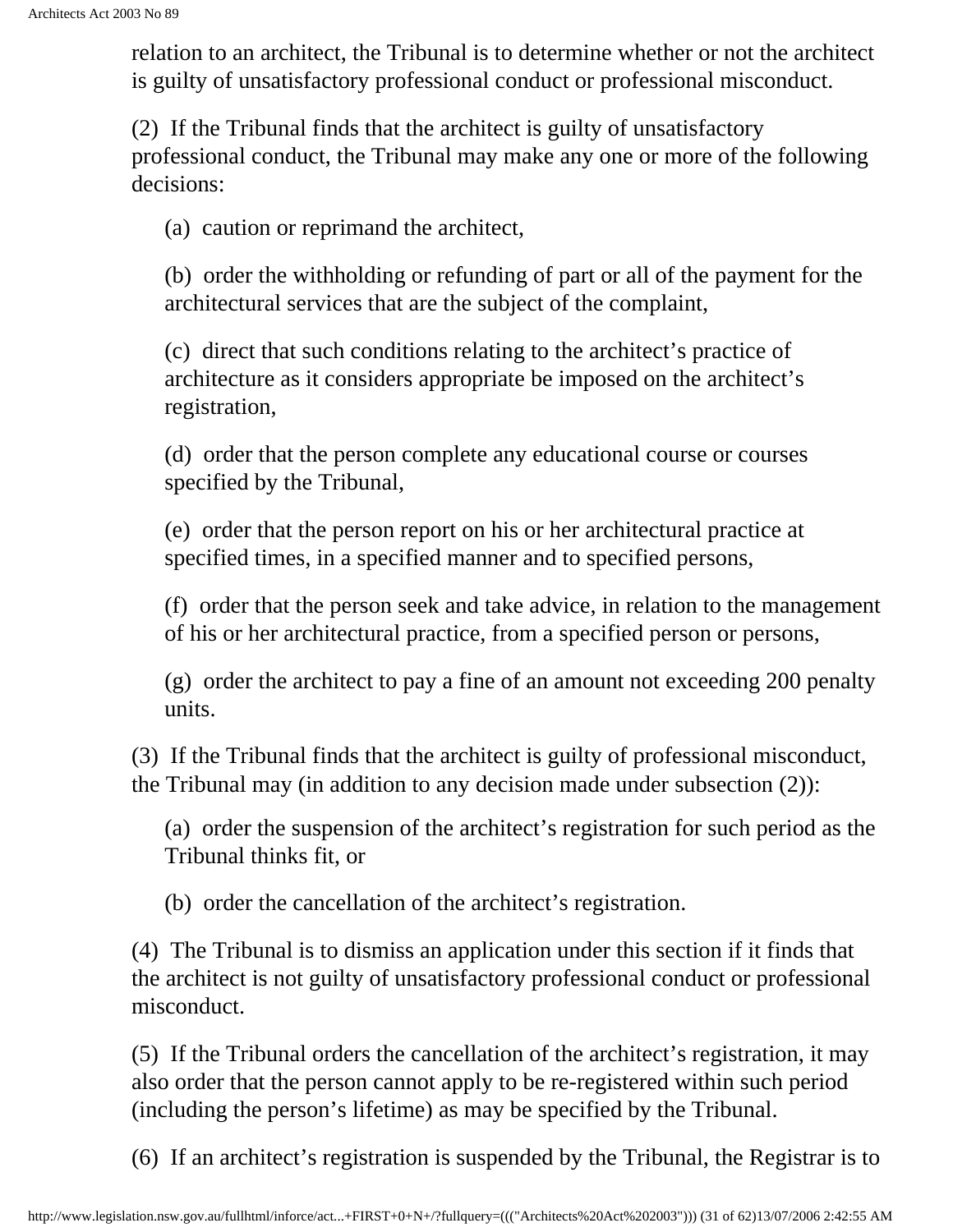note in the Register the suspension and its date and cause.

(7) If the architect is not registered, an order or direction can still be given under this section but has effect only so as to prevent the person being registered unless the order is complied with or to require the conditions concerned to be imposed when the person is registered, as appropriate.

#### <span id="page-31-0"></span>**48 Tribunal may award costs**

<span id="page-31-1"></span>The Tribunal may award costs under section 88 of the *[Administrative Decisions](http://www.legislation.nsw.gov.au/summarize/inforce/s/1/?xref=RecordType%3DACTTOC%20AND%20Year%3D1997%20AND%20Actno%3D76&nohits=y)  [Tribunal Act 1997](http://www.legislation.nsw.gov.au/summarize/inforce/s/1/?xref=RecordType%3DACTTOC%20AND%20Year%3D1997%20AND%20Actno%3D76&nohits=y)* in respect of proceedings commenced by an application under this Division.

### **49 (Repealed)**

#### <span id="page-31-2"></span>**Division 4 Confidentiality issues**

#### <span id="page-31-3"></span>**50 Duty of confidentiality of client communications**

(1) An architect must comply with a requirement under this Part to answer a question or to produce information or a document despite any duty of confidentiality in respect of a communication between the architect and a client (but only if the client is the complainant or consents to its disclosure).

(2) An architect may disclose a matter to the Board, a committee of the Board or the Tribunal in breach of any duty of confidentiality if the Board, committee or Tribunal is satisfied that it is necessary for the architect to do so to rebut an allegation in the complaint.

### <span id="page-31-5"></span><span id="page-31-4"></span>**51 Statement of reasons of Tribunal need not contain confidential information**

(1) The Tribunal is not required to include confidential information in the statement of reasons given under section 89 or 117 of the *[Administrative](http://www.legislation.nsw.gov.au/summarize/inforce/s/1/?xref=RecordType%3DACTTOC%20AND%20Year%3D1997%20AND%20Actno%3D76&nohits=y)  [Decisions Tribunal Act 1997](http://www.legislation.nsw.gov.au/summarize/inforce/s/1/?xref=RecordType%3DACTTOC%20AND%20Year%3D1997%20AND%20Actno%3D76&nohits=y)*. If a statement would be false or misleading if it did not include the confidential information, the Tribunal is not required to provide the statement.

(2) When confidential information is not included in the statement of a decision provided to a person or the statement is not provided to a person because of subsection (1), the Tribunal must give a confidential information notice to the person.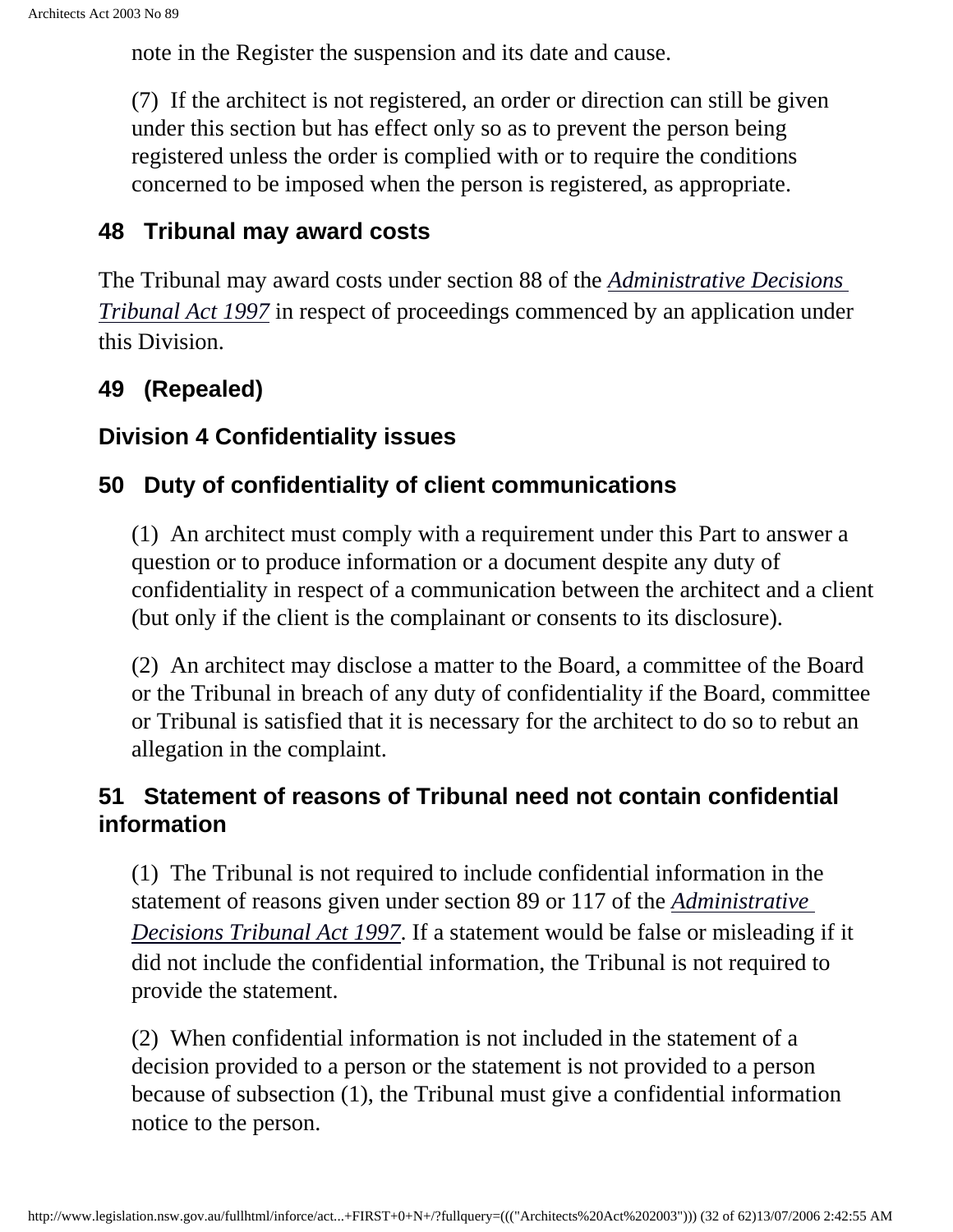(3) A *confidential information notice* is a notice that indicates that confidential information is not included or that the statement will not be provided (as appropriate) and gives the reasons for this. The notice must be in writing and must be given within one month after the decision is made.

(4) This section does not affect the power of a court to make an order for the discovery of documents or to require the giving of evidence or the production of documents to a court.

(5) In this section:

*confidential information* means information that:

(a) has not previously been published or made available to the public when a written statement of a decision to which it is or may be relevant is being prepared, and

(b) relates to the personal or business affairs of a person, other than a person to whom the Tribunal is required (or would, but for subsection (1), be required) to provide a written statement of a decision, and

(c) is information:

- (i) that was supplied in confidence, or
- (ii) the publication of which would reveal a trade secret, or

(iii) that was provided in compliance with a duty imposed by an enactment, or

(iv) the provision of which by the Tribunal would be in breach of any enactment.

#### **Division 5 Co-operation with other jurisdictions in respect of disciplinary action**

#### <span id="page-32-0"></span>**52 Notice of disciplinary action to other Boards**

(1) When the registration of an architect is cancelled or suspended or any condition is imposed on the registration of an architect:

(a) the Board must without delay notify particulars of that action to the local registration authority of each neighbouring jurisdiction, and

(b) the Board may notify particulars of that action to the local registration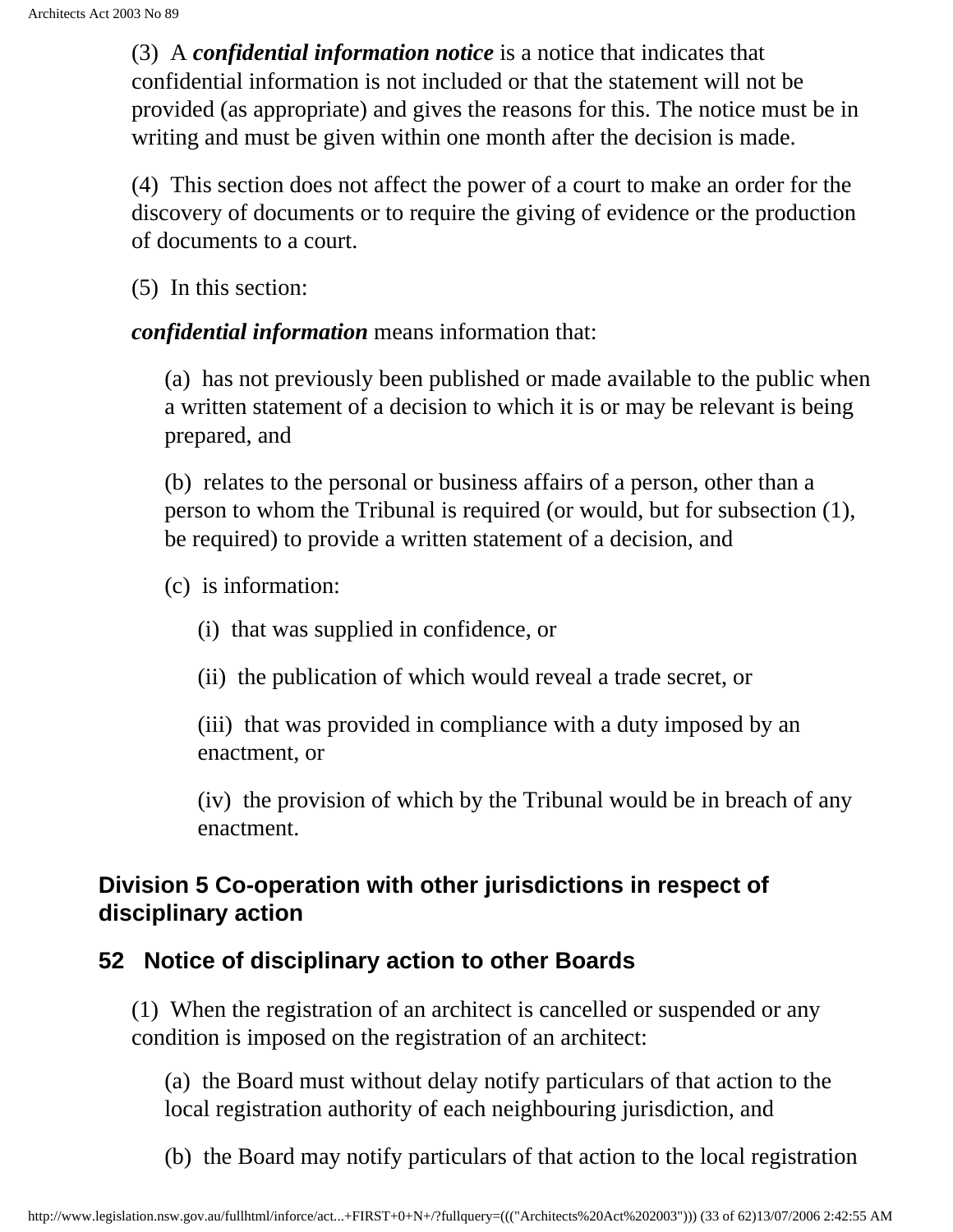authority of any other jurisdiction.

(2) The Board is required or authorised to act under this section despite any law relating to secrecy or confidentiality.

<span id="page-33-0"></span>(3) This section does not affect any obligation or power to provide information under the *[Mutual Recognition Act 1992](http://www.comlaw.gov.au/)* of the Commonwealth or the *[Trans-](http://www.comlaw.gov.au/)[Tasman Mutual Recognition Act 1997](http://www.comlaw.gov.au/)* of the Commonwealth.

(4) In this section:

*local registration authority* of a jurisdiction means the person or authority in the jurisdiction having the function conferred by legislation of registering persons in connection with the carrying on of architecture in the jurisdiction.

*registration* includes the licensing, approval, admission, certification (including by way of practising certificates), or any other form of authorisation, of a person required by or under legislation for the carrying on of the practice of architecture.

## **Division 6 Publicising disciplinary action**

## <span id="page-33-1"></span>**53 Definitions**

In this Division:

*architect* includes a former architect.

*disciplinary action* means any of the following actions (whether or not taken under this Part):

- (a) the suspension or cancellation of the registration of an architect,
- (b) the refusal to register a qualified person as an architect,
- (c) the removal of the name of an architect from the Register,

(d) any direction or order made by the Board or Tribunal in respect of an architect following a disciplinary finding in respect of the architect.

## <span id="page-33-2"></span>**54 Publicising disciplinary action**

(1) The Board may publicise disciplinary action taken against an architect in any manner the Board thinks fit.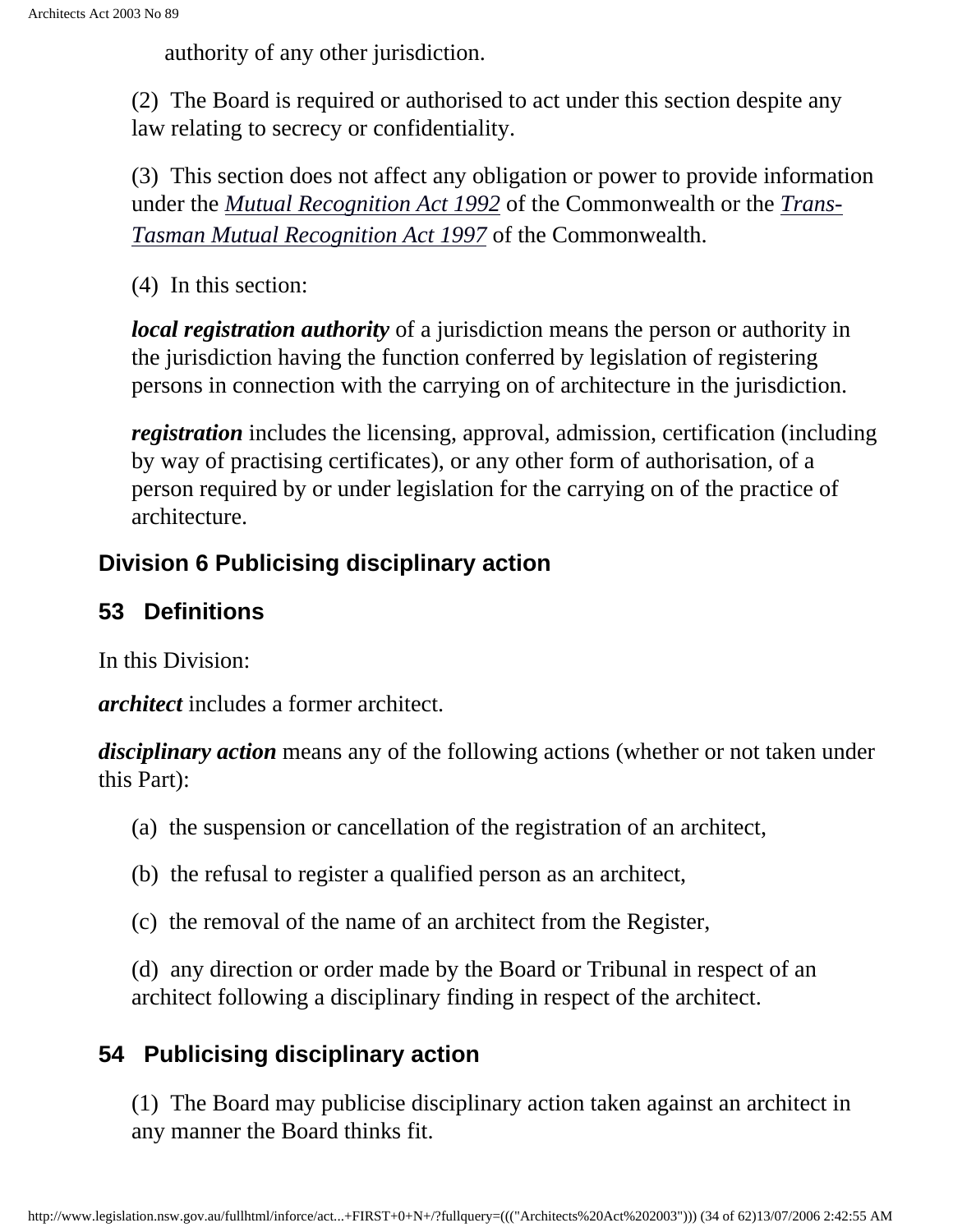(2) However, the Board must publicise disciplinary action taken against an architect (including the name and other identifying particulars of the person against whom the disciplinary action was taken).

(3) Without limiting subsection (1), it is sufficient compliance with subsection (2) if the Board provides to the Registrar sufficient information to enable the Registrar to exercise the Registrar's functions in respect of the register of disciplinary action required to be kept under this Division.

<span id="page-34-0"></span>(4) The requirement to publicise disciplinary action applies only to disciplinary action taken after the commencement of this section. However, the Board may publicise disciplinary action taken under the *[Architects Act 1921](http://www.legislation.nsw.gov.au/summarize/inforce/s/1/?xref=RecordType%3DACTTOC%20AND%20Year%3D1921%20AND%20Actno%3D8&nohits=y)* before the commencement of this section in accordance with this Division.

(5) This section extends to disciplinary action taken outside this State, to the extent that the particulars of that disciplinary action are known to the Board.

#### **55 Register of disciplinary action**

(1) The Registrar must keep a register of disciplinary action taken against architects.

(2) The register is to include the following:

(a) the name and other identifying particulars of the person against whom the disciplinary action was taken,

(b) particulars of the disciplinary action taken.

(3) The Registrar is to ensure that the register is made available to the public, free of charge, at the Board's offices during ordinary office hours and in any other manner that the Board directs.

(4) The Registrar may, on request, provide information recorded in the register to members of the public in any other manner.

(5) The Registrar may correct any error in or omission from the register.

(6) The requirement to keep a register of disciplinary action applies only to disciplinary action taken after the commencement of this section. However, the Registrar may include in the register disciplinary action taken before the commencement of this section, or publicise such action in any other manner, in accordance with this Division.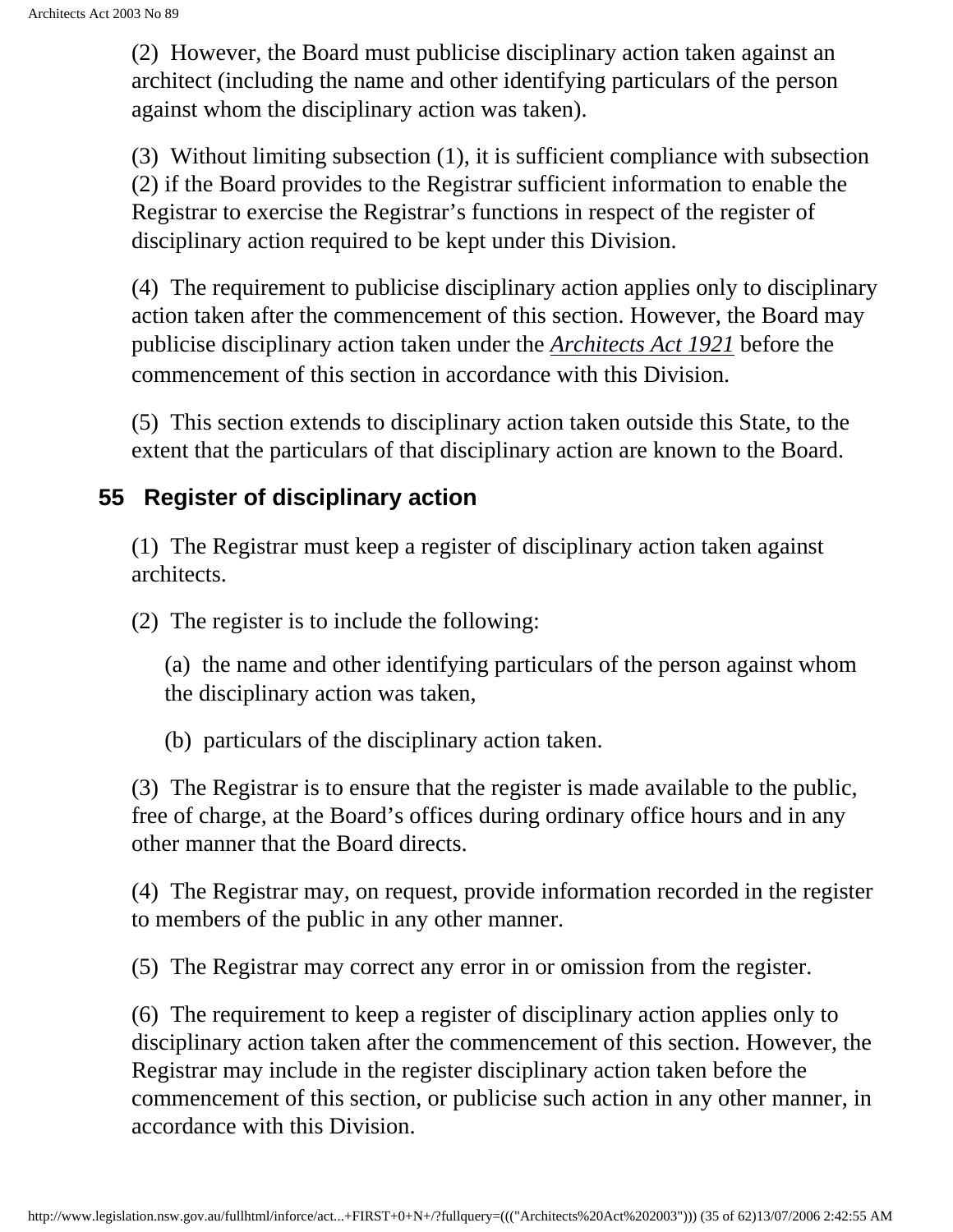(7) This section extends to disciplinary action taken outside this State, to the extent that the particulars of that disciplinary action are known to the Registrar.

#### <span id="page-35-0"></span>**56 Quashing of disciplinary action**

(1) If disciplinary action is quashed on appeal or review after the action was publicised by the Board under this Division, the result of the appeal or review is to be publicised with equal prominence by the Board.

(2) If the disciplinary action was recorded in the register kept by the Registrar under this Division, any reference to that disciplinary action is to be removed from the register.

#### <span id="page-35-1"></span>**57 Liability for publicising disciplinary action**

(1) No liability is incurred by the State, the Board, the Registrar or any person acting at the direction of the Board or Registrar in respect of anything done in good faith for the purpose of:

- (a) publicising disciplinary action under this Division, or
- (b) exercising the functions of the Board or Registrar under this Division.

(2) No liability is incurred by a person publishing in good faith disciplinary action, or a fair report or summary of disciplinary action, recorded in a register kept by the Registrar, or otherwise publicised by the Board or Registrar, under this Division.

(3) In this section:

*liability* includes liability in defamation.

#### <span id="page-35-3"></span><span id="page-35-2"></span>**58 General**

(1) The provisions of this Division are subject to any order made by the Tribunal under section 75 of the *[Administrative Decisions Tribunal Act 1997](http://www.legislation.nsw.gov.au/summarize/inforce/s/1/?xref=RecordType%3DACTTOC%20AND%20Year%3D1997%20AND%20Actno%3D76&nohits=y)*.

**Note.** Section 75 of the *[Administrative Decisions Tribunal Act 1997](http://www.legislation.nsw.gov.au/summarize/inforce/s/1/?xref=RecordType%3DACTTOC%20AND%20Year%3D1997%20AND%20Actno%3D76&nohits=y)* allows the Tribunal to make an order prohibiting or restricting the disclosure of information.

(2) If disciplinary action involves the suspension or cancellation of the registration of a person, or a refusal to register a person, as an architect because of the infirmity, injury or mental or physical illness of the person, the reason for the suspension, cancellation or refusal, and any other information relating to the infirmity, injury or mental or physical illness of the person, is not to be recorded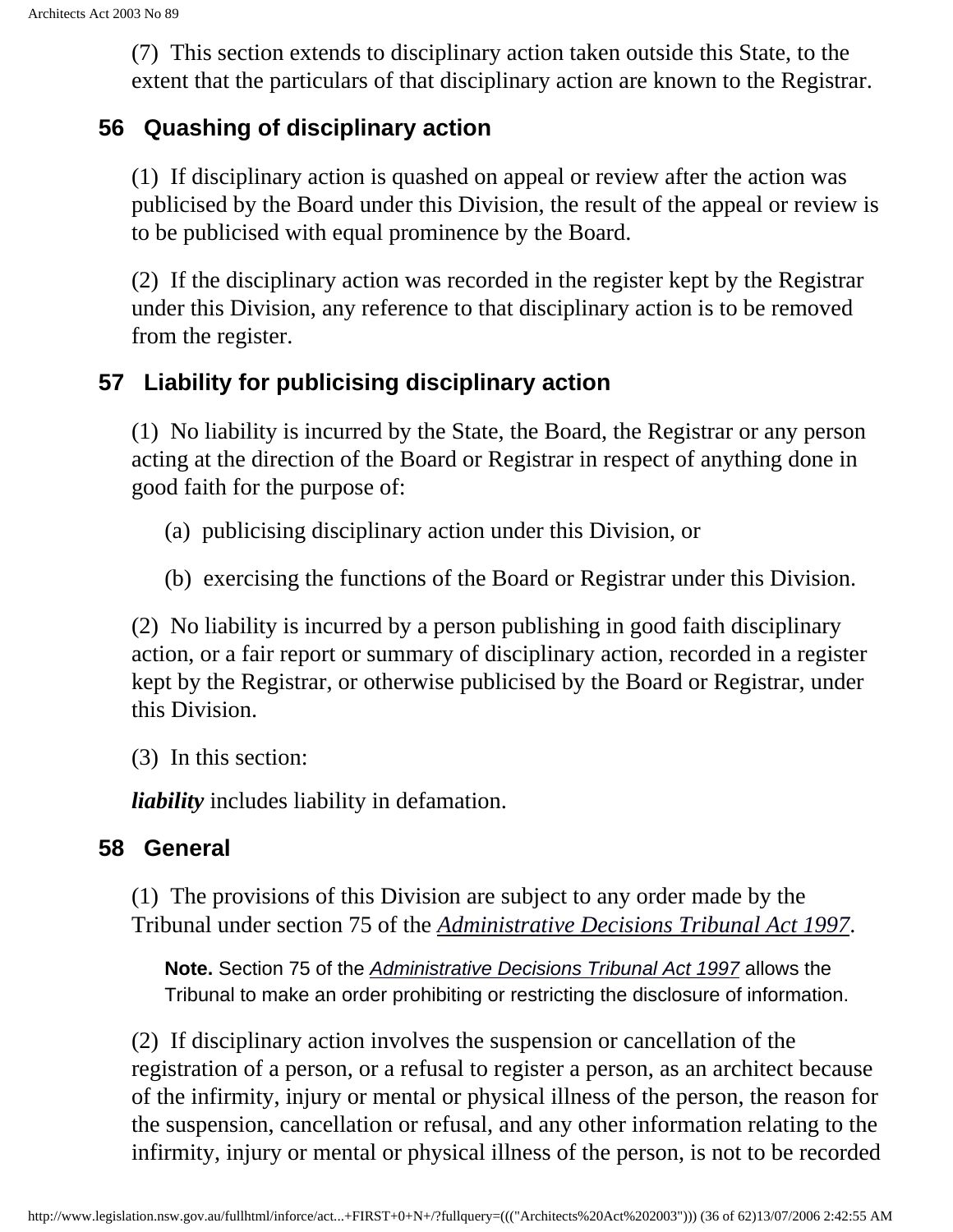in the register kept under this Division or otherwise publicised.

(3) Despite subsection (2), the name and other identifying particulars of the person against whom the disciplinary action was taken, and the kind of disciplinary action taken, must be publicised, and recorded in the register kept under this Division, in accordance with the requirements set out in this Division.

#### **Part 4A Appeals against decisions of Tribunal**

#### <span id="page-36-0"></span>**58A Definition**

In this Part:

<span id="page-36-1"></span>*architect decision* means an order or other decision of the Tribunal made in proceedings commenced by an application made under this Act (whether made in exercise of its review jurisdiction or original jurisdiction under the *[Administrative](http://www.legislation.nsw.gov.au/summarize/inforce/s/1/?xref=RecordType%3DACTTOC%20AND%20Year%3D1997%20AND%20Actno%3D76&nohits=y) [Decisions Tribunal Act 1997](http://www.legislation.nsw.gov.au/summarize/inforce/s/1/?xref=RecordType%3DACTTOC%20AND%20Year%3D1997%20AND%20Actno%3D76&nohits=y)*).

## <span id="page-36-2"></span>**58B Application of [Administrative Decisions Tribunal Act 1997](http://www.legislation.nsw.gov.au/summarize/inforce/s/1/?xref=RecordType%3DACTTOC%20AND%20Year%3D1997%20AND%20Actno%3D76&nohits=y)**

The provisions of Part 1 of Chapter 7 of the *[Administrative Decisions Tribunal Act](http://www.legislation.nsw.gov.au/summarize/inforce/s/1/?xref=RecordType%3DACTTOC%20AND%20Year%3D1997%20AND%20Actno%3D76&nohits=y) [1997](http://www.legislation.nsw.gov.au/summarize/inforce/s/1/?xref=RecordType%3DACTTOC%20AND%20Year%3D1997%20AND%20Actno%3D76&nohits=y)* do not apply to an architect decision.

**Note.** Part 1 of Chapter 7 of the *[Administrative Decisions Tribunal Act 1997](http://www.legislation.nsw.gov.au/summarize/inforce/s/1/?xref=RecordType%3DACTTOC%20AND%20Year%3D1997%20AND%20Actno%3D76&nohits=y)* provides that certain decisions of the Tribunal may be appealed to an Appeal Panel of the Tribunal.

### **58C Right to appeal to Supreme Court**

(1) A party to any proceedings in which the Tribunal has made an architect decision may appeal to the Supreme Court against the decision of the Tribunal.

(2) An appeal under this Part to the Supreme Court:

(a) may be made on any question of law, and

(b) with the leave of the Supreme Court, may extend to a review of the merits of the decision concerned.

(3) Despite subsections (1) and (2), an appeal does not lie to the Supreme Court under this Part against any of the following decisions of the Tribunal except by leave of the Supreme Court:

(a) an interlocutory decision,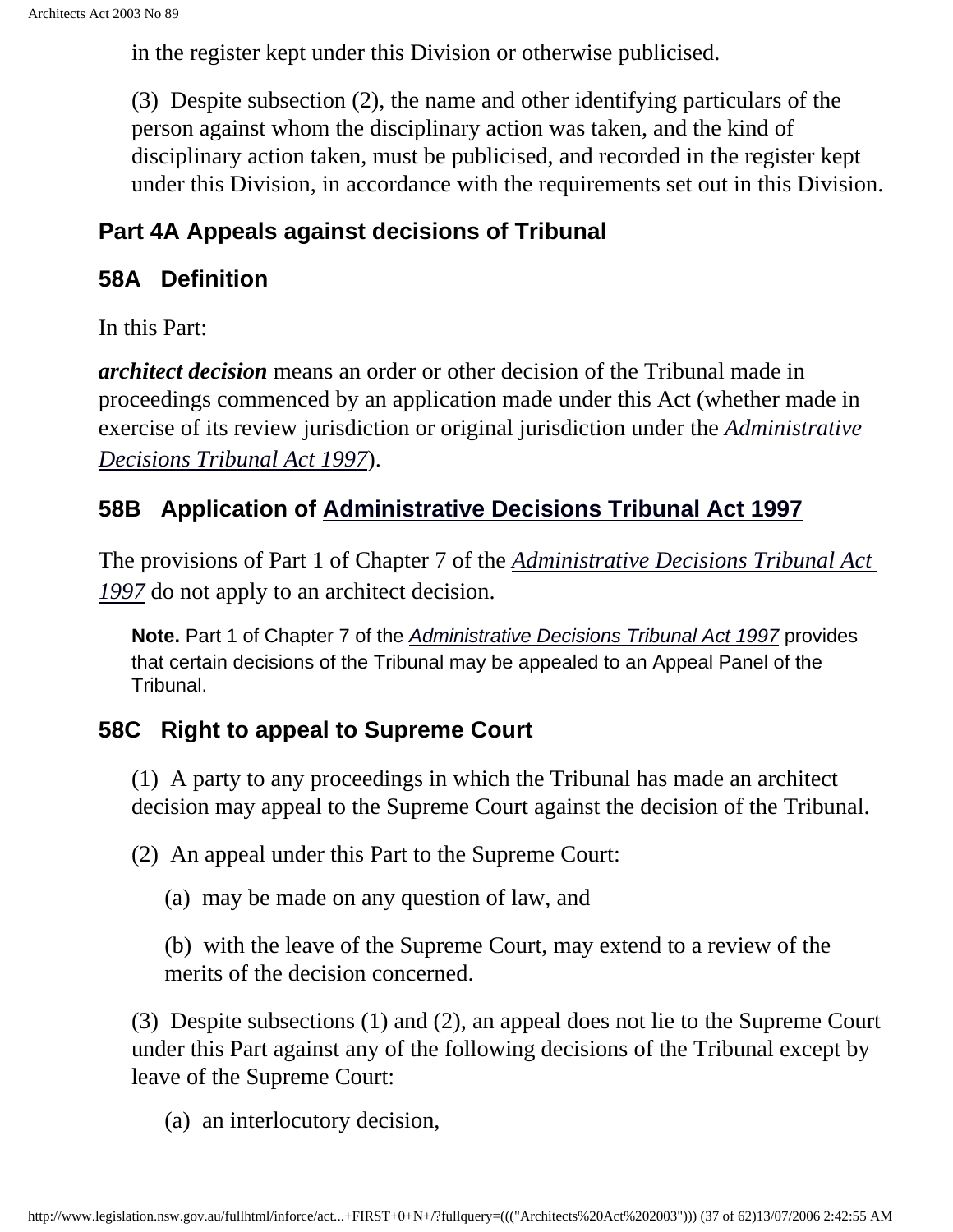(b) a decision made with the consent of the parties,

(c) a decision as to costs.

<span id="page-37-0"></span>(4) The Tribunal (or any of the members constituting the Tribunal) cannot be made a party to an appeal under this Part. Rules of court made under the *[Supreme Court Act 1970](http://www.legislation.nsw.gov.au/summarize/inforce/s/1/?xref=RecordType%3DACTTOC%20AND%20Year%3D1970%20AND%20Actno%3D52&nohits=y)* may make provision for the parties to any such appeal (including the designation of a respondent where the only party in the proceedings from which the appeal is brought was the appellant).

(5) An appeal to the Supreme Court under this Part must be made:

(a) within such time and in such manner as is prescribed by rules of court made under the *[Supreme Court Act 1970](http://www.legislation.nsw.gov.au/summarize/inforce/s/1/?xref=RecordType%3DACTTOC%20AND%20Year%3D1970%20AND%20Actno%3D52&nohits=y)*, or

(b) within such further time as the Supreme Court may allow.

#### **58D Appeals on questions of law**

(1) If an appeal under this Part is restricted to questions of law, the Supreme Court is to determine the appeal and may make such orders as it thinks appropriate in light of its determination.

(2) The orders that may be made by the Supreme Court on appeal include (but are not limited to):

(a) an order affirming or setting aside the decision of the Tribunal, and

(b) an order remitting the case to be heard and decided again by the Tribunal (either with or without the hearing of further evidence) in accordance with the directions of the Supreme Court.

#### <span id="page-37-1"></span>**58E Appeals on the merits**

(1) If an appeal under this Part extends to a review of the merits of an architect decision, the Supreme Court is to decide what the correct and preferable decision is having regard to the material then before it, including the following:

- (a) any relevant factual material,
- (b) any applicable written or unwritten law.

<span id="page-37-2"></span>(2) The Supreme Court may exercise all the functions that are conferred or imposed by or under this Act or the *[Administrative Decisions Tribunal Act 1997](http://www.legislation.nsw.gov.au/summarize/inforce/s/1/?xref=RecordType%3DACTTOC%20AND%20Year%3D1997%20AND%20Actno%3D76&nohits=y)* on the Tribunal to make the decision concerned.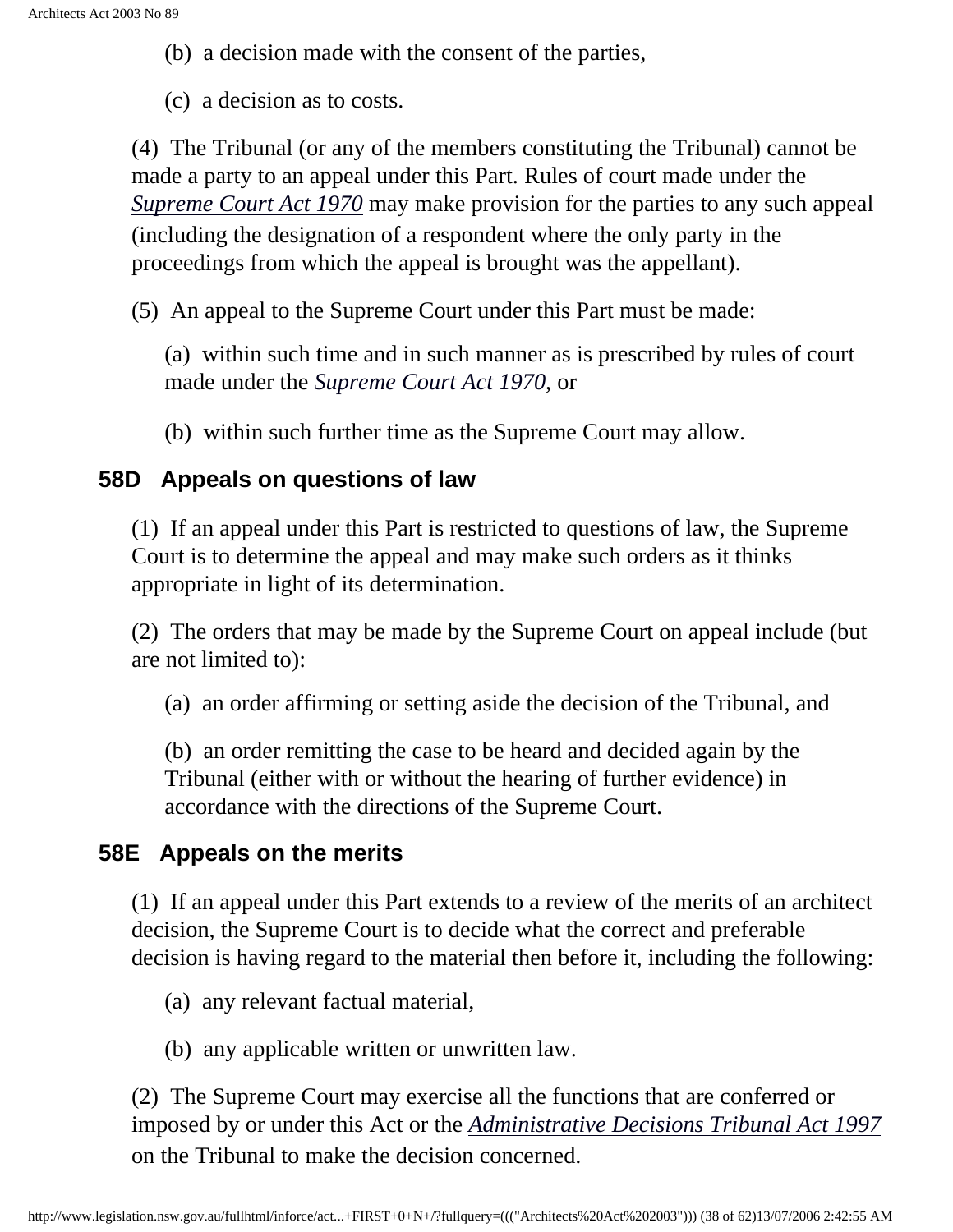(3) In determining any such appeal, the Supreme Court may decide:

(a) to affirm the decision, or

(b) to vary the decision, or

(c) to set aside the decision and make a decision in substitution for the decision it set aside.

#### **58F Appeal does not stay decision appealed against**

Subject to any interlocutory order made by the Supreme Court, an appeal under this Part does not affect the operation of the architect decision appealed against or prevent the taking of action to implement the decision.

## <span id="page-38-0"></span>**Part 5 NSW Architects Registration Board**

### <span id="page-38-1"></span>**Division 1 Constitution**

## <span id="page-38-2"></span>**59 Constitution of the Board**

There is constituted by this Act a body corporate with the corporate name of the "NSW Architects Registration Board".

### <span id="page-38-3"></span>**60 Membership of the Board**

(1) The Board is to consist of the following 11 members:

(a) the immediate past President of the New South Wales Chapter of the Royal Australian Institute of Architects,

(b) the NSW Government Architect,

(c) one architect who is to be an academic who teaches architecture at a relevant educational institution and who is appointed by the governing bodies of relevant educational institutions in accordance with the regulations,

(d) 2 architects who are elected by architects in accordance with the regulations,

(e) one architect who is to be appointed by the Minister, who the Minister is satisfied will represent the interests of practising architects and who is not an office holder in any Australian architectural industry organisation,

(f) 5 persons who are to be appointed by the Minister in accordance with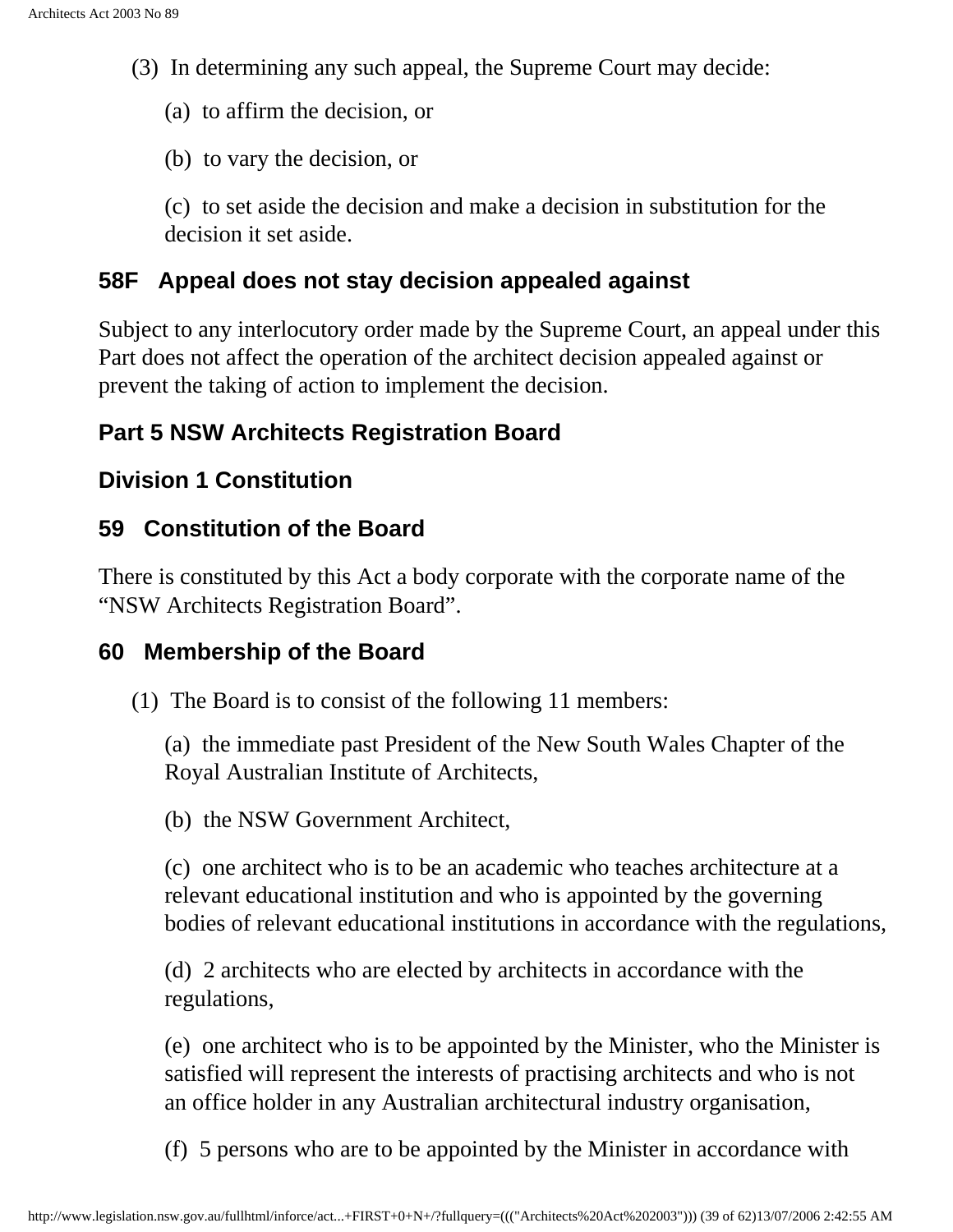subsection (2) who are not architects (unless the Minister otherwise determines in a particular case).

(2) The members to be appointed by the Minister are to be persons who the Minister considers have sufficient knowledge and understanding of the architectural profession to be of assistance to the Board in the exercise of its functions. The members appointed are to be as follows:

(a) one person who the Minister is satisfied has taken a public interest in architectural matters and who the Minister is satisfied will represent the views of home owners as consumers of architectural services,

(b) one person who the Minister is satisfied has expertise in the property development industry,

(c) one person who the Minister is satisfied has particular knowledge and awareness of the views of local government in respect of the quality of building,

(d) one person who is an Australian legal practitioner and who the Minister is satisfied has expertise in building and construction law,

(e) one person who the Minister is satisfied has expertise in the building industry.

(3) Without limiting subsection (1) (c), the regulations may make provision for rotating an appointment for the purpose of that paragraph among the governing bodies of relevant educational institutions should there at any time be more than one such institution.

(4) If a person is not appointed for the purposes of subsection (1) (c) in accordance with this Act or the regulations:

(a) the Minister may appoint an architect who is an academic teaching architecture at a relevant educational institution to be a member instead of the person required to be appointed, and

(b) the person appointed by the Minister is taken to be a member appointed under subsection (1) (c) and to have been appointed by the relevant educational institutions referred to in that paragraph at the time of his or her appointment by the Minister.

(5) If a person is not elected for the purposes of subsection (1) (d) in accordance with this Act or the regulations: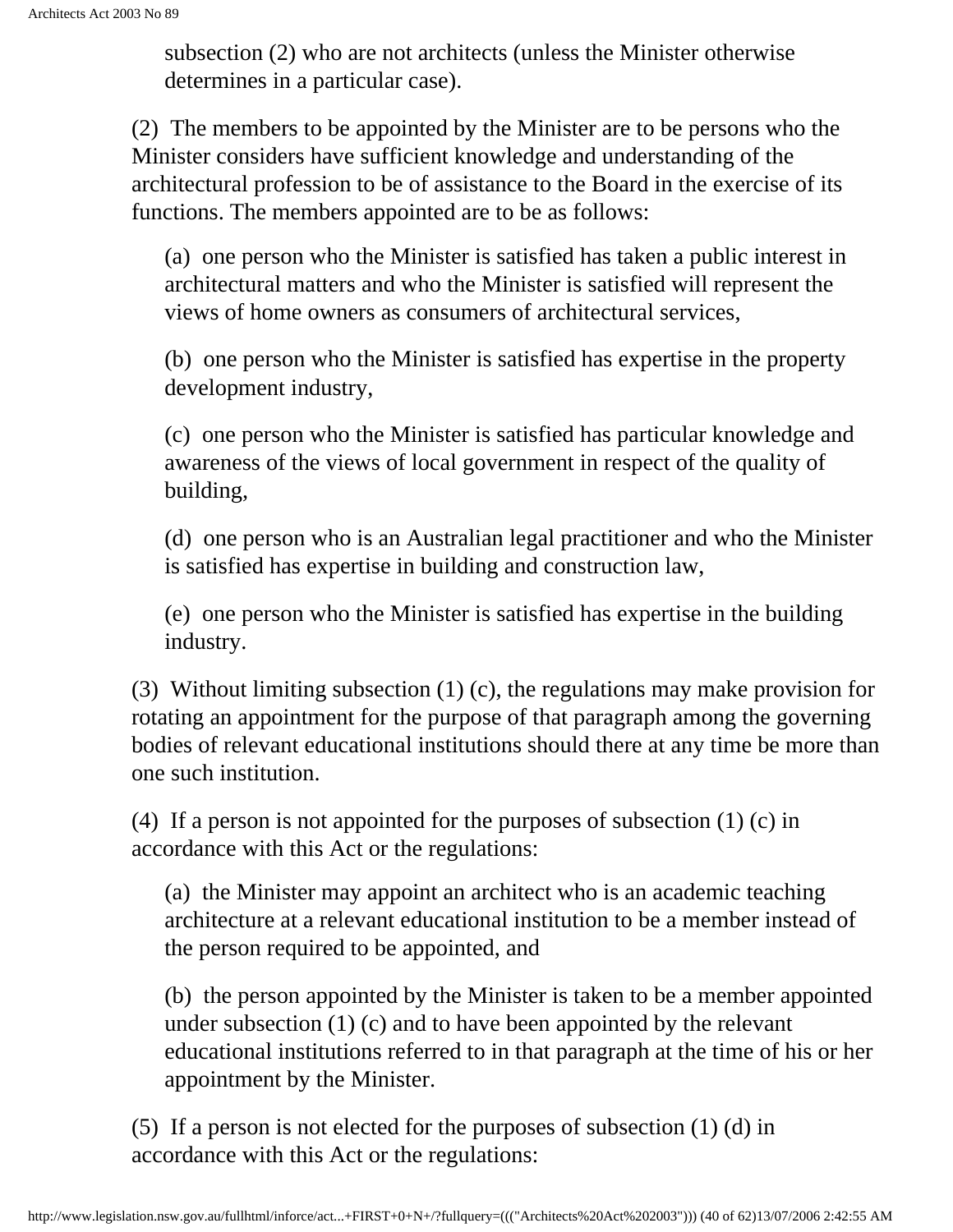(a) the Minister may appoint an architect to be a member instead of the person required to be elected, and

(b) the person appointed by the Minister is taken to be a member elected under subsection (1) (d) and to have been elected at the time of his or her appointment by the Minister.

(6) In this section, *relevant educational institution* means an institution at which architecture is taught that is prescribed by the regulations.

#### <span id="page-40-0"></span>**Division 2 Functions of the Board**

#### <span id="page-40-1"></span>**61 Functions of the Board**

(1) The Board has the following functions:

- (a) the registration of architects,
- (b) the investigation of complaints against architects,
- (c) the taking of disciplinary action against architects,

(d) the investigation of matters referred to it by the Minister for advice and report in relation to the practice of architecture (including codes of professional conduct),

(e) co-operation with neighbouring jurisdictions to further a common and harmonious approach to the administration of legislation relating to architects,

- (f) the accreditation of courses of study in architecture,
- (g) the maintenance and operation of the Architects Fund,
- (h) the promotion of community discussion about architectural issues,

(i) the provision of general advice to consumers of architectural services with respect to the ethics and standards of professional competence that are generally expected of architects,

(j) the provision of advice to the Minister with respect to any other matter in connection with the administration of this Act,

(k) such other functions as are conferred or imposed on the Board by or under this Act or any other Act.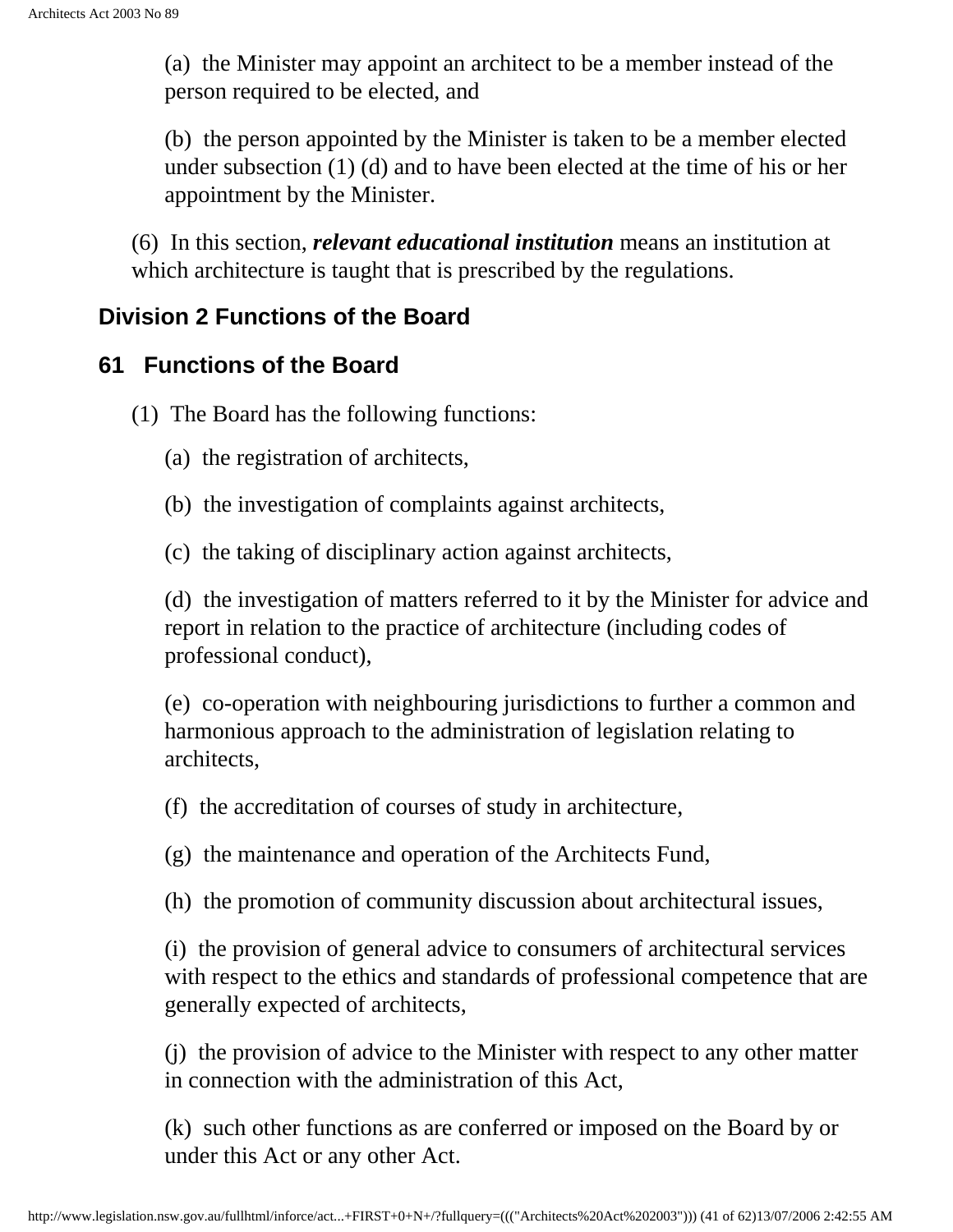(2) The Board may also develop model client agreements relating to home design for use by architects.

#### <span id="page-41-0"></span>**Division 3 Committees and staff**

#### <span id="page-41-1"></span>**62 Committees**

(1) The Board may establish committees to assist it in connection with the exercise of any of its functions.

(2) It does not matter that any or all of the members of a committee are not members of the Board.

(3) A member of a committee, while sitting on the committee, is entitled to be paid by the Board such amount as the Minister from time to time determines in respect of the member.

(4) The procedure for the calling of meetings of a committee and for the conduct of business at those meetings may be determined by the Board or (subject to any determination of the Board) by the committee.

(5) This section has effect subject to the provisions of sections 45 and 65.

### <span id="page-41-2"></span>**63 Staff**

The Board may:

(a) employ a Registrar and such other staff as may be necessary to enable the Board to exercise its functions, and

(b) arrange for the use of the services of any staff (by secondment or otherwise) or facilities of a government department, an administrative office or a public or local authority, and

(c) engage such consultants as it requires to exercise its functions.

### <span id="page-41-3"></span>**Division 4 General provisions**

### <span id="page-41-4"></span>**64 Examinations conducted by Board**

(1) The Board may conduct such examinations as may be required for the purposes of this Act, and may appoint examiners in respect of those examinations.

(2) The subjects to be examined are such as may, from time to time, be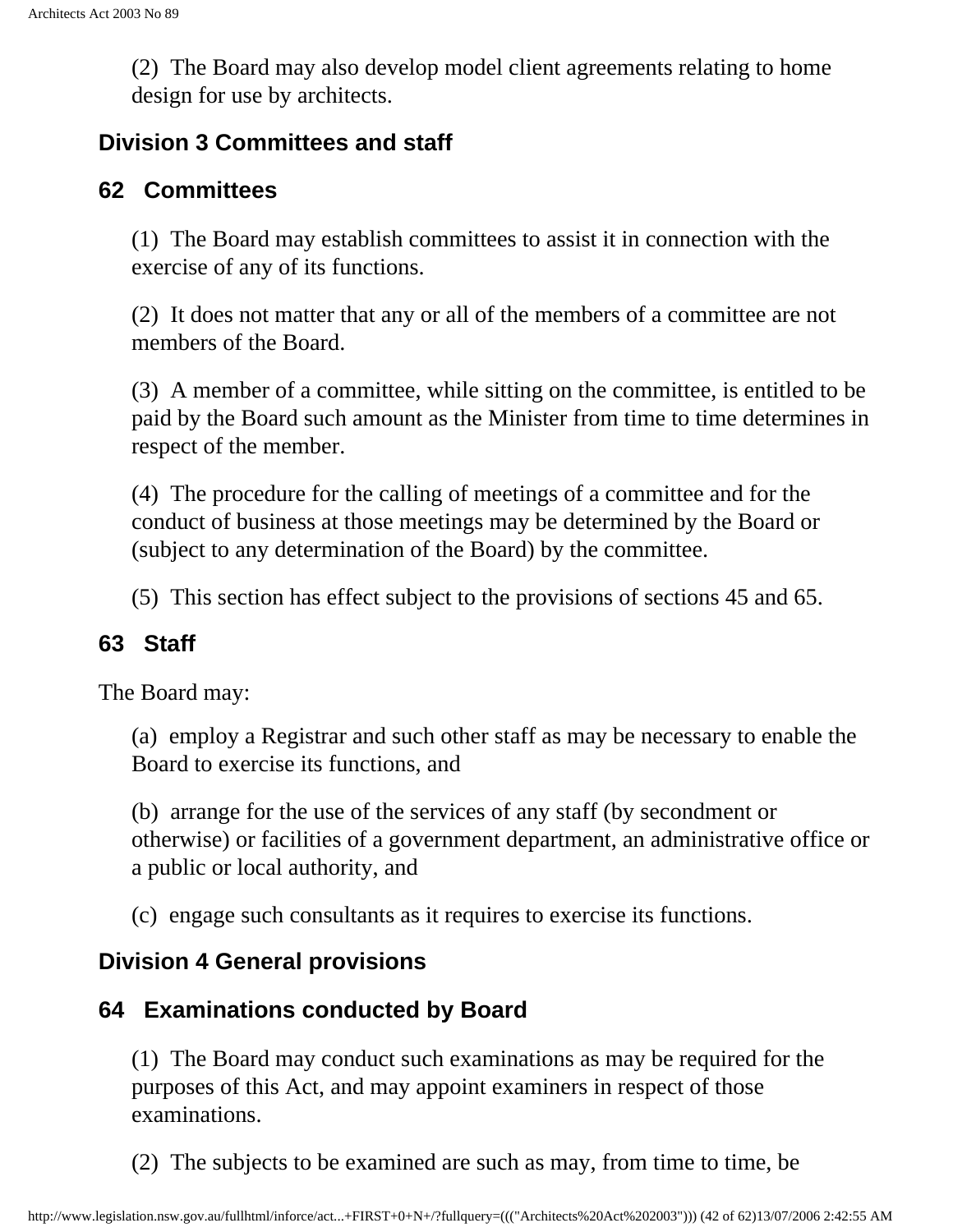determined by the Board.

(3) The fees to be paid to examiners and the fees to be paid by candidates for examination are such as may, from time to time, be determined by the Board.

#### <span id="page-42-0"></span>**65 Delegation of functions**

(1) The Board may delegate any of its functions (other than this power of delegation) to:

- (a) the President, or
- (b) the Deputy President, or
- (c) a committee consisting of 2 or more members of the Board, or
- (d) the Registrar or any other member of staff of the Board.

(2) The Board must not delegate any of its functions under Part 4 (Complaints and disciplinary proceedings) to the Registrar or any other member of the staff of the Board.

(3) The Registrar may delegate to a member of the staff of the Board the exercise of:

(a) any of the functions of the Registrar under this Act, other than this power of delegation, or

(b) any functions delegated to the Registrar by the Board, unless the Board otherwise provides in its instrument of delegation to the Registrar.

(4) This section has effect subject to the provisions of section 45.

### <span id="page-42-1"></span>**66 Exclusion of personal liability**

Anything done or omitted to be done:

(a) by the Board, a Board member or a person acting under the direction of the Board or a Board member, or

(b) by a committee established by the Board, a committee member or a person acting under the direction of any such committee or committee member,

does not subject the Board member, committee member or person so acting personally to any action, liability, claim or demand if the thing was done, or omitted to be done, in good faith for the purpose of executing this Act.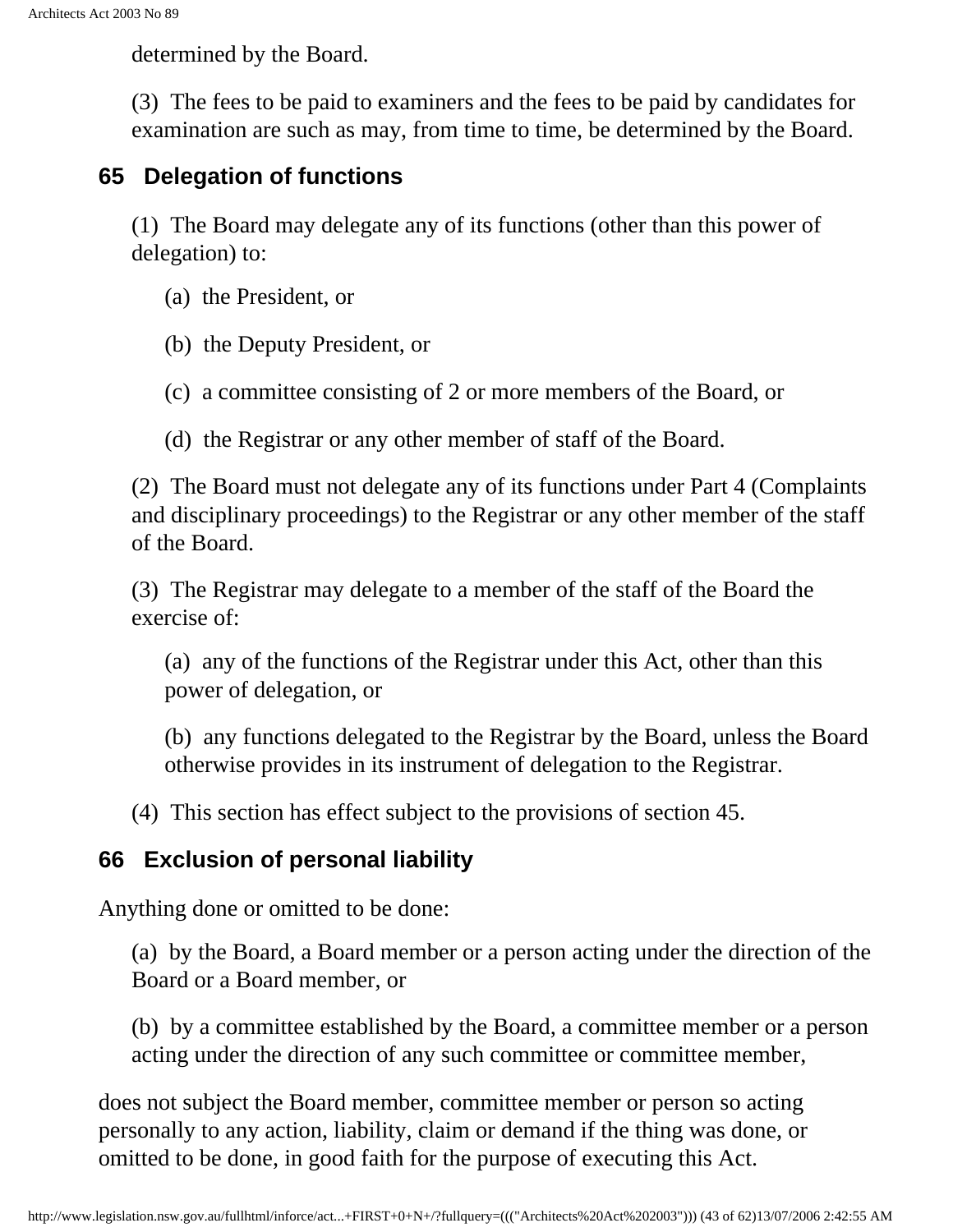### <span id="page-43-0"></span>**67 Other provisions relating to the Board**

Schedule 1 has effect with respect to the members and procedure of the Board.

### <span id="page-43-1"></span>**Part 6 Finance**

#### <span id="page-43-2"></span>**Division 1 Fees**

#### <span id="page-43-3"></span>**68 Board may charge fees for certain services it provides**

(1) The Board may charge and recover a reasonable fee for any service it provides under this Act or the regulations.

(2) However, nothing in subsection (1) authorises the Board to charge or recover a fee in respect of:

(a) the inspection of the Register at the offices of the Board during ordinary business hours, or

(b) any other service, or class of services, prescribed by the regulations.

#### <span id="page-43-4"></span>**69 Approved fees**

(1) The Board may approve fees for the purposes of any provision of this Act in which the expression *approved fee* is used.

(2) However, the Board may approve a fee for the purposes of a provision of this Act only once in any calendar year.

(3) An approved fee in relation to a provision of this Act must not exceed the maximum amount (if any) prescribed by the regulations for that provision or generally.

#### <span id="page-43-5"></span>**70 Minister may direct Board to reduce excessive fees**

(1) The Minister may direct the Board by written notice to reduce an approved fee or any other fee to an amount specified by the Minister if the Minister considers the fee to be excessive.

(2) If the Minister gives a direction under subsection (1):

(a) the Board must comply with the direction, and

(b) in relation to an approved fee—section 69 (2) does not operate to prevent the Board approving the new fee.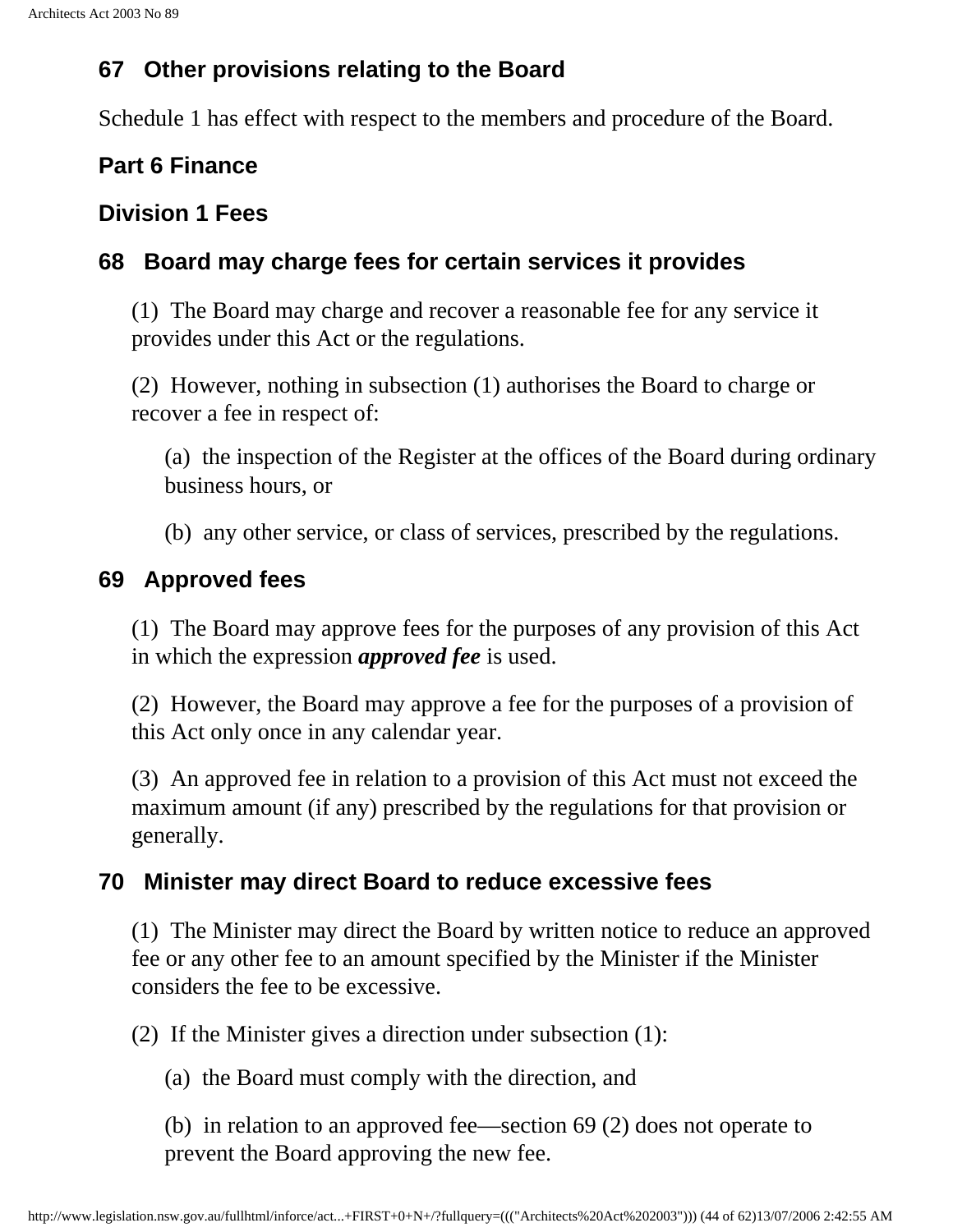#### <span id="page-44-0"></span>**71 Waiver and reduction of fees by Board**

(1) The Board may in a particular case waive a requirement to pay a fee imposed by or under this Act or may reduce the fee payable if it considers it appropriate to do so in the circumstances.

(2) If a requirement to pay an approved fee is waived or the fee is reduced under this section:

(a) in the case of a waiver of the requirement—any requirement under this Act to pay the approved fee is taken to have been satisfied, and

(b) in the case of a fee reduction—any requirement under this Act to pay the approved fee is taken to have been satisfied when the reduced fee is paid.

#### <span id="page-44-1"></span>**Division 2 Architects Fund**

#### <span id="page-44-2"></span>**72 Establishment of Architects Fund**

The Board is to establish and maintain a fund to be known as the Architects Fund.

#### <span id="page-44-3"></span>**73 Payments into Architects Fund**

The following are to be paid into the Architects Fund:

(a) any fees or monetary penalties (other than for offences) paid to, or recovered by, the Board under this Act,

(b) any other money received by or on account of the Board.

#### <span id="page-44-4"></span>**74 Payments from Architects Fund**

(1) Money may be paid out of the Architects Fund for any of the following purposes:

(a) the payment of any allowances and remuneration to members of the Board,

(b) the payment of remuneration to members of staff of the Board,

(c) the payment of any other expenses in connection with the exercise of the Board's functions under this Act.

(2) The Board may apply any money not required for the purposes of subsection (1) for the purpose of advancing the profession of architecture or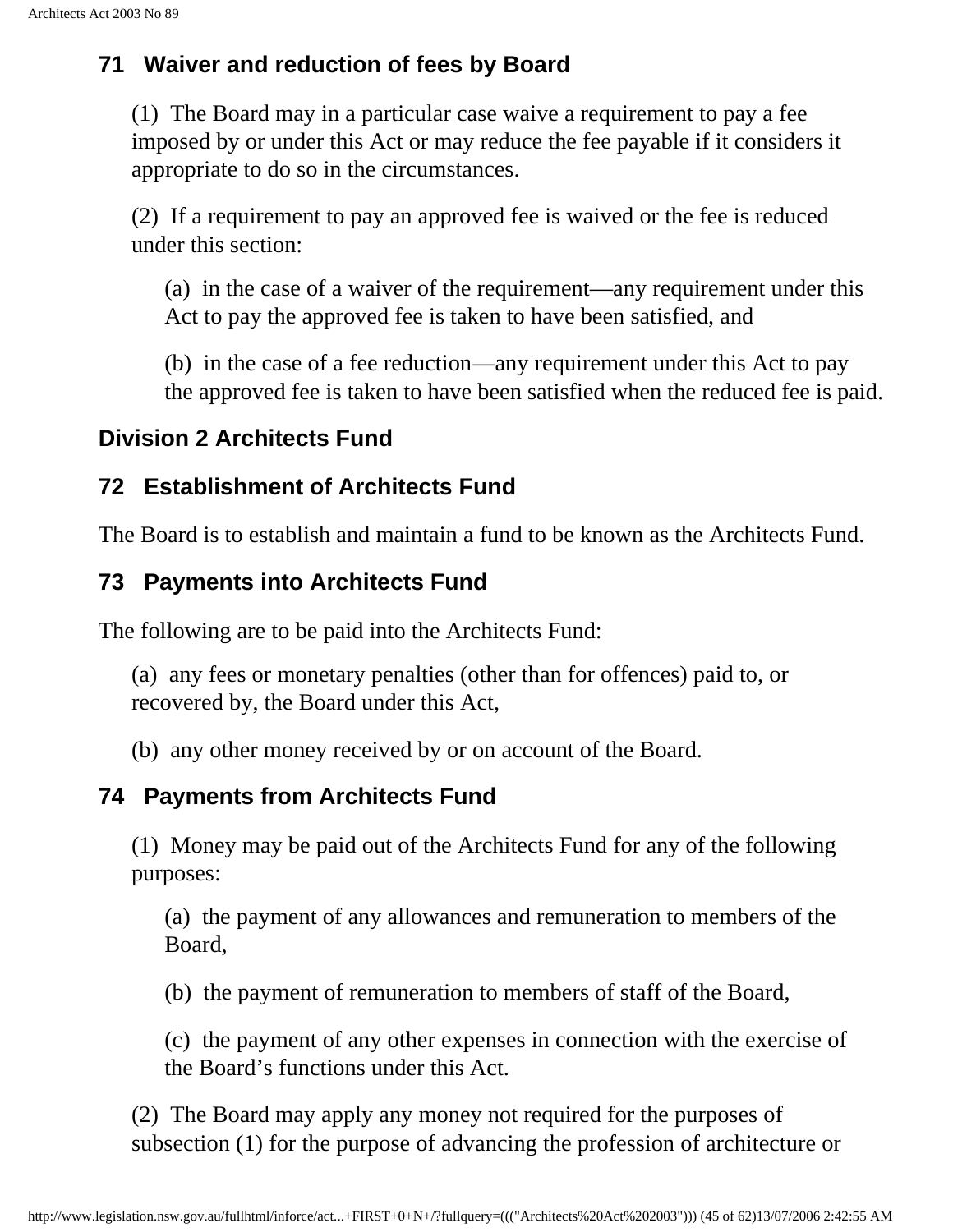architectural education in any manner that the Board considers to be appropriate.

#### <span id="page-45-0"></span>**75 Investment of Architects Fund**

<span id="page-45-1"></span>The Board may invest money held in the Architects Fund:

(a) in such manner as may be authorised by the *[Public Authorities \(Financial](http://www.legislation.nsw.gov.au/summarize/inforce/s/1/?xref=RecordType%3DACTTOC%20AND%20Year%3D1987%20AND%20Actno%3D33&nohits=y)  [Arrangements\) Act 1987](http://www.legislation.nsw.gov.au/summarize/inforce/s/1/?xref=RecordType%3DACTTOC%20AND%20Year%3D1987%20AND%20Actno%3D33&nohits=y)*, or

(b) if that Act does not confer power to invest money held by the Board—in any manner authorised for the investment of trust funds or in any other manner approved by the Minister with the concurrence of the Treasurer.

### **Division 3 General**

#### <span id="page-45-2"></span>**76 Financial year for Board**

(1) The financial year of the Board is the year commencing on 1 July.

(2) A different financial year may be determined by the Treasurer under section 4 (1A) of the *[Public Finance and Audit Act 1983](http://www.legislation.nsw.gov.au/summarize/inforce/s/1/?xref=RecordType%3DACTTOC%20AND%20Year%3D1983%20AND%20Actno%3D152&nohits=y)*.

### <span id="page-45-3"></span>**77 Recovery of money**

Any fee payable under this Act, and any monetary penalty imposed under this Act (other than for an offence), may be recovered by the Board in any court of competent jurisdiction as a debt due to the Board.

### <span id="page-45-4"></span>**Part 7 Miscellaneous**

#### <span id="page-45-5"></span>**78 How notice is to be given**

(1) A requirement of this Act that a person be given notice is a requirement that the person be given notice in writing either personally or by post.

<span id="page-45-6"></span>(2) For the purposes of section 76 of the *[Interpretation Act 1987](http://www.legislation.nsw.gov.au/summarize/inforce/s/1/?xref=RecordType%3DACTTOC%20AND%20Year%3D1987%20AND%20Actno%3D15&nohits=y)*, a notice served by post on a person for the purposes of this Act is to be treated as being properly addressed if it is addressed to the address of the person last known to the Registrar or last recorded in the Register.

## **79 Service of documents on Board**

A document (other than a complaint made under Part 4) may be served on the Board by leaving it at or sending it by post to any office of the Board. This section does not affect the operation of any provision of a law or of the rules of a court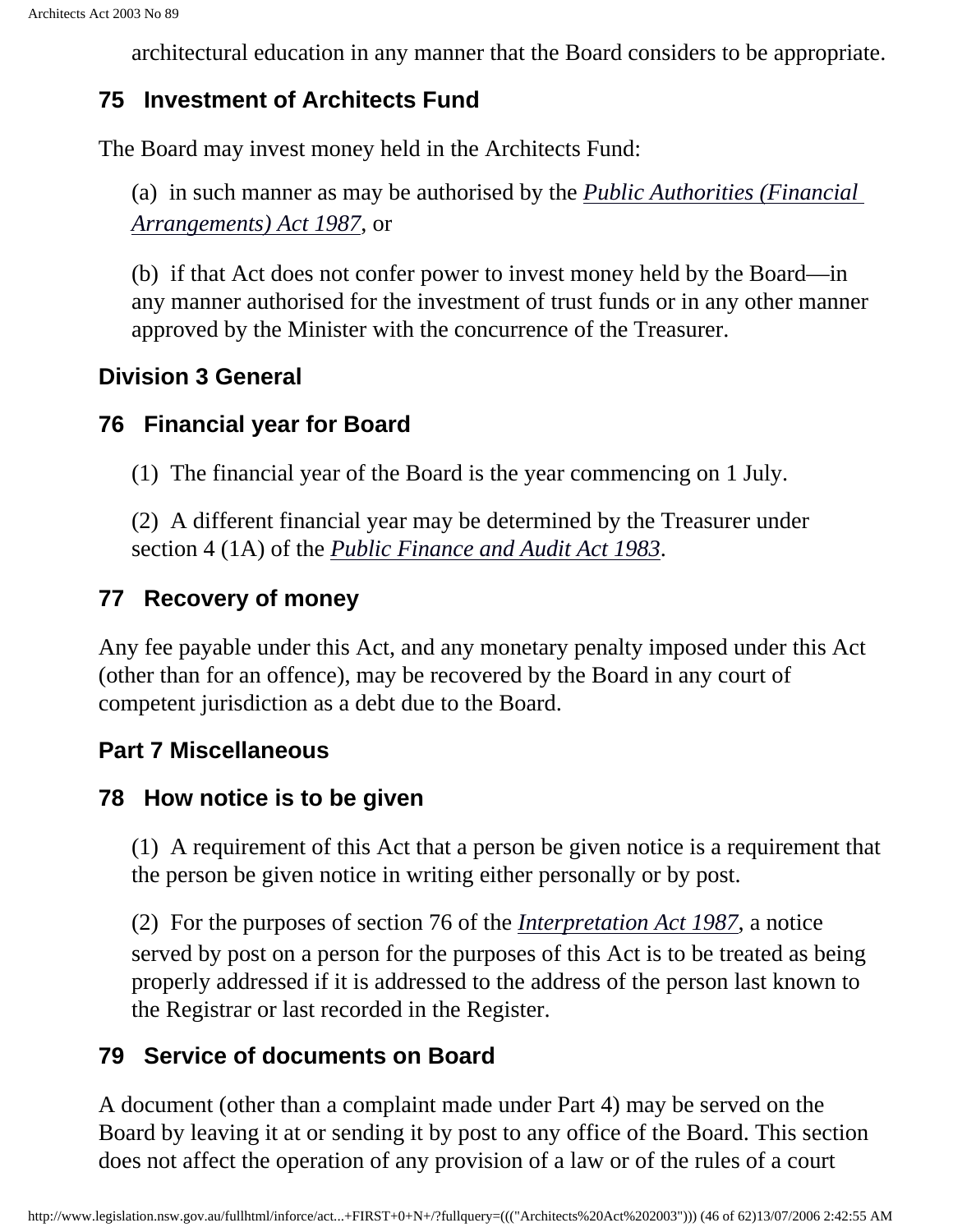authorising a document to be served on the Board in any other manner.

#### <span id="page-46-0"></span>**80 Written statement of decisions**

(1) If the Board, the President or a member authorised by the Board makes a decision concerning a person under any provision of this Act, the person may request in writing that the Board, President or member provide the person with a written statement of the decision.

(2) Any such request is to be made no later than 60 days after the decision to which it relates.

(3) The Board, the President or the member is to provide a written statement of the decision within 30 days after receiving such a request.

(4) A written statement of a decision must give the reasons for the decision.

(5) The Board, the President or the member is not required to include confidential information in the statement of a decision. If a statement would be false or misleading if it did not include the confidential information, the Board, the President or the member is not required to provide the statement.

(6) When confidential information is not included in the statement of a decision provided to a person or the statement is not provided to a person because of subsection (5), the Board, the President or the member must give a confidential information notice to the person.

(7) A *confidential information notice* is a notice that indicates that confidential information is not included or that the statement will not be provided (as appropriate) and gives the reasons for this. The notice must be in writing and must be given within one month after the decision is made.

(8) This section does not affect the power of a court to make an order for the discovery of documents or to require the giving of evidence or the production of documents to a court.

(9) In this section:

*confidential information* means information that:

(a) has not previously been published or made available to the public when a written statement of a decision to which it is or may be relevant is being prepared, and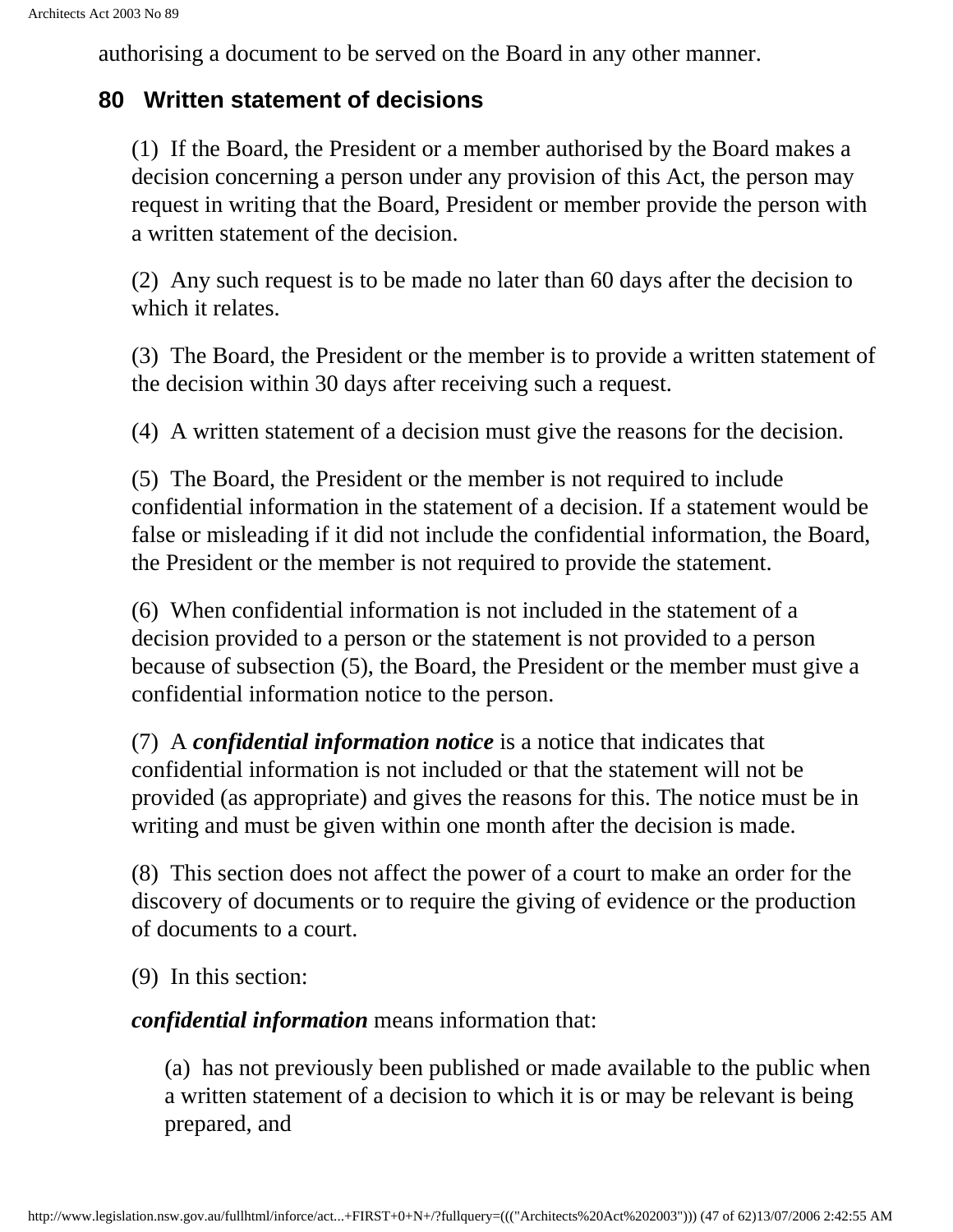(b) relates to the personal or business affairs of a person, other than a person to whom the Board, the President or the member is required (or would, but for subsection (5), be required) to provide a written statement of a decision, and

(c) is information:

(i) that was supplied in confidence, or

(ii) the publication of which would reveal a trade secret, or

(iii) that was provided in compliance with a duty imposed by an enactment, or

(iv) the provision of which by the Board, the President or the member would be in breach of any enactment.

#### <span id="page-47-0"></span>**81 Authentication of certain documents**

Every certificate, summons, process, demand, order, notice, statement, direction or other document requiring authentication by the Board may be sufficiently authenticated without the seal of the Board if signed by:

- (a) the President or the Registrar, or
- (b) any officer of the Board authorised to do so by the Registrar.

#### <span id="page-47-1"></span>**82 Liability of members of firms**

If a firm contravenes (whether by act or omission) a provision of this Act or the regulations, the firm is not guilty of an offence in respect of that contravention but a person who is a member of the firm (in the case of a partnership) or a member of the governing body of the firm (in any other case) is taken to have contravened the same provision if the person knowingly authorised or permitted the contravention and is liable on conviction to any penalty specified for a contravention of the provision.

#### <span id="page-47-2"></span>**83 Liability of directors and managers of corporations**

(1) If a corporation contravenes (whether by act or omission) any provision of this Act or the regulations, each person who is a director of the corporation or who is concerned in the management of the corporation is taken to have contravened the same provision if the person knowingly authorised or permitted the contravention.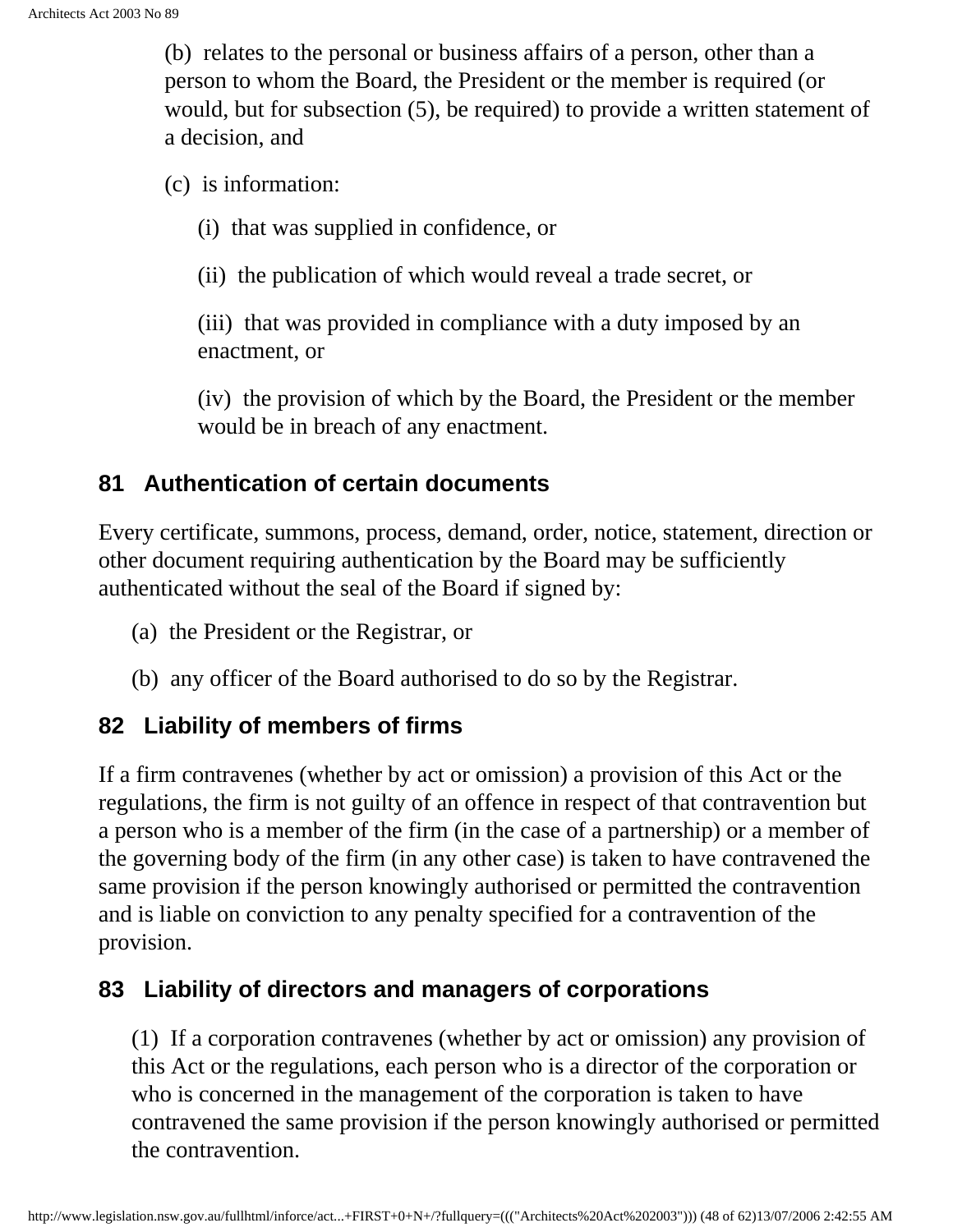(2) A person may be proceeded against and convicted under a provision pursuant to subsection (1) whether or not the corporation has been proceeded against or has been convicted under the provision.

(3) Nothing in this section affects any liability imposed on a corporation for an offence committed by the corporation under this Act or the regulations.

#### <span id="page-48-0"></span>**84 Regulations**

(1) The Governor may make regulations, not inconsistent with this Act, for or with respect to any matter that by this Act is required or permitted to be prescribed or that is necessary or convenient to be prescribed for carrying out or giving effect to this Act.

(2) Without limiting subsection (1), the regulations may make provision for or with respect to the following:

(a) the procedure for the election of those members of the Board who must be elected under this Act and the qualifications of electors to vote in any such elections,

(b) the duties of officers and members of the Board,

(c) the functions of the Registrar,

(d) the qualifications for registration, including the examinations to be undergone and passed and the experience to be gained in the practice of architecture,

(e) the procedure for the investigation and determination of complaints by the Board (or a committee of the Board),

(f) the conduct of examinations leading to registration as an architect,

(g) requirements for architects, architect corporations, architect firms or persons providing architectural services using an architect to have professional indemnity insurance,

(h) the standard of educational attainments required for candidates at an examination conducted by the Board.

<span id="page-48-1"></span>(3) A regulation may create an offence punishable by a penalty not exceeding 20 penalty units.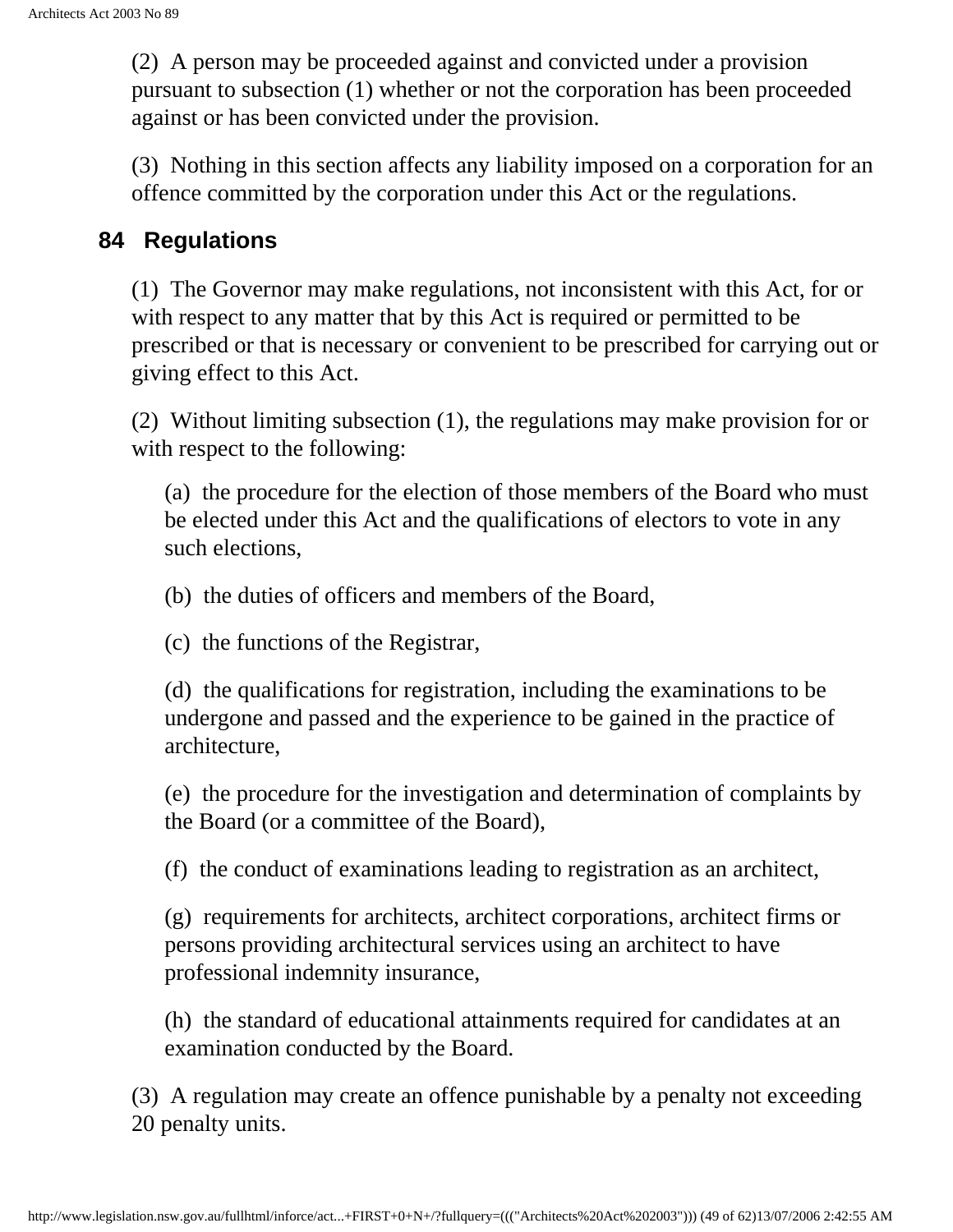### **85 Proceedings for offences**

Proceedings for an offence under this Act or the regulations may be dealt with summarily by a Local Court.

#### <span id="page-49-0"></span>**86 Repeal of [Architects Act 1921 No 8](http://www.legislation.nsw.gov.au/summarize/inforce/s/1/?xref=RecordType%3DACTTOC%20AND%20Year%3D1921%20AND%20Actno%3D8&nohits=y) and related regulations**

The following are repealed:

- (a) the *[Architects Act 1921](http://www.legislation.nsw.gov.au/summarize/inforce/s/1/?xref=RecordType%3DACTTOC%20AND%20Year%3D1921%20AND%20Actno%3D8&nohits=y)*,
- (b) the *[Architects \(Elections and Appointments\) Regulation 1995](http://www.legislation.nsw.gov.au/summarize/inforce/s/1/?xref=RecordType%3DSRTOC%20AND%20Year%3D1995%20AND%20SRNo%3D370&nohits=y)*,
- (c) the *[Architects \(General\) Regulation 1995](http://www.legislation.nsw.gov.au/summarize/inforce/s/1/?xref=RecordType%3DSRTOC%20AND%20Year%3D1995%20AND%20SRNo%3D371&nohits=y)*.

#### **87 (Repealed)**

### <span id="page-49-1"></span>**88 Savings, transitional and other provisions**

Schedule 3 has effect.

#### <span id="page-49-2"></span>**89 Review of Act**

(1) The Minister is to review this Act to determine whether the policy objectives of the Act remain valid and whether the terms of the Act remain appropriate for securing those objectives.

(2) The review is to be undertaken as soon as possible after the period of 5 years from the date of assent to this Act.

(3) A report on the outcome of the review is to be tabled in each House of Parliament within 12 months after the end of the period of 5 years.

### <span id="page-49-3"></span>**Schedule 1 Constitution and procedure of Board**

(Section 67)

### <span id="page-49-4"></span>**Part 1 General**

## **1 Definitions**

In this Schedule:

*appointed member* means a person who is appointed as a member of the Board:

(a) by the Minister, or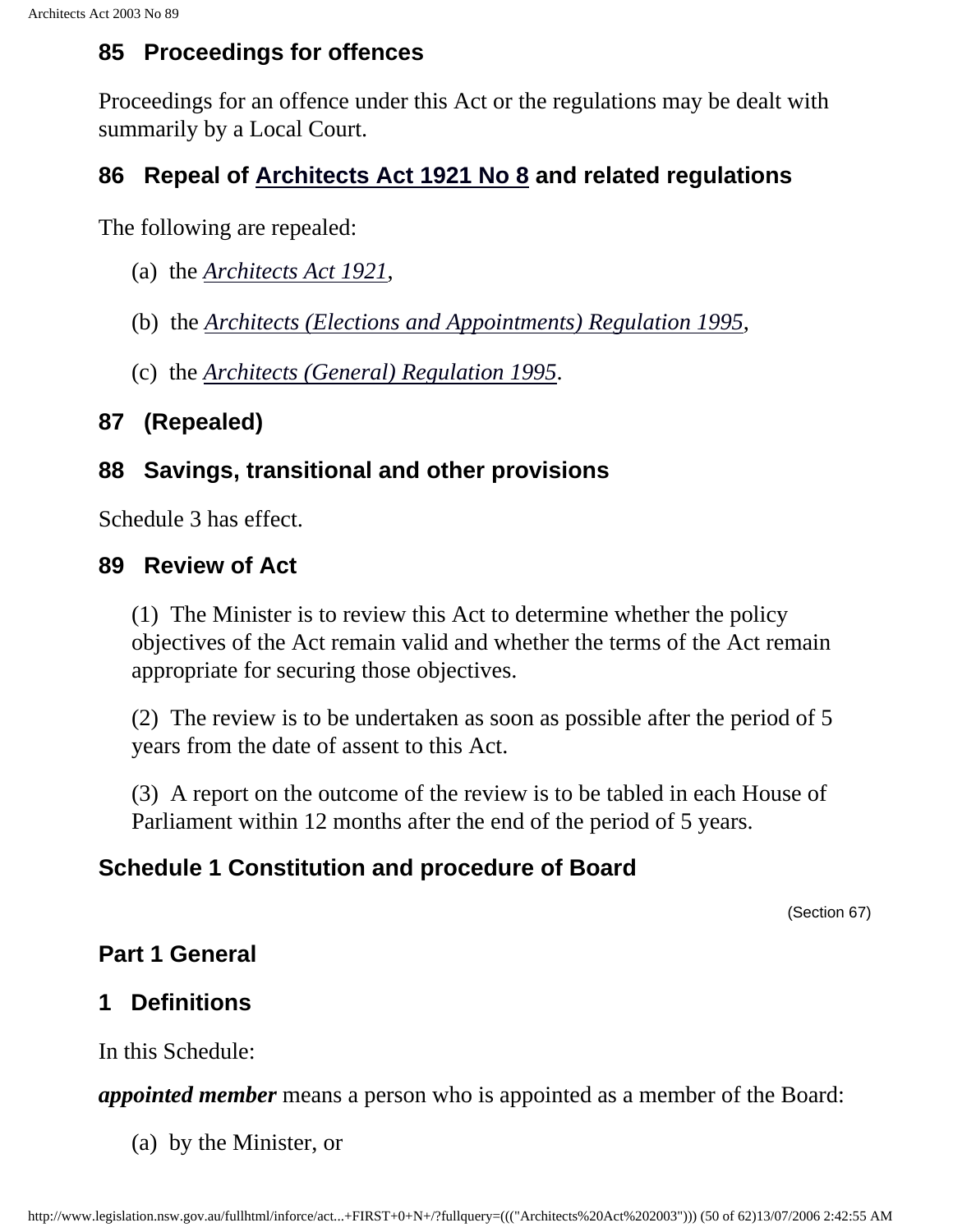(b) as provided by section 60 (1) (c).

*elected member* means a person who is elected to be a member of the Board as provided by section 60 (1) (d).

*ex officio member* means a person who is a member of the Board by virtue of section  $60(1)(a)$  or  $(b)$ .

*member* means any member of the Board.

#### **Part 2 Constitution**

#### **2 President and Deputy President of the Board**

- (1) The Board is to elect:
	- (a) one of its members to be President of the Board, and
	- (b) another of its members to be Deputy President of the Board.

(2) The Board may remove a member from office as the President or Deputy President.

(3) A person who is President or Deputy President vacates office as President or Deputy President if the person:

- (a) is removed from office by the Board, or
- (b) resigns that office by instrument in writing addressed to the Board, or
- (c) ceases to be a member.

#### **3 Terms of office of members**

Subject to this Schedule and the regulations:

(a) an appointed member holds office for a period of 2 years or for such greater period (not exceeding 4 years) as may be specified in the instrument of appointment, and

(b) an elected member holds office for a period of 2 years.

#### **4 Remuneration**

A member is entitled to be paid such remuneration (including travelling and subsistence allowances) as the Minister may from time to time determine in respect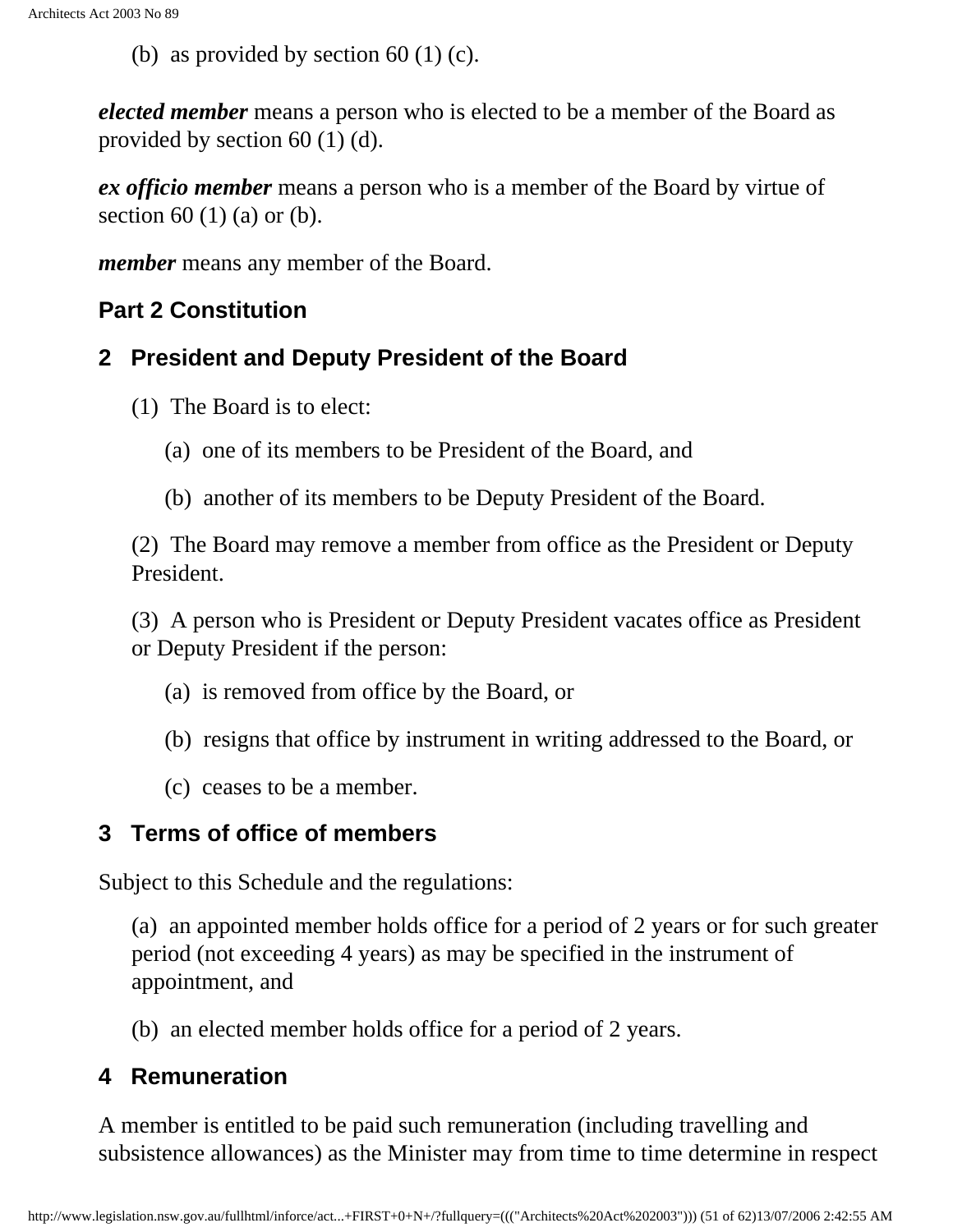of the member.

## **5 Deputies**

(1) Unless the Minister directs otherwise, a member may, from time to time, appoint a person to be the deputy of the member, and may revoke any such appointment.

(2) In the absence of a member, the member's deputy may, if available, act in the place of the member.

(3) While acting in the place of a member, a person has all the functions of the member and is taken to be a member.

(4) For the purposes of this clause, a vacancy in the office of a member is taken to be an absence of the member.

(5) The Minister may:

(a) direct a member not to appoint a person or any person as a deputy of the member, or

(b) revoke an appointment of a deputy made by a member,

or both.

(6) This clause does not operate to confer on the deputy of a member who is the President or Deputy President the member's functions as President or Deputy President.

## **6 Vacancy in office of member**

(1) The office of an appointed or elected member becomes vacant if the member:

- (a) dies, or
- (b) completes a term of office and is not re-appointed, or
- (c) resigns the office by instrument in writing addressed to the Minister, or
- (d) is removed from office by the Minister under this clause, or

(e) is absent from 3 consecutive meetings of the Board of which reasonable notice has been given to the member personally or by post, except on leave granted by the Board or unless the member is excused by the Board for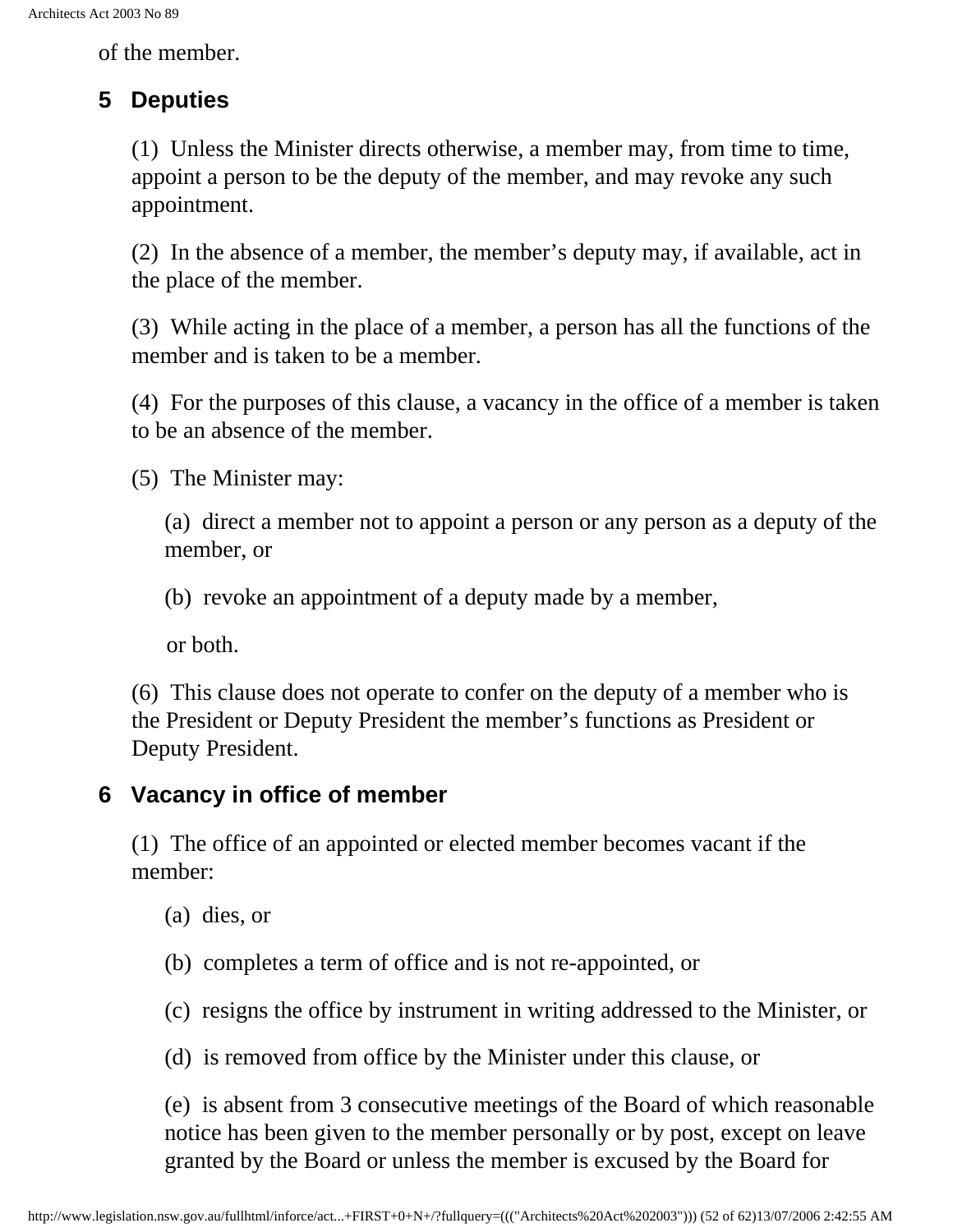having been absent from those meetings, or

(f) becomes bankrupt, applies to take the benefit of any law for the relief of bankrupt or insolvent debtors, compounds with his or her creditors or makes an assignment of his or her remuneration for their benefit, or

(g) becomes a mentally incapacitated person, or

(h) is convicted in New South Wales of an offence that is punishable by imprisonment for 12 months or more or is convicted elsewhere than in New South Wales of an offence that, if committed in New South Wales, would be an offence so punishable, or

(i) in the case of a member appointed under section 60 (1) (c), ceases to be employed as an academic at a relevant education institution or to be an architect, or

(i) in the case of a member elected under section  $60$  (1) (d), ceases to be an architect.

(2) The Minister may remove an appointed or elected member from office at any time.

### **7 Filling of vacancy in office of appointed or elected member**

If the office of any appointed or elected member becomes vacant, a person is, subject to this Act and the regulations, to be appointed to fill the vacancy.

### **8 Disclosure of pecuniary interests**

(1) If:

(a) a member has a direct or indirect pecuniary interest in a matter being considered or about to be considered at a meeting of the Board, and

(b) the interest appears to raise a conflict with the proper performance of the member's duties in relation to the consideration of the matter,

 the member must, as soon as possible after the relevant facts have come to the member's knowledge, disclose the nature of the interest at a meeting of the Board.

(2) A disclosure by a member at a meeting of the Board that the member:

(a) is a member, or is in the employment, of a specified company or other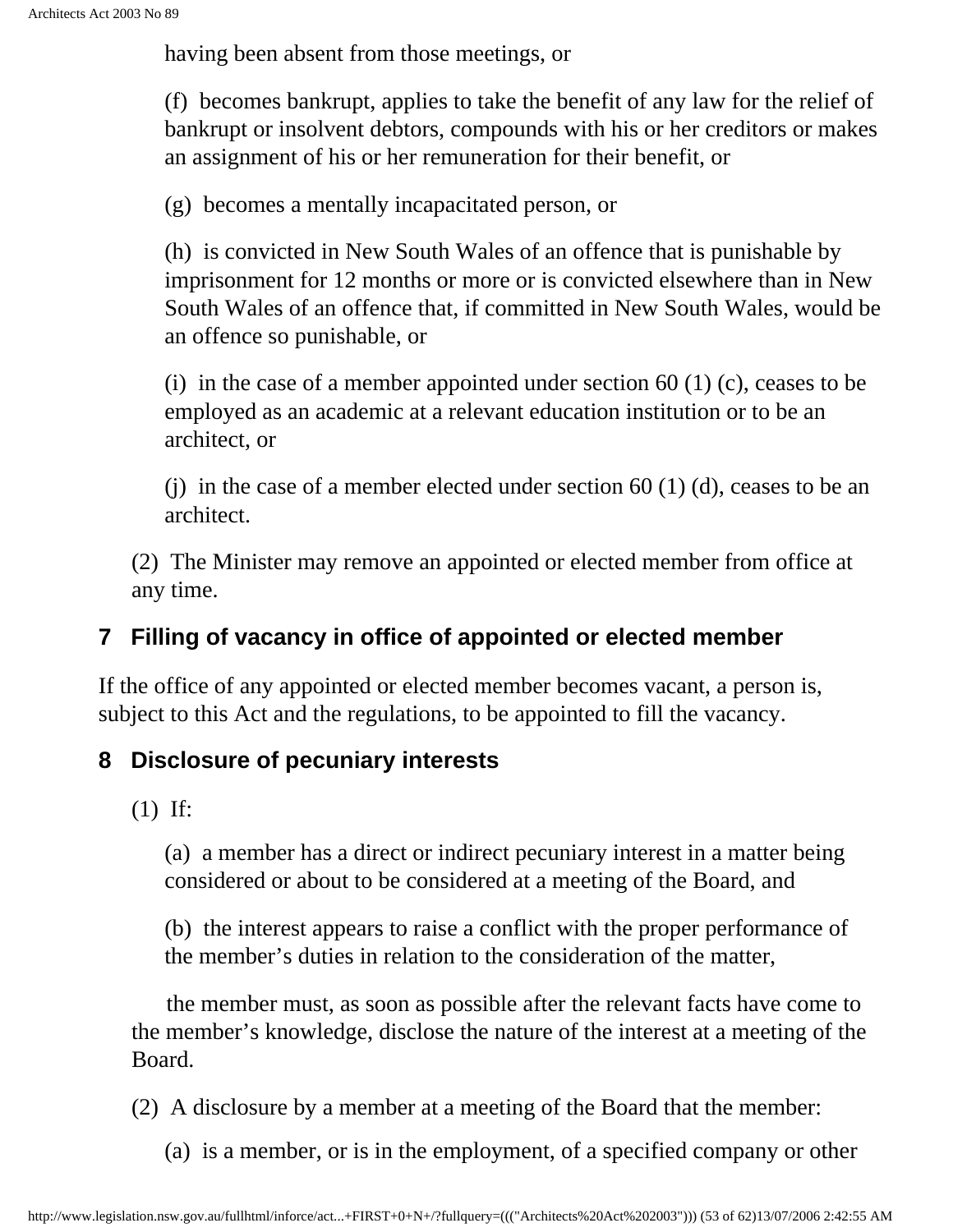body, or

(b) is a partner, or is in the employment, of a specified person, or

(c) has some other specified interest relating to a specified company or other body or to a specified person,

 is a sufficient disclosure of the nature of the interest in any matter relating to that company or other body or to that person which may arise after the date of the disclosure and which is required to be disclosed under subclause (1).

(3) Particulars of any disclosure made under this clause must be recorded by the Board in a book kept for the purpose and that book must be open at all reasonable hours to inspection by any person on payment of the fee determined by the Board.

(4) After a member has disclosed the nature of an interest in any matter, the member must not, unless the Minister or the Board otherwise determines:

(a) be present during any deliberation of the Board with respect to the matter, or

(b) take part in any decision of the Board with respect to the matter.

(5) For the purposes of the making of a determination by the Board under subclause (4), a member who has a direct or indirect pecuniary interest in a matter to which the disclosure relates must not:

(a) be present during any deliberation of the Board for the purpose of making the determination, or

(b) take part in the making by the Board of the determination.

(6) A contravention of this clause does not invalidate any decision of the Board.

(7) This clause applies to a member of a committee of the Board and the committee in the same way as it applies to a member of the Board and the Board.

### **9 Effect of certain other Acts**

(1) Chapter 2 of the *[Public Sector Employment and Management Act 2002](http://www.legislation.nsw.gov.au/summarize/inforce/s/1/?xref=RecordType%3DACTTOC%20AND%20Year%3D2002%20AND%20Actno%3D43&nohits=y)* does not apply to or in respect of the appointment of an appointed member.

(2) If by or under any Act provision is made: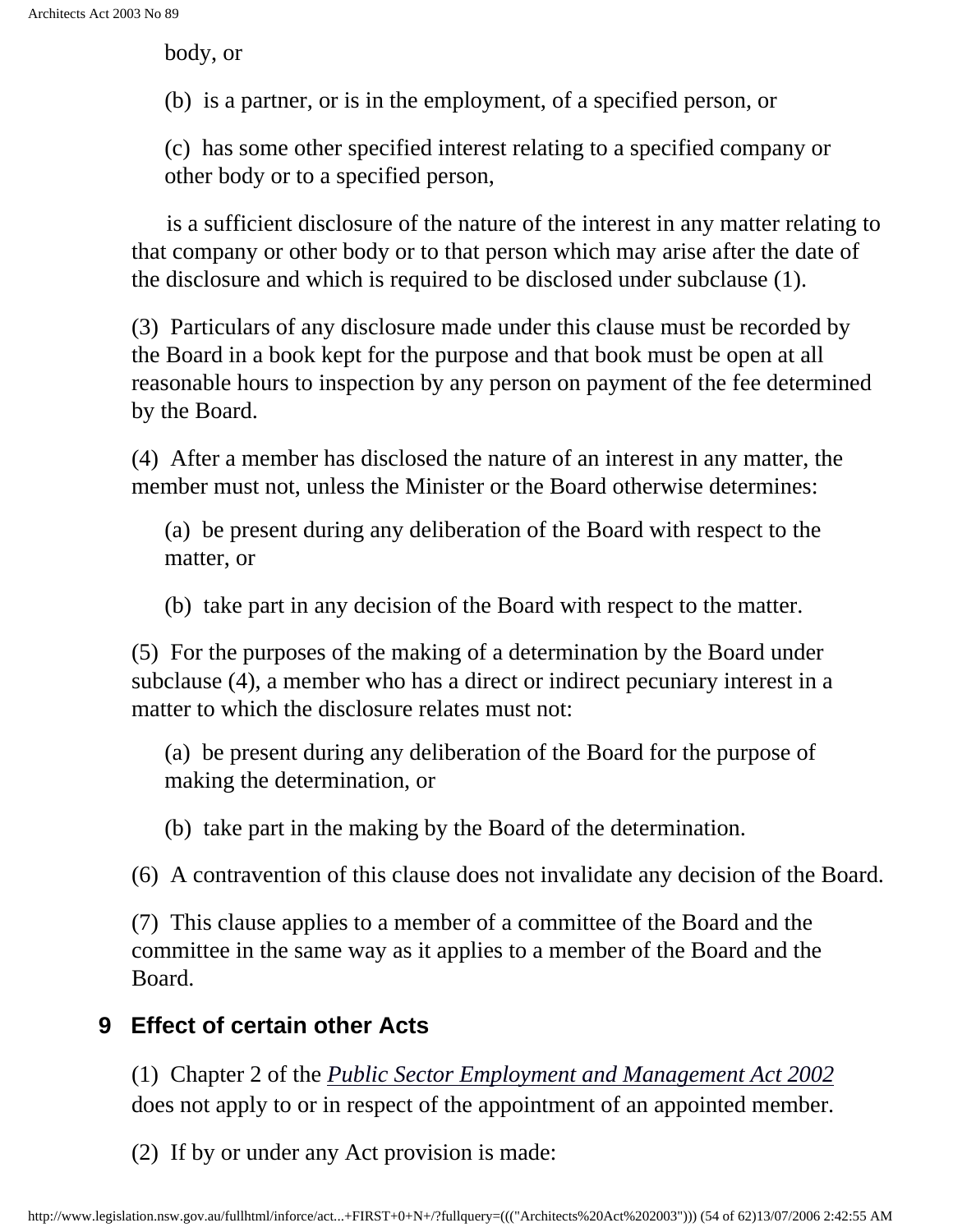(a) requiring a person who is the holder of a specified office to devote the whole of his or her time to the duties of that office, or

(b) prohibiting the person from engaging in employment outside the duties of that office,

 the provision does not operate to disqualify the person from holding that office and also the office of an appointed member or from accepting and retaining any remuneration payable to the person under this Act as a member.

#### **Part 3 Procedure**

#### **10 General procedure**

The procedure for the calling of meetings of the Board and for the conduct of business at those meetings is, subject to this Act and the regulations, to be as determined by the Board.

#### **11 Quorum**

The quorum for a meeting of the Board is a majority of its members for the time being, at least 2 of whom are architects.

#### **12 Presiding member**

(1) The President (or, in the absence of the President, the Deputy President, or in the absence of both the President and the Deputy President, a person elected by the members of the Board who are present at a meeting of the Board) is to preside at a meeting of the Board.

(2) The presiding member has a deliberative vote and, in the event of an equality of votes, has a second or casting vote.

#### **13 Voting**

A decision supported by a majority of the votes cast at a meeting of the Board at which a quorum is present is the decision of the Board.

#### **14 Transaction of business outside meetings or by telephone**

(1) The Board may, if it thinks fit, transact any of its business by the circulation of papers among all the members of the Board for the time being, and a resolution in writing approved in writing by a majority of those members is taken to be a decision of the Board.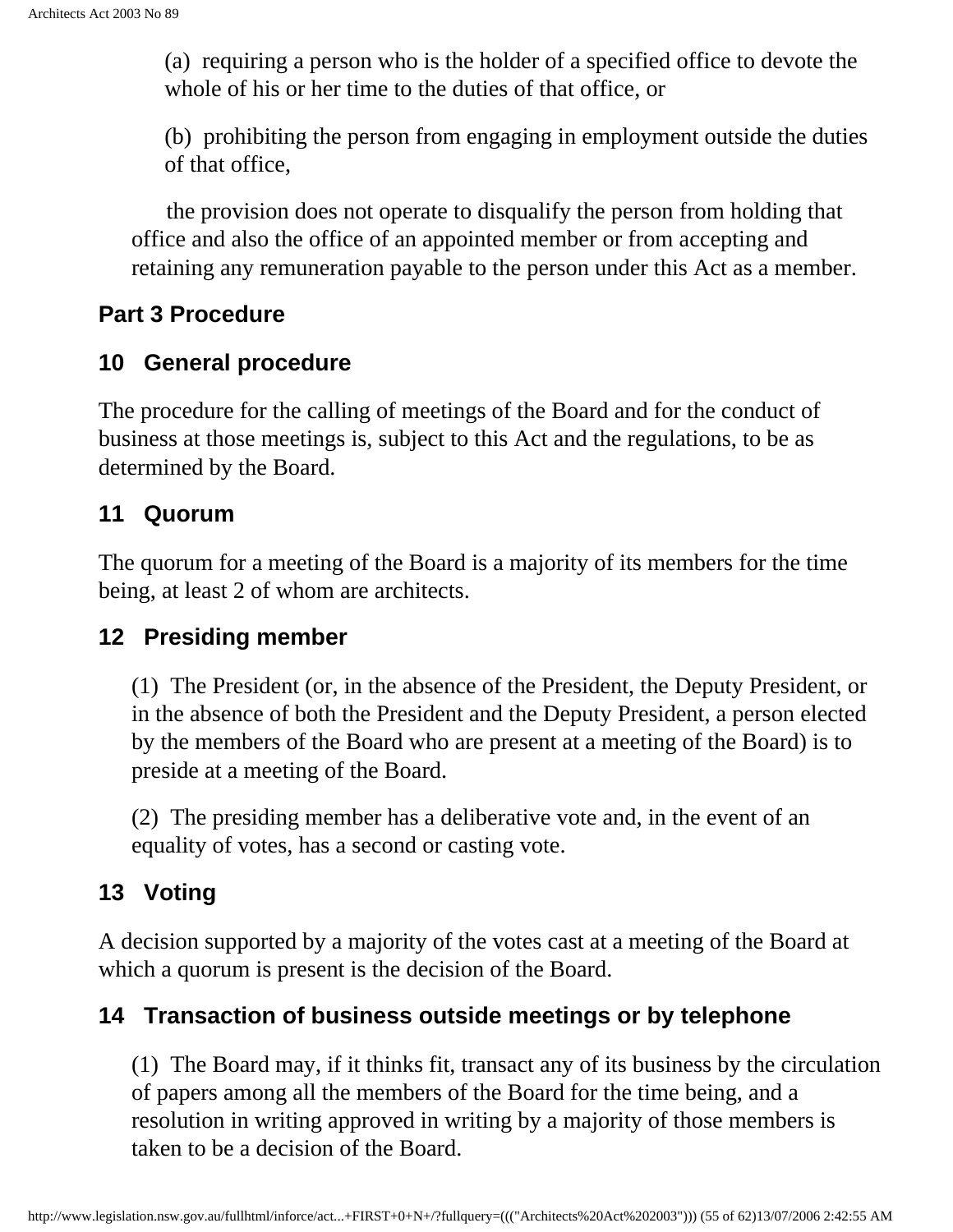(2) The Board may, if it thinks fit, transact any of its business at a meeting at which members (or some members) participate by telephone, closed-circuit television or other means, but only if any member who speaks on a matter before the meeting can be heard by the other members.

(3) For the purposes of:

- (a) the approval of a resolution under subclause (1), or
- (b) a meeting held in accordance with subclause (2),

 the presiding member and each member have the same voting rights as they have at an ordinary meeting of the Board.

(4) A resolution approved under subclause (1) is, subject to the regulations, to be recorded in the minutes of the meetings of the Board.

(5) Papers may be circulated among the members for the purposes of subclause (1) by facsimile or other transmission of the information in the papers concerned.

#### **15 Authentication of documents**

Any document requiring authentication by the Board is sufficiently authenticated if it is signed by:

(a) the member who presided at the meeting that dealt with the proceedings with respect to which the document was prepared, or

(b) in the absence of that member, any other member who was present at that meeting.

#### **16 First meeting**

The Minister may call the first meeting of the Board in such manner as the Minister thinks fit.

#### **Schedule 2 (Repealed)**

#### <span id="page-55-0"></span>**Schedule 3 Savings, transitional and other provisions**

(Section 88)

### <span id="page-55-1"></span>**Part 1 General**

## **1 Regulations**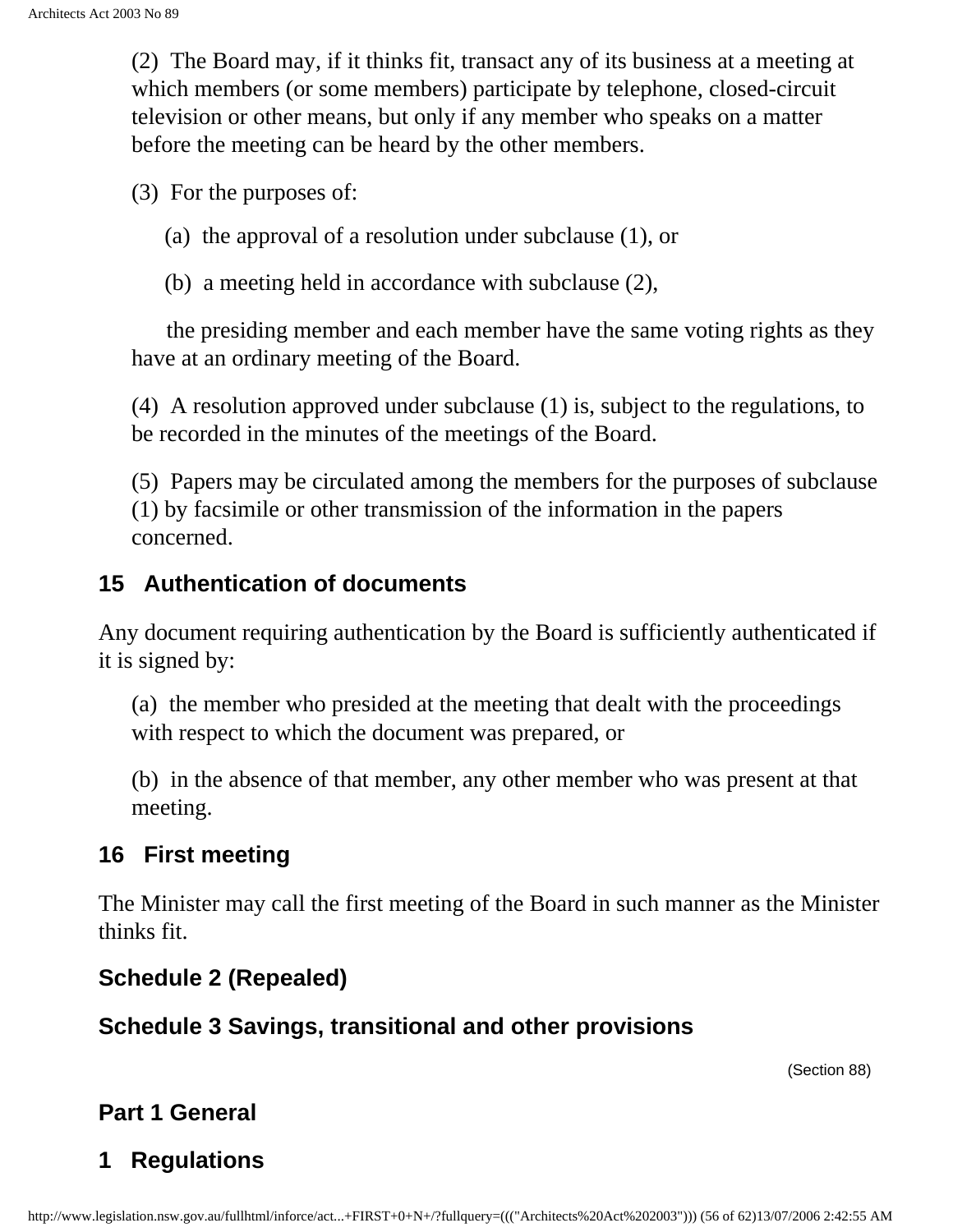(1) The regulations may contain provisions of a savings or transitional nature consequent on the enactment of the following Acts:

this Act

(2) Any such provision may, if the regulations so provide, take effect from the date of assent to the Act concerned or a later date.

(3) To the extent to which any such provision takes effect from a date that is earlier than the date of its publication in the Gazette, the provision does not operate so as:

(a) to affect, in a manner prejudicial to any person (other than the State or an authority of the State), the rights of that person existing before the date of its publication, or

(b) to impose liabilities on any person (other than the State or an authority of the State) in respect of anything done or omitted to be done before the date of its publication.

#### **Part 2 Provisions consequent on enactment of this Act**

#### **2 Definitions**

In this Part:

*the 1921 Act* means the *[Architects Act 1921](http://www.legislation.nsw.gov.au/summarize/inforce/s/1/?xref=RecordType%3DACTTOC%20AND%20Year%3D1921%20AND%20Actno%3D8&nohits=y)*.

*the former Board* means the Board of Architects of New South Wales constituted under the 1921 Act.

*the new Board* means the NSW Architects Registration Board constituted under this Act.

#### **3 Electronic applications for registration**

(1) Despite Part 3 of the *[Licensing and Registration \(Uniform Procedures\) Act](http://www.legislation.nsw.gov.au/summarize/inforce/s/1/?xref=RecordType%3DACTTOC%20AND%20Year%3D2002%20AND%20Actno%3D28&nohits=y) [2002](http://www.legislation.nsw.gov.au/summarize/inforce/s/1/?xref=RecordType%3DACTTOC%20AND%20Year%3D2002%20AND%20Actno%3D28&nohits=y)* (as applied by section 22 of this Act), an application referred to in section 41 of that Act may not be made by means of electronic communication.

(2) Subclause (1) does not limit the effect of the *[Electronic Transactions Act](http://www.legislation.nsw.gov.au/summarize/inforce/s/1/?xref=RecordType%3DACTTOC%20AND%20Year%3D2000%20AND%20Actno%3D8&nohits=y) [2000](http://www.legislation.nsw.gov.au/summarize/inforce/s/1/?xref=RecordType%3DACTTOC%20AND%20Year%3D2000%20AND%20Actno%3D8&nohits=y)*.

(3) This clause ceases to have effect on a day to be appointed by proclamation.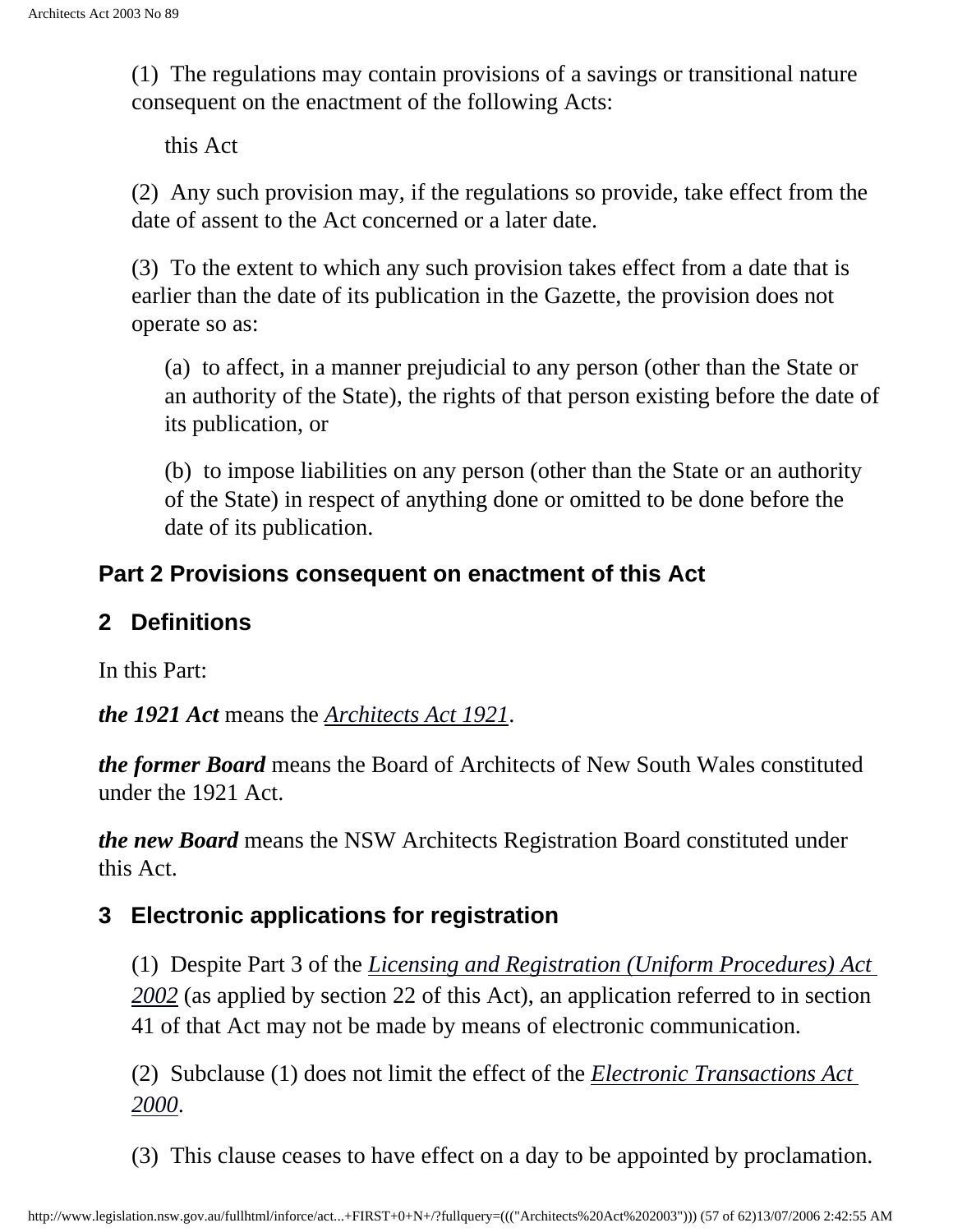### **4 Continuation of Board**

(1) The new Board is taken to be a continuation of, and the same legal entity as, the former Board.

(2) A person who, immediately before the repeal of the 1921 Act, held office as an elected or appointed member of the former Board ceases to hold office on the repeal of the 1921 Act.

(3) A person to whom subclause (2) applies is not entitled to any remuneration or compensation because of the loss of office but is, if qualified, eligible for election or appointment to the new Board.

(4) If a person is not appointed or elected as a member as provided by section 60 (1) (c) or (d) on or before the commencement of section 59:

(a) the Minister may appoint a person instead of that person as provided by section 60 (4) or (5) (as appropriate), and

(b) a reference to a relevant educational institution in section 60 (4) is, for the purposes of paragraph (a), to be read as a reference to an institution referred to in clause 30 of the *[Architects \(Elections and Appointments\)](http://www.legislation.nsw.gov.au/summarize/inforce/s/1/?xref=RecordType%3DSRTOC%20AND%20Year%3D1995%20AND%20SRNo%3D370&nohits=y) [Regulation 1995](http://www.legislation.nsw.gov.au/summarize/inforce/s/1/?xref=RecordType%3DSRTOC%20AND%20Year%3D1995%20AND%20SRNo%3D370&nohits=y)* (as in force immediately before its repeal), unless the regulations have prescribed any institution for the purposes of the definition of *relevant educational institution* in section 60 (6) on or before that commencement.

(5) Despite anything to the contrary in this Act or the regulations, a person who is appointed as a member as provided by subclause (4) ceases to hold office on the expiry of the period of 6 months after the member's appointment (unless the person is removed from office sooner).

## **5 Staff members**

A person holding office as an officer of the former Board under the 1921 Act immediately before the repeal of that Act is, on that repeal, taken to have been appointed as a member of the staff of the new Board under this Act and to have been appointed to the same position and subject to the same terms and conditions as applied to the position immediately before that repeal.

## **6 Architects Fund**

The Architects Fund established under this Act is a continuation of the Architects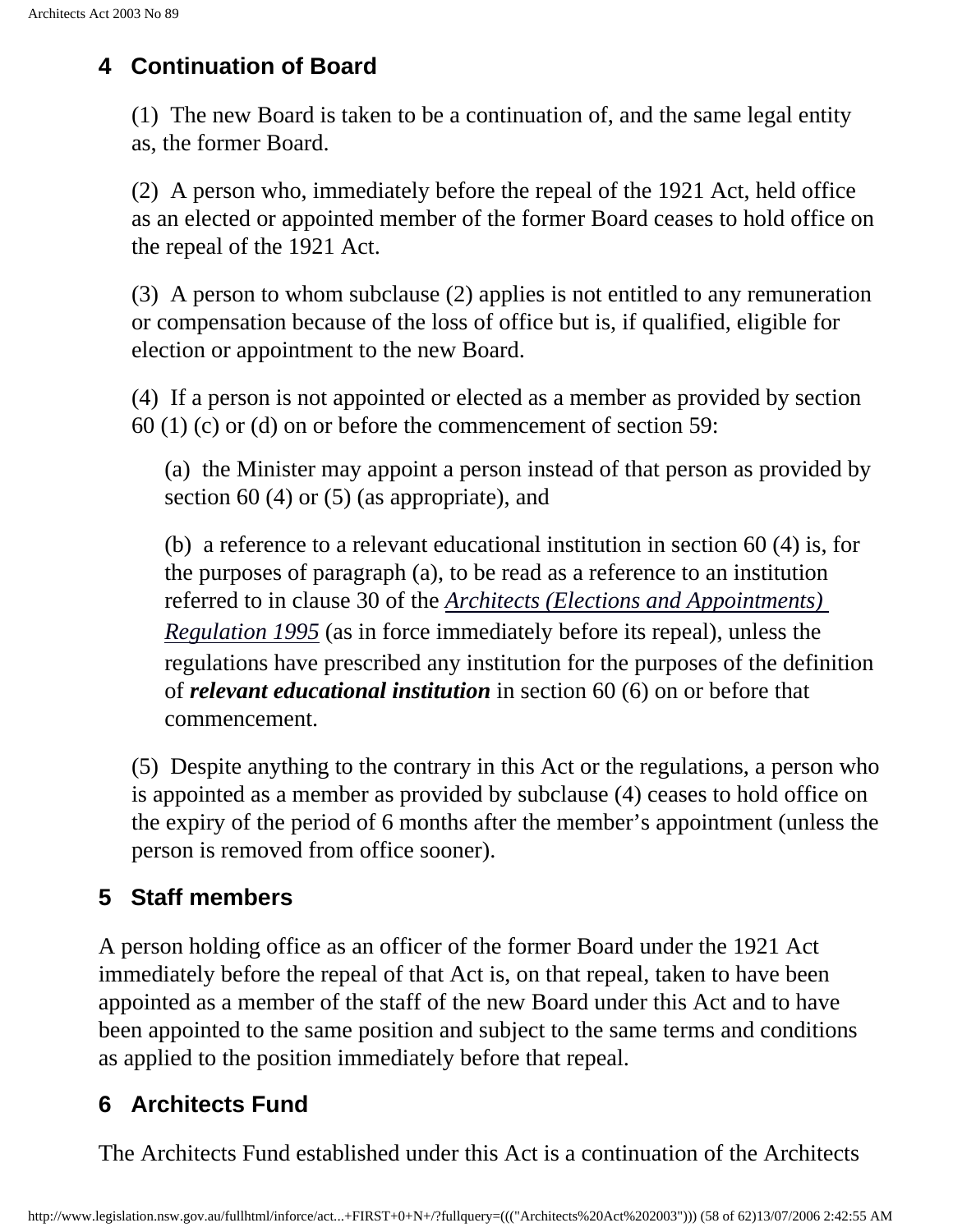Fund constituted under the 1921 Act.

## **7 Register of Architects**

The Register kept under the 1921 Act is taken to be the Register kept under this Act.

#### **8 Chartered and non-chartered architects**

(1) Any individual who, immediately before the repeal of the 1921 Act, was a chartered architect (within the meaning of that Act) is taken to have been registered as an architect under this Act, subject to the same conditions as those to which the individual's registration was then subject.

(2) Any individual who, immediately before the repeal of the 1921 Act, was a non-chartered architect (within the meaning of that Act) is taken to have been registered as an architect under this Act until the end of the period of 12 months after the commencement of this clause, subject to the same conditions as those to which the individual's registration was then subject.

(3) Nothing in subclause (2) or Division 2 of Part 2 authorises:

(a) an individual to whom subclause (2) applies to represent himself or herself to be an architect (or to allow himself or herself to be represented to be an architect) unless the representation also indicates that the individual was a non-chartered architect, or

(b) another person to represent an individual to whom subclause (2) applies to be an architect unless the representation also indicates that the individual was a non-chartered architect.

(4) Nothing in this clause prevents an individual to whom subclause (1) or (2) applies from seeking registration under the provisions of this Act if otherwise qualified to be so registered.

## **9 Annual fees**

(1) If an annual roll fee paid by an architect under the 1921 Act before its repeal wholly or partly relates to a period occurring after the repeal of that Act, the fee is taken to have been paid as an annual registration fee payable under this Act in relation to that period.

(2) A failure by an architect to pay the annual roll fee under the 1921 Act is taken to be a failure to pay the annual registration fee under this Act.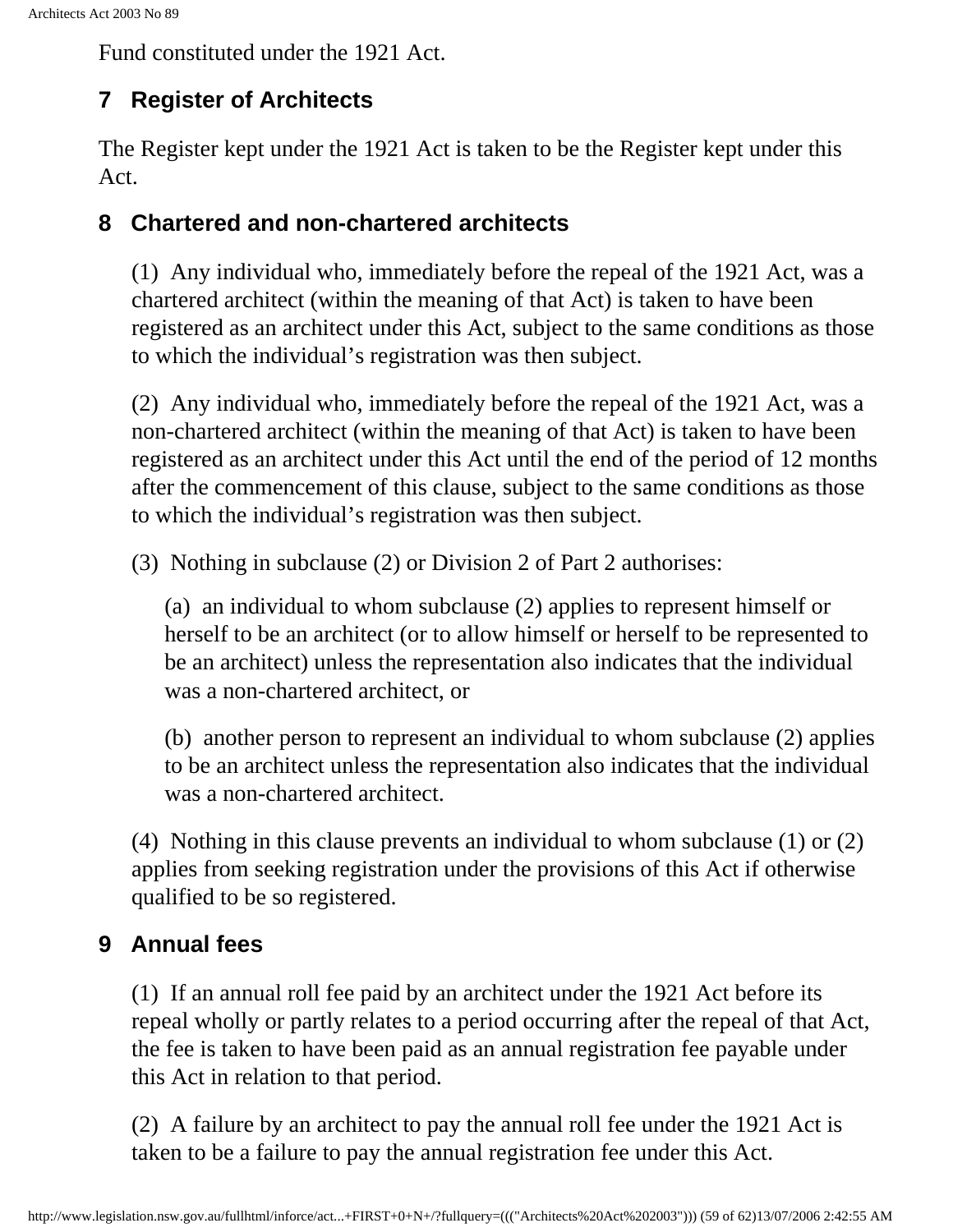(3) An architect who was not registered under the 1921 Act immediately before its repeal because his or her name had been removed from the Register of Architects kept under that Act for failure to pay the annual roll fee is taken to have had his or her registration cancelled under this Act for failure to pay the annual registration fee.

#### **10 Applications for registration**

(1) An application for registration as an architect under the 1921 Act that had not been determined by the former Board before the repeal of that Act is taken to be an application for full registration under this Act and any inquiry for the purposes of such an application may be continued and completed accordingly.

(2) Anything done under the 1921 Act in respect of any such application is taken to have been done under this Act.

#### **11 Continuation of complaints, inquiries and appeals**

(1) The provisions of the 1921 Act continue to apply to and in respect of a complaint made, or an inquiry or application for review made to the Tribunal commenced, under that Act and pending immediately before the repeal of that Act.

(2) A decision or determination resulting from a hearing, inquiry or application for review referred to in subclause (1) is taken to have been made under the corresponding provisions of this Act and is to have effect accordingly.

#### **12 Complaints relating to previous conduct**

A complaint may be made under this Act (and dealt with as provided by this Act) in respect of any conduct of an architect who was registered under the 1921 Act if that conduct could have been the subject of a complaint under the 1921 Act if that Act had not been repealed.

#### **13 Construction of certain references**

In any Act or instrument (other than this Act):

(a) subject to paragraph (b), a reference to the 1921 Act is taken to include a reference to this Act, and

(b) a reference to a provision of the 1921 Act is taken to include a reference to the corresponding provision or provisions (if any) of this Act, and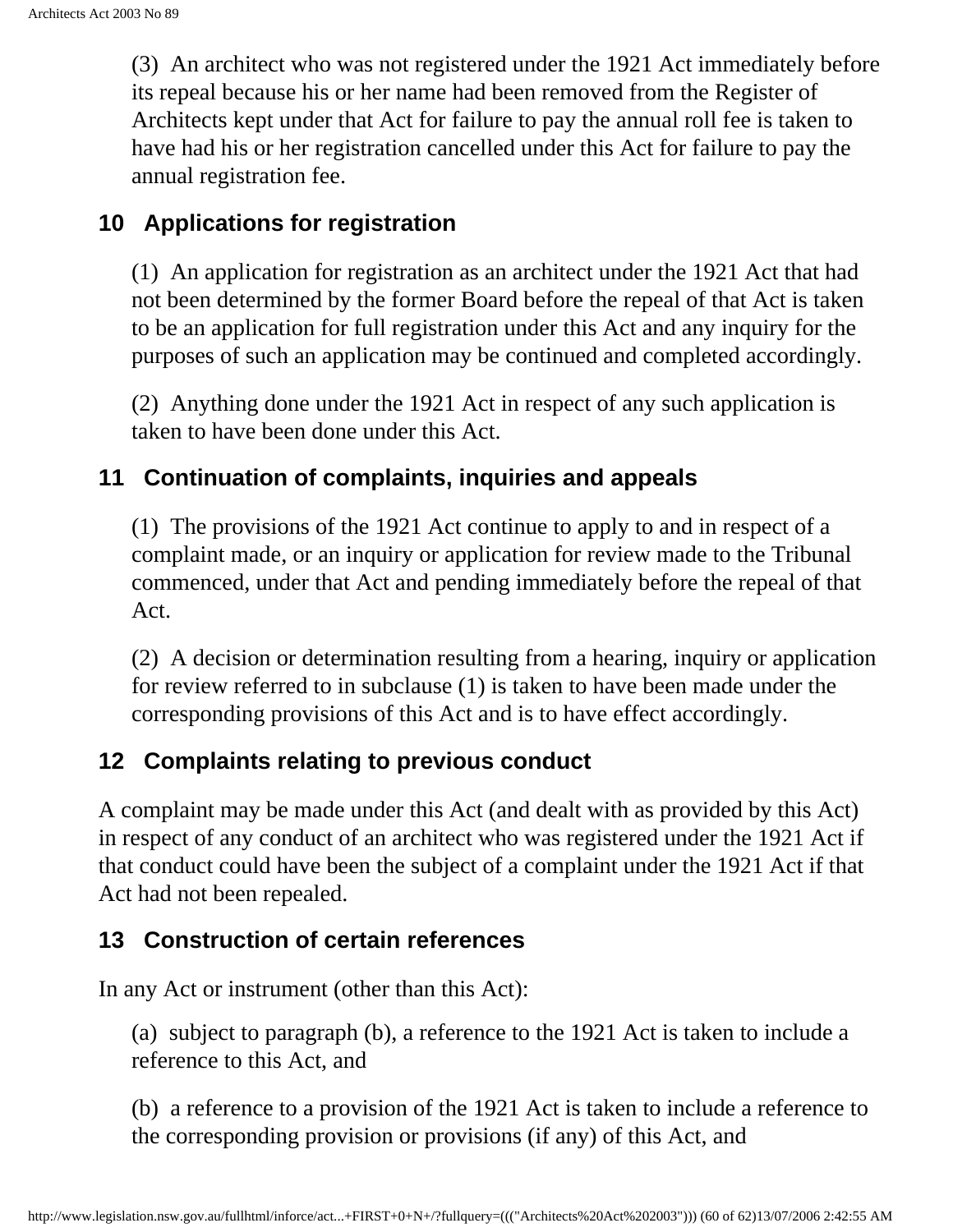(c) a reference to a chartered architect or non-chartered architect under the 1921 Act is taken to include a reference to an architect registered under this Act.

#### **14 General saving**

Subject to this Schedule and the regulations:

(a) anything begun under a provision of the 1921 Act before its repeal for which there is a corresponding provision in this Act may be continued and completed under the 1921 Act as if this Act had not been enacted, and

(b) subject to paragraph (a), anything done under a provision of the 1921 Act for which there is a corresponding provision in this Act (including anything arising under paragraph (a)) is taken to have been done under the corresponding provision of this Act.

# <span id="page-60-0"></span>**Historical notes**

| Am          | amended                   | No   | number      | Schs    | Schedules    |
|-------------|---------------------------|------|-------------|---------|--------------|
|             |                           |      |             |         |              |
| <b>Cl</b>   | clause                    | p    | page        | Sec     | section      |
| <b>Cll</b>  | clauses                   | pp   | pages       | Secs    | sections     |
| Div         | Division                  | Reg  | Regulation  | Subdiv  | Subdivision  |
| <b>Divs</b> | <b>Divisions</b>          | Regs | Regulations | Subdivs | Subdivisions |
| GG          | <b>Government Gazette</b> | Rep  | repealed    | Subst   | substituted  |
| Ins         | inserted                  | Sch  | Schedule    |         |              |

The following abbreviations are used in the Historical notes:

#### **Table of amending instruments**

<span id="page-60-2"></span><span id="page-60-1"></span>[Architects](http://www.legislation.nsw.gov.au/summarize/inforce/s/1/?xref=RecordType%3DACTTOC%20AND%20Year%3D2003%20AND%20Actno%3D89&nohits=y)  $\blacklozenge$  [Act](http://www.legislation.nsw.gov.au/summarize/inforce/s/1/?xref=RecordType%3DACTTOC%20AND%20Year%3D2003%20AND%20Actno%3D89&nohits=y)  $\blacklozenge$  4[2003 No 89.](http://www.legislation.nsw.gov.au/summarize/inforce/s/1/?xref=RecordType%3DACTTOC%20AND%20Year%3D2003%20AND%20Actno%3D89&nohits=y) Second reading speech made: Legislative Assembly, 21.5.2003; Legislative Council, 16.9.2003. Assented to 10.12.2003. Date of commencement, 30.6.2004, sec 2 and GG No 104 of 25.6.2004, p 4382. This Act has been amended as follows:

| 2004 No 81        | Administrative Decisions Tribunal Amendment Act 2004. Assented to 3.11.2004.                 |  |  |
|-------------------|----------------------------------------------------------------------------------------------|--|--|
|                   | Date of commencement of Sch 2.1, 1.1.2005, sec 2 (1) and GG No 200 of<br>17.12.2004, p 9302. |  |  |
| $2005$ No 64      | Statute Law (Miscellaneous Provisions) Act 2005. Assented to 1.7.2005.                       |  |  |
|                   | Date of commencement of Sch 3, assent, sec 2 (1).                                            |  |  |
| <b>2006</b> No 30 | Legal Profession Amendment Act 2006. Assented to 26.5.2006.                                  |  |  |
|                   | Date of commencement of Sch 9, 2.6.2006, sec 2 and GG No 72 of 2.6.2006, p                   |  |  |
|                   | 3730.                                                                                        |  |  |